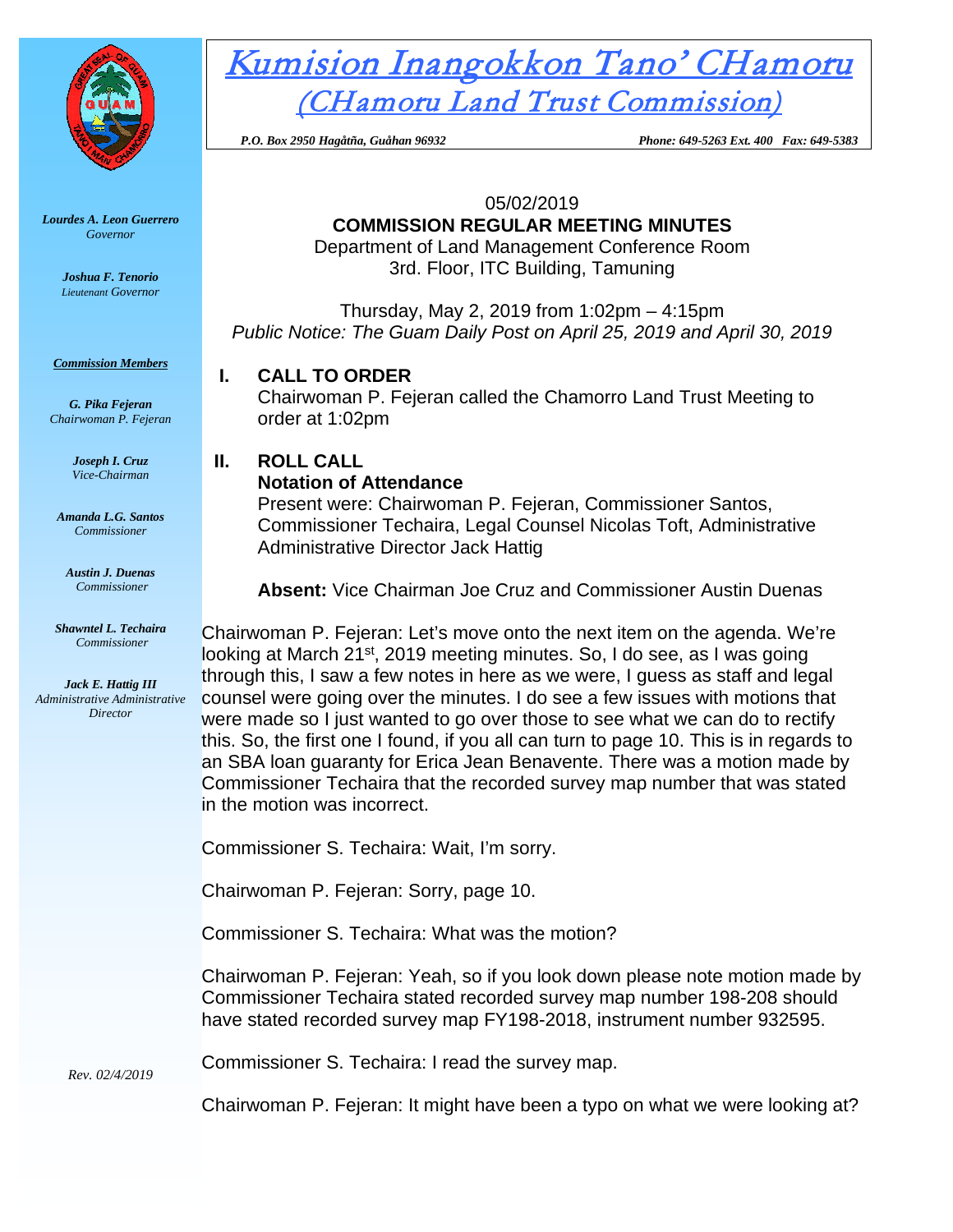T. Jocson: Here's an exhibit I attached a copy of the map to your file.

Commissioner S. Techaira: *(inaudible response)*

T. Jocson: So, on the recorded map you should have the number on there.

Chairwoman P. Fejeran: Okay.

Administrative Director: It's at the end; so, she attached the exhibit which is at the end of the minutes and it's marked Erica Jean Benavente.

Chairwoman P. Fejeran: Okay, it's 198FY2018.

Administrative Director: Yeah.

Chairwoman P. Fejeran: So, do we need to do a new motion?

L.C. Toft: I would yeah, just to be clear.

Chairwoman P. Fejeran: So, yeah, okay, so if the commission sees the attachment.

S. Techaira: I don't see that.

Chairwoman P. Fejeran: I think you were looking at a staff report or something. It was a 1 missing.

L.C. Toft: It could be a simple motion to correct the survey map number.

Chairwoman P. Fejeran: Okay.

Commissioner S. Techaira: Okay, motion to correct the survey map number for a motion that was made for the meeting of March 21 for SBA to approve SBA loan guaranty of \$85,000.00 for Erica Jean Benavente, survey map should be reflected and amended to read as 198-2018; 198FY2018.

Chairwoman P. Fejeran: Okay, motion made.

Commissioner A. Santos: I second it.

Chairwoman P. Fejeran: Seconded by Tan Amanda. Further discussion?

Commissioner S. Techaira and Commissioner A. Santos: None.

Chairwoman P. Fejeran: Okay, all those in favor?

Commissioner S. Techaira and Commissioner A. Santos: Aye.

Chairwoman P. Fejeran: All those in favor?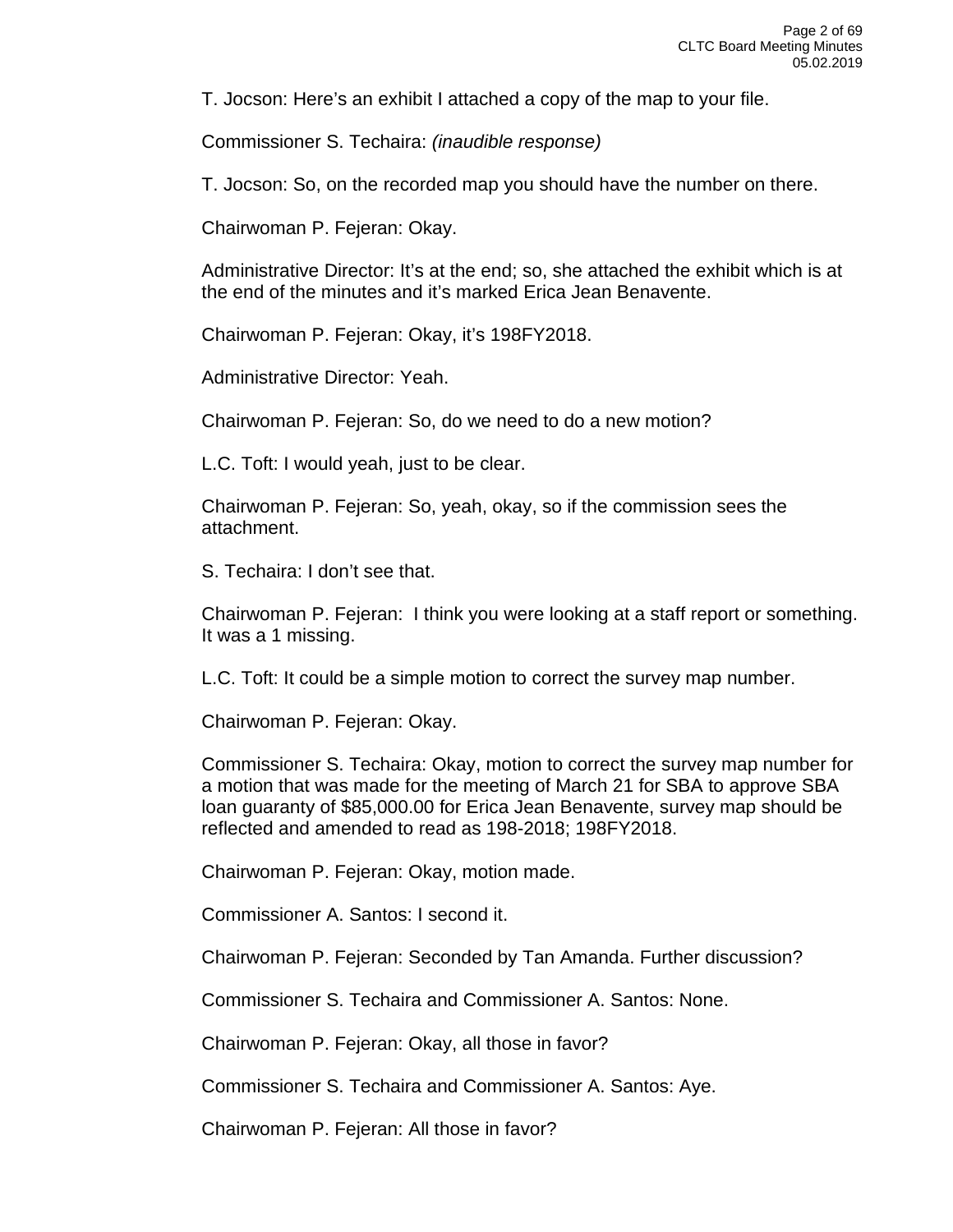Commissioner S. Techaira and Commissioner A. Santos: Aye.

Chairwoman P. Fejeran: Ayes have it. Thank you for that correction. Thank you for catching that in the minutes. Okay, moving down to minutes, there was another note added to the meeting minutes on page 13. I guess when we listened back to the audio there was no actual motion although I thought I heard a motion there was no actual motion. So, I guess Vice Chairman said the commission will approve the loan and I said okay motion's been made. But I guess he would have had to say specifically, I;

L.C. Toft: There was an intervened*…(inaudible).*

Chairwoman P. Fejeran: Ah, I see. There was an intervening motion, so, I see our legal counsel has advised us that the motion needs to be restated as a first motion.

Commissioner S. Techaira: Okay. Okay, so motion to approve the SBA loan guaranty in the amount of \$188,400.00 for Priscilla Catalina Garrido Indalecio.

Chairwoman P. Fejeran: A motion has been made.

Commissioner A. Santos: And I second it.

Chairwoman P. Fejeran: Seconded by Tan Amanda. Further discussion?

Commissioner S. Techaira and Commissioner A. Santos: None.

Chairwoman P. Fejeran: All those in favor.

Commissioner S. Techaira and Commissioner A. Santos: Aye.

Chairwoman P. Fejeran: Okay, ayes have it. So, the motion made and passed. Let's see there is one more.

L.C. Toft: Page 19. It's the last one.

Chairwoman P. Fejeran: Oh, thank you, so page 19, there is a note from the staff and legal counsel that the motion that was made is in the wrong municipality. So, the motion, this is for, Paul Bernard Junior Pangelinan. So, the wrong municipality stated was Barrigada

Commissioner S. Techaira: And it should've been Mangilao?

Chairwoman P. Fejeran: And it should've been Mangilao.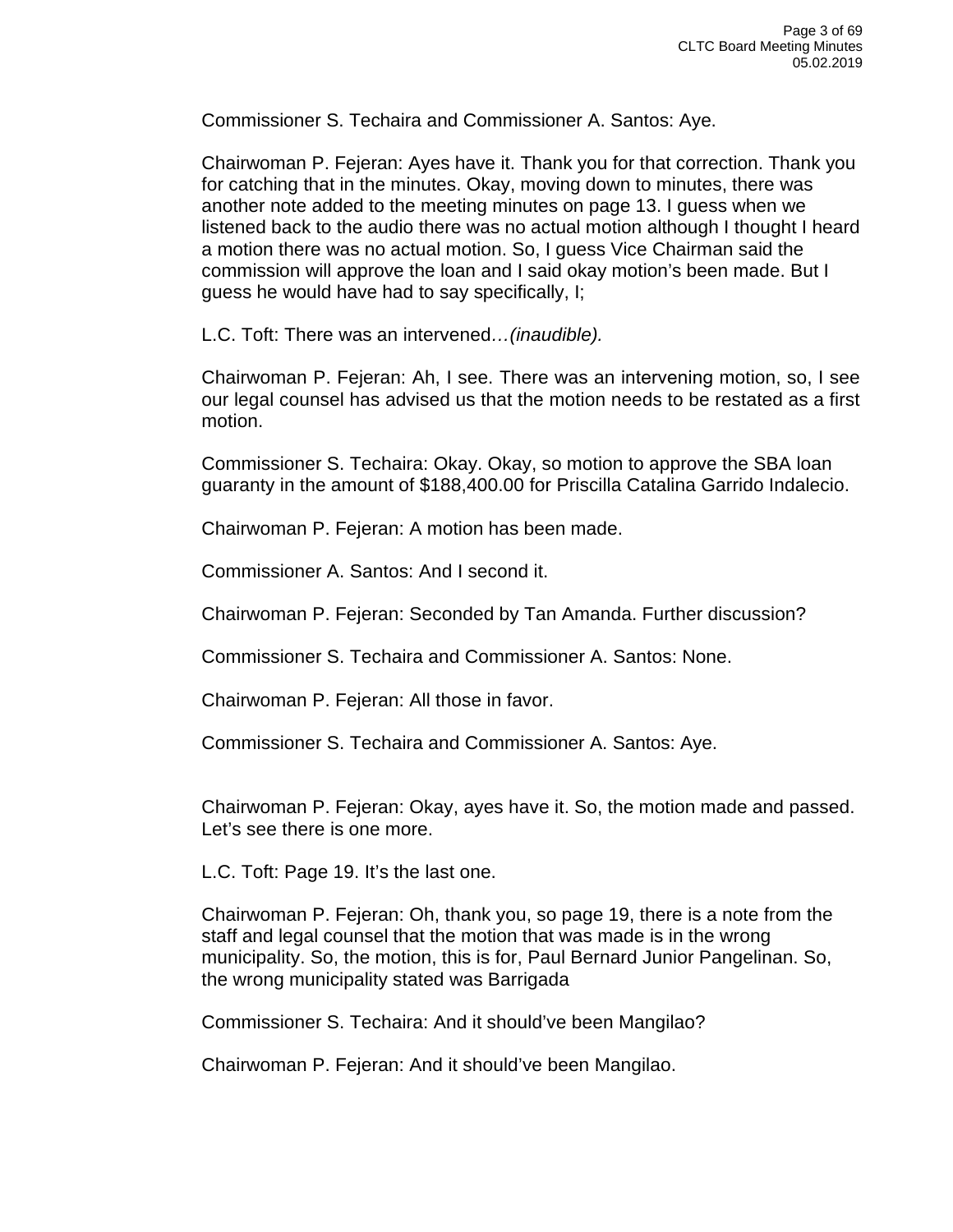Commissioner S. Techaira: Alright, motion to approve the request for Paul Bernard Junior Pangelinan as a beneficiary, an applicant on Tract 18113, Block 8, Lot 6 Mangilao.

Chairwoman P. Fejeran: Okay, motion's been made.

Commissioner A. Santos: I second it.

Chairwoman P. Fejeran: Seconded by Tan Amanda. Further discussion?

Commissioner S. Techaira and Commissioner A. Santos: None.

Chairwoman P. Fejeran: All those in favor?

Commissioner A. Santos: Aye.

Chairwoman P. Fejeran: All those in favor?

Commissioner S. Techaira and Commissioner A. Santos: Aye.

Chairwoman P. Fejeran: Okay, ayes have it. Motion made and passed. Again, thank you to the land trust staff and legal counsel for going through this with a fine-tooth comb to make sure we're doing all the right things. I did have a correction also on page 19, halfway down, I guess subject number three, one, Joseph San Nicolas. It says in response "not yes but he is asking". If you look here, I think it should be "not yet".

T. Jocson: Not Yet.

Chairwoman P. Fejeran: It should say "not yet". Then the sentence in conversation makes more sense. And then my last comment about the minutes, is almost on the last page, page 33. Okay, I think where it says seven new business and then one, two, A, B; A - Administrative Matters; 1, 2, that's referring to when I asked for the items to be tabled?

T. Jocson: Correct.

Chairwoman P. Fejeran: Okay, so maybe we can move; so, we can move that section to right up to that statement

T. Jocson: Okay.

Chairwoman P. Fejeran: Because then there's that other sentence that talks about the working session. So, move the working session sentence after the list of items tabled. So, I guess what's the protocol for this? Do the notes stay in there or were those just more for commission review?

L.C. Toft: Those are just for Commission review; you can remove the notes once the minutes are approved.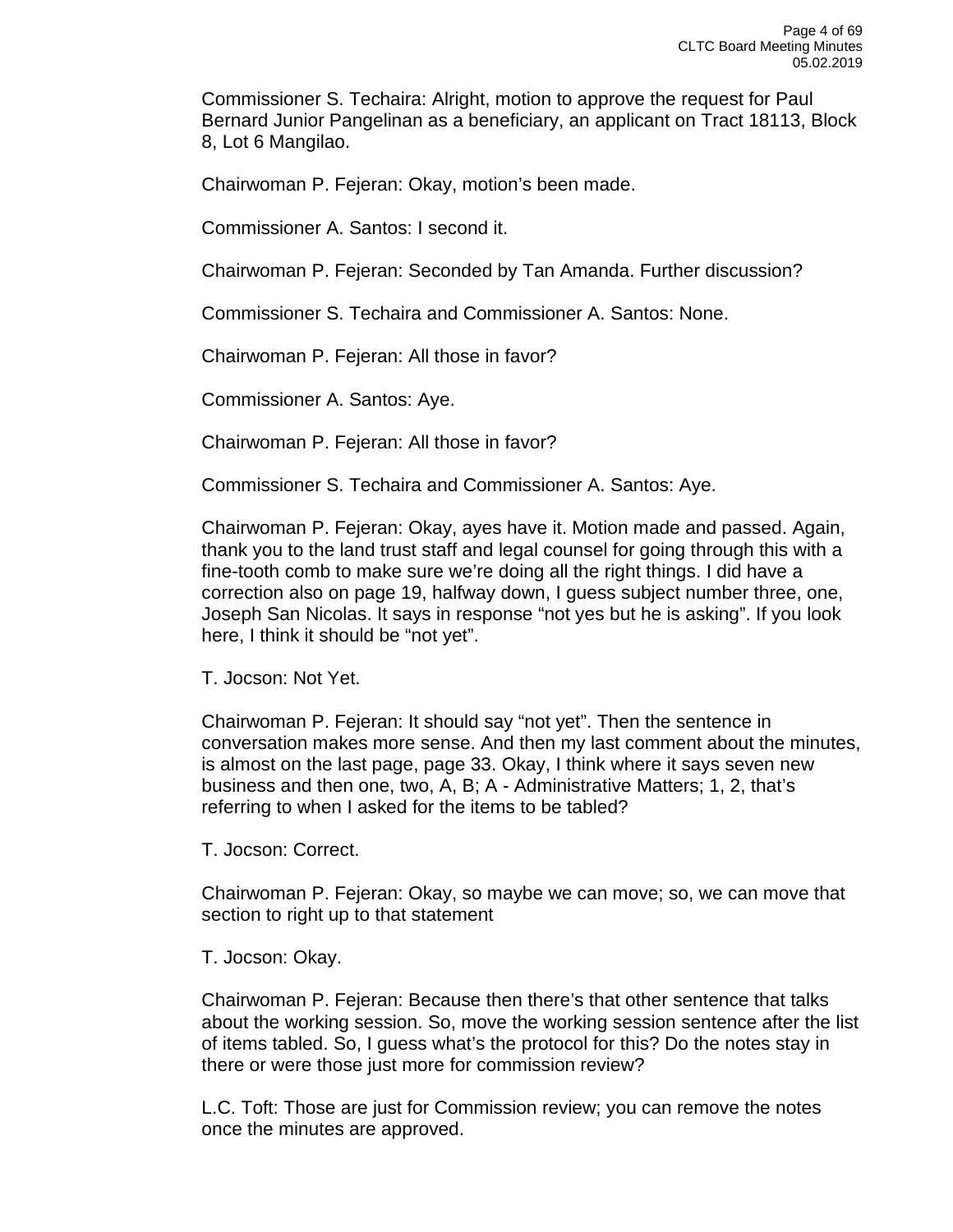Commissioner S. Techaira: Okay, got it.

Chairwoman P. Fejeran: But since the motions were made today, do we just leave it as is?

L.C. Toft: Yeah.

Chairwoman P. Fejeran: As directive of what happened.

L.C. Toft: Yes.

Chairwoman P. Fejeran: And then in this meeting minutes it will show the motions to correct them?

L.C. Toft: Right, right.

Chairwoman P. Fejeran: Okay. Okay, thank you. So, pending those corrections. Does the commission wanna*...(interrupted).*

Administrative Director. I just had one, page 14 in references to the Guam Housing Corporation. It should be Acting President Alice Tyrone not Vice President. So, just for the record, to reflect the proper title.

Chairwoman P. Fejeran: Okay, so everywhere that her name is.

Administrative Director: Right, to all references.

Chairwoman P. Fejeran: Okay, are there any other comments from the meeting minutes?

Commissioner S. Techaira: No.

Chairwoman P. Fejeran: How does the Commission; does the Commission want to move forward to approve or do you want to see the corrective version? I think before we've been able to make a motion.

Commissioner S. Techaira: Yeah, we should review.

Chairwoman P. Fejeran: Review again? Okay, please make corrections and represent to the commission.

Administrative Director: Okay.

Chairwoman P. Fejeran: All right, thank you. Alright, moving on to down the agenda under four (IV), Old Business, Administrative Matters, first that we'll be looking at is, Guam Legislature request for property for Department of Rev and Tax, for Lot 5412-R11 in Fadian. So, in our packets we have a letter from Senator Joe S. San Augustin's.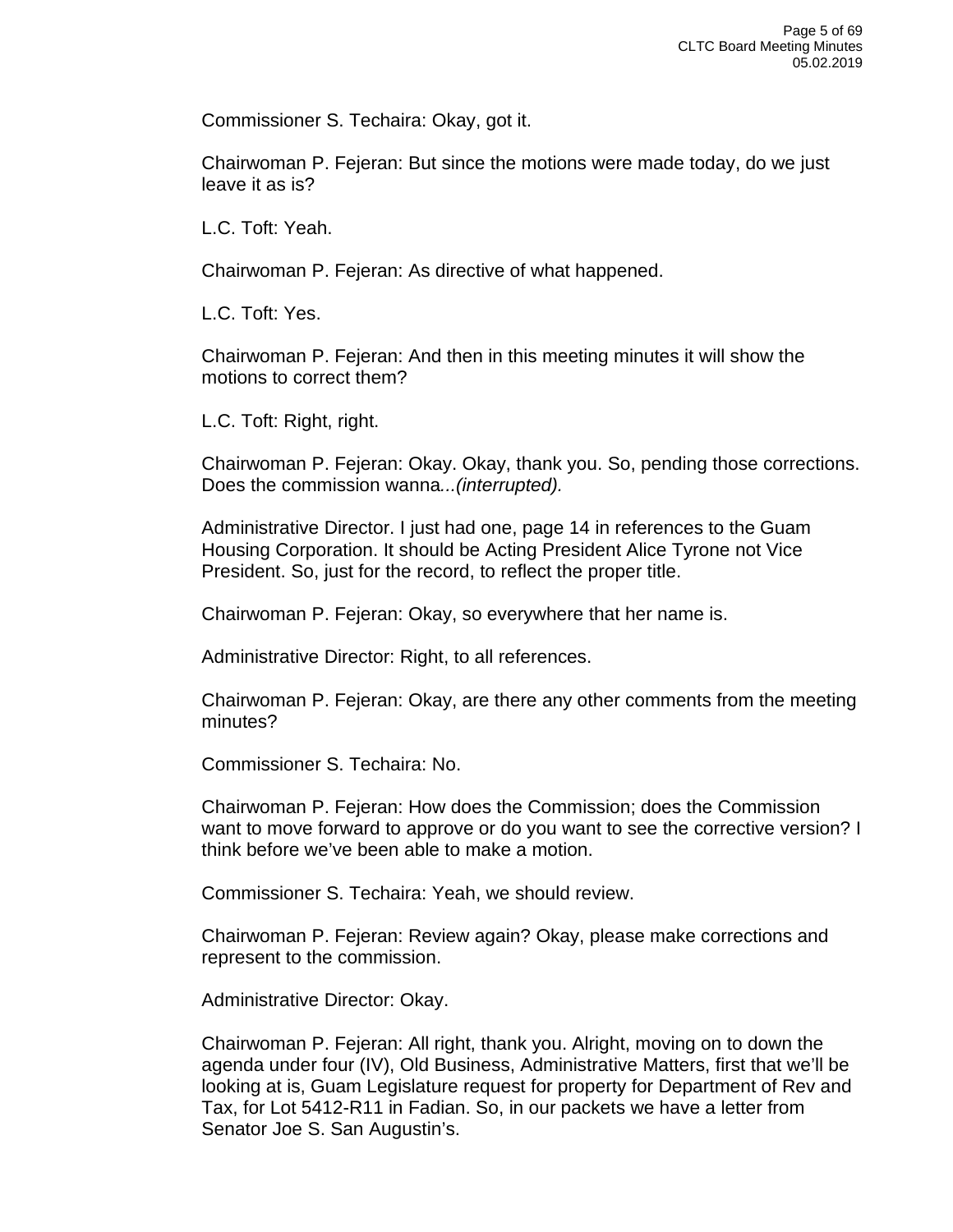Administrative Director: And, also Madame Chair, we provided you with the minutes from the meeting went this was the last discussed. So, as to give you a reference to the commission's position when it was previously presented to them.

Chairwoman P. Fejeran: Okay, this looks like the UOG minutes?

Administrative Director: It should be, sorry. I'm sorry, ma'am.

Chairwoman P. Fejeran: I think we did have someone present to the commission with the same request.

*(Inaudible discussion in background)*

Chairwoman P. Fejeran: Yeah, I'll just read, I'll just read and then we'll get copies. Unless you can make it here.

M. Borja: Yeah, we'll print here. Jess?

Chairwoman P. Fejeran: Okay, as we gathering the minutes to review from the last time, let's keep going down to the UOG boundary proposal.

Administrative Director: Yeah, that's what this is for.

Chairwoman P. Fejeran: So, Bill Number 76-35 is also looking at Lot 5412-R11.

M. Borja: Same area.

Chairwoman P. Fejeran: So, as it was just passed out, over two years ago that would be March 16<sup>th</sup>, 2017, the 34th Guam Legislature had proposed a Bill Number 18-34 to transfer a portion of Lot 5412-R11 to the University of Guam for the Fadian Hatchery. Okay, let's see, and we have the minutes from the last meeting with former Director Mike Borja discussing, discussing this. (long pause) Yeah, okay, so what we looked at before there was not specific boundary lines that UOG had provided, they just said that they wanted to get the property. So, essentially it happened and I think the University of Guam; we have a letter from the dean of college of natural applied science to Director Hattig. So, the university is seeking the commission's approval to resolve a long-standing boundary issue that would involve one and a half acres of CHamoru Land Trust property which has been in use as part of the Guam Aquaculture Development and Training Center operations since the mid-1980's. So, I guess the history is in 1985, the fish hatchery located on lot number 2517- 17 in Fadian Mangilao was transferred to the Department of Commerce. The Department of Commerce constructed permanent structures on and across the boundary line of the lot that they received into CHamoru Land Trust property. And then in 2001 Public Law 26- 35 transferred the Guam Aquaculture Development and Training Center to the University of Guam including all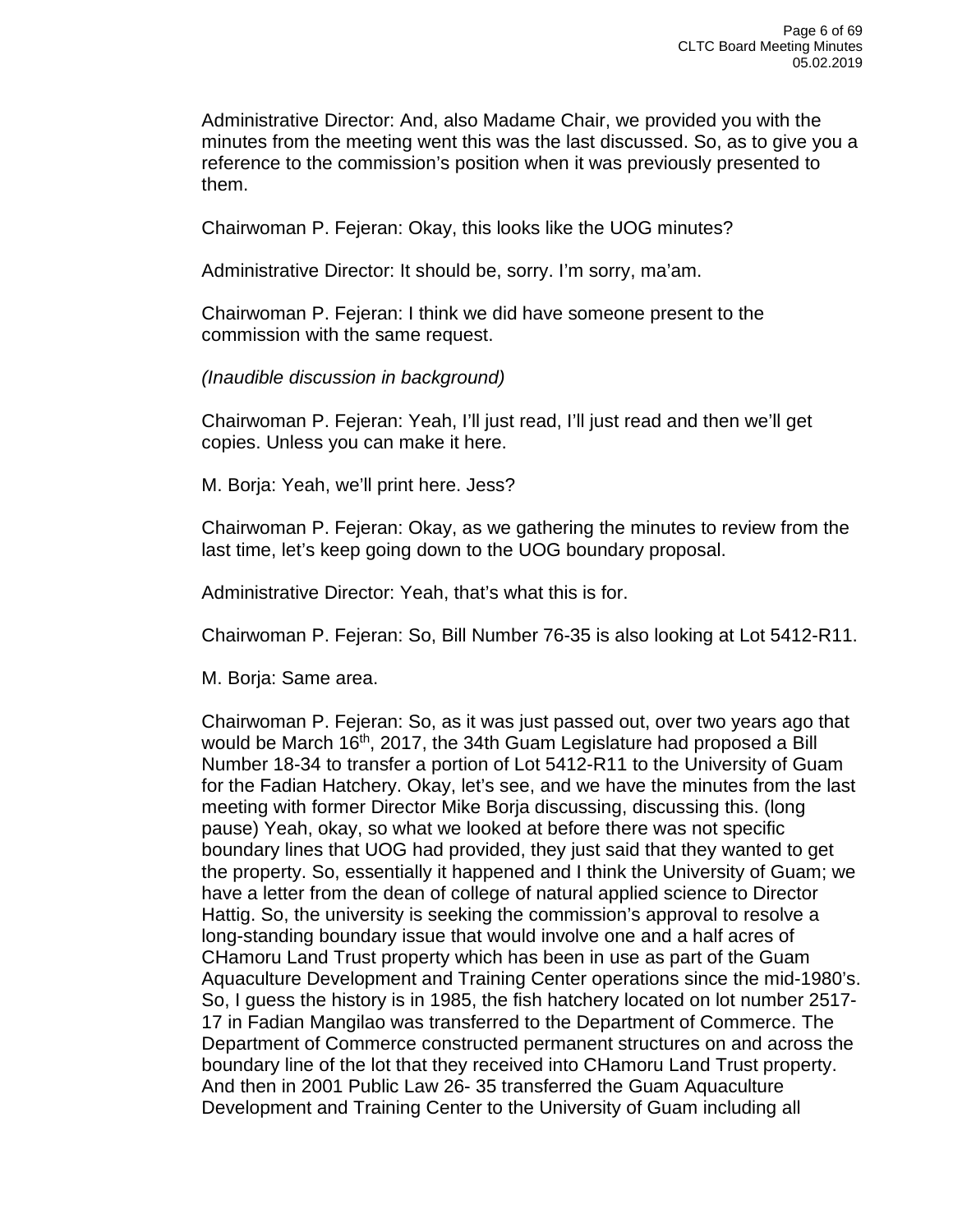property and structures, inclusive of those structures encroaching on one point five acres of CHamoru Land Trust property.

Administrative Director: Ma'am?

Chairwoman P. Fejeran: Yes?

Administrative Director: I had a questing with regards to the lot numbers and I was talking to the land administrator on this. In their letter they referenced 25-17 but in all of our maps, Fabian is 54-12. So that was the first question that I had, the map that they had submitted is a map that they had their surveyors do. And that is being verified by land management right now, so I didn't want for the sake of preventing confusion they, reference it but is not an official map.

Chairwoman P. Fejeran: Ah, I see.

Administrative Director: See, so we're going to reference that as the official map 5412-R11.

Chairwoman P. Fejeran: So, I'll reference to 25-17 is actually 5412-R11.

Administrative Director: Which was the; when we went back historically, we looked at the minutes, this was the reference for this particular lot that borders the hatchery.

Chairwoman P. Fejeran: And we have a map of that over here.

M. Borja: Can I just make a quick reference?

Chairwoman P. Fejeran: Yes.

M. Borja: 2517-17 is the hatchery and that's the private property. 2517NEW, what they're showing on the request, that new portion is supposed to read 5412-R11.

Chairwoman P. Fejeran: Oh, okay, okay. That's just map*…(inaudible).*

M. Borja: It's a map that wasn't; it's a map going through the process and it was an error.

Chairwoman P. Fejeran: Okay, okay.

Administrative Director: Could you and large the area in question, the one point five acre.

Commissioner S. Techaira. We went over this before, right?

Chairwoman P. Fejeran: Yeah.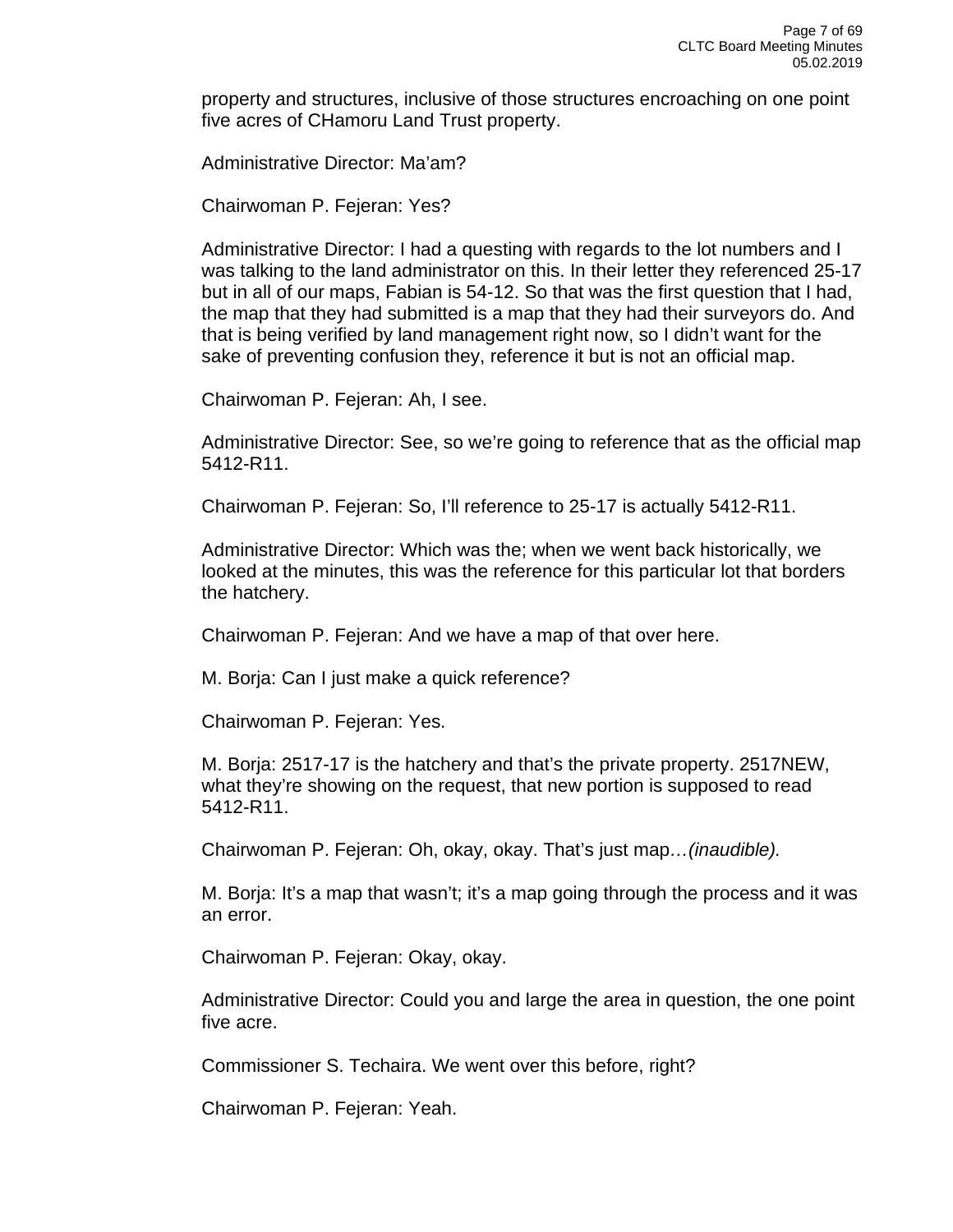Commissioner S. Techaira: Alright, cool. It's like a… *(inaudible).*

Chairwoman P. Fejeran: So that's the boundary line that they crossed over to land trust property when they build the structure? Okay, and is that one and a half acres that additional blue cut out there, yeah? Is that what they're asking for? So, those lot lines referred to their coordinates that listed?

M. Javier: Based on their maps.

Chairwoman P. Fejeran: And that's one and a half acres?

M. Javier. Yes.

Chairwoman P. Fejeran: Why so big?

Commissioner S. Techaira: It looks enormous!

Chairwoman P. Fejeran: Is that really one and a half acres?

M. Borja: No, this one. Show him the boundary line. From this boundary line, this way. That's the small rectangular portion.

Chairwoman P. Fejeran: Okay.

M. Borja: That's the one-point-five (1.5) acres.

Chairwoman P. Fejeran: And that's one-point-five (1.5) acres?

Melvin: Just this portion right here.

Chairwoman P. Fejeran: Okay, okay.

Administrative Director: Most of that isn't even usable; to most of it to the south where the coastline is, yeah, so they would only be utilizing the area that they built on a sensually.

Chairwoman P. Fejeran: Okay, looking back at the history of the last time we looked at this in 2017, the commission decided and I believe a resolution was prepared. I'm referencing CLTC Resolution 2017-03, when we did provide support for the Bill Number 18-34 which would transfer land to UOG in an effort to correct the encroachment of Fadian Hatchery facilities and then the board further concurred that the costs associated with the land transfer, this includes survey, appraisal and payment of the land be the responsibility of the University of Guam. So basically the land trust will incur no expenses for this but also appraisals will be required to value the land and I think that, in the Bill Number 18-34 that we looked at, yeah, it said that UOG extension, yeah, would; either UOG would, UOG would pay for the value of the land or provide some in-kind services to the trust.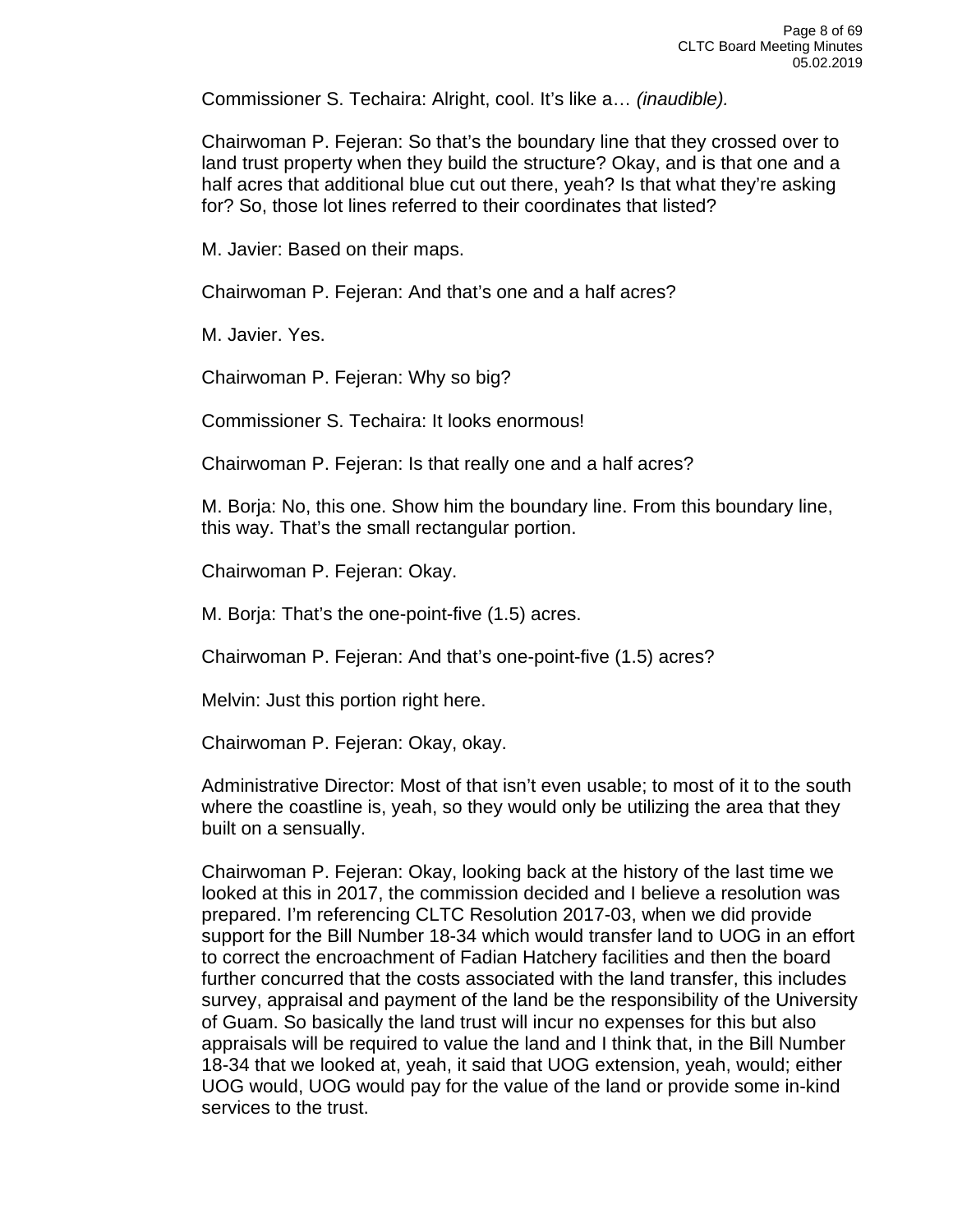Administrative Director: And that's consistent with their proposal in the letter from Doctor Eudene.

Chairwoman P. Fejeran: So, the new proposal before us today has the same?

Administrative Director: Right, in essence, it's the University through its cooperative extension will provide a series of training workshops for clients on the CHamoru Land Trust to assist in the instruction of best methods use in cultivating the land for agricultural uses.

Chairwoman P. Fejeran: Okay.

Administrative Director: For a period of time negotiated by UOG and the Commission.

Chairwoman P. Fejeran: Okay, I mean that doesn't; I don't see anything in the letter that they will get this property appraised, to get the, what is it, the mean market value, median; fair market value.

Administrative Director: When we respond to the; because we haven't responded obviously, subsequent to your discussions and we can respond with our terms and such consistent with what we've responded in the past in terms of this particular land. Also, I am gonna be attending a meeting with the governor on this, with representatives of the university at which time I'll present the trust position if we reach one on this which, that way you know, we can be on this in line with what the governor wants; it's initiative with the aquaculture task force that she initiated. This is supposed to be, the hatchery supposed is supposed to be the impetus for this but this, but I will put together a response subject to the commission's position.

Chairwoman P. Fejeran: Okay, what does the commission feel? I mean, before we said you know we had knowledge that your property, your buildings are encroaching but we also acknowledge the value that the facility provides the island and the industry but again this is CHamoru Land Trust property that will be transferred outside of the trust.

Commissioner S. Techaira: What in-kind services are they planning to offer, would they offer? I think it might be beneficial for them to incur the cost of the appraisal; of that size light it's not going to be cheap, right, it might be; depends on the terrain*…(inaudible)* I mean we don't have that kind of money.

Chairwoman P. Fejeran: Yeah, because if they want the property, they should incur all cost to get this property transferred through including appraisals and whatever land management fees there are.

Administrative Director: If I may, Madame Director, commissioners, we did suggest, or I did suggest an MOU and working agreement you know to operate you know, in consistency with this rather than a land transfer, but what I understand through the University they're going to enter into a public/private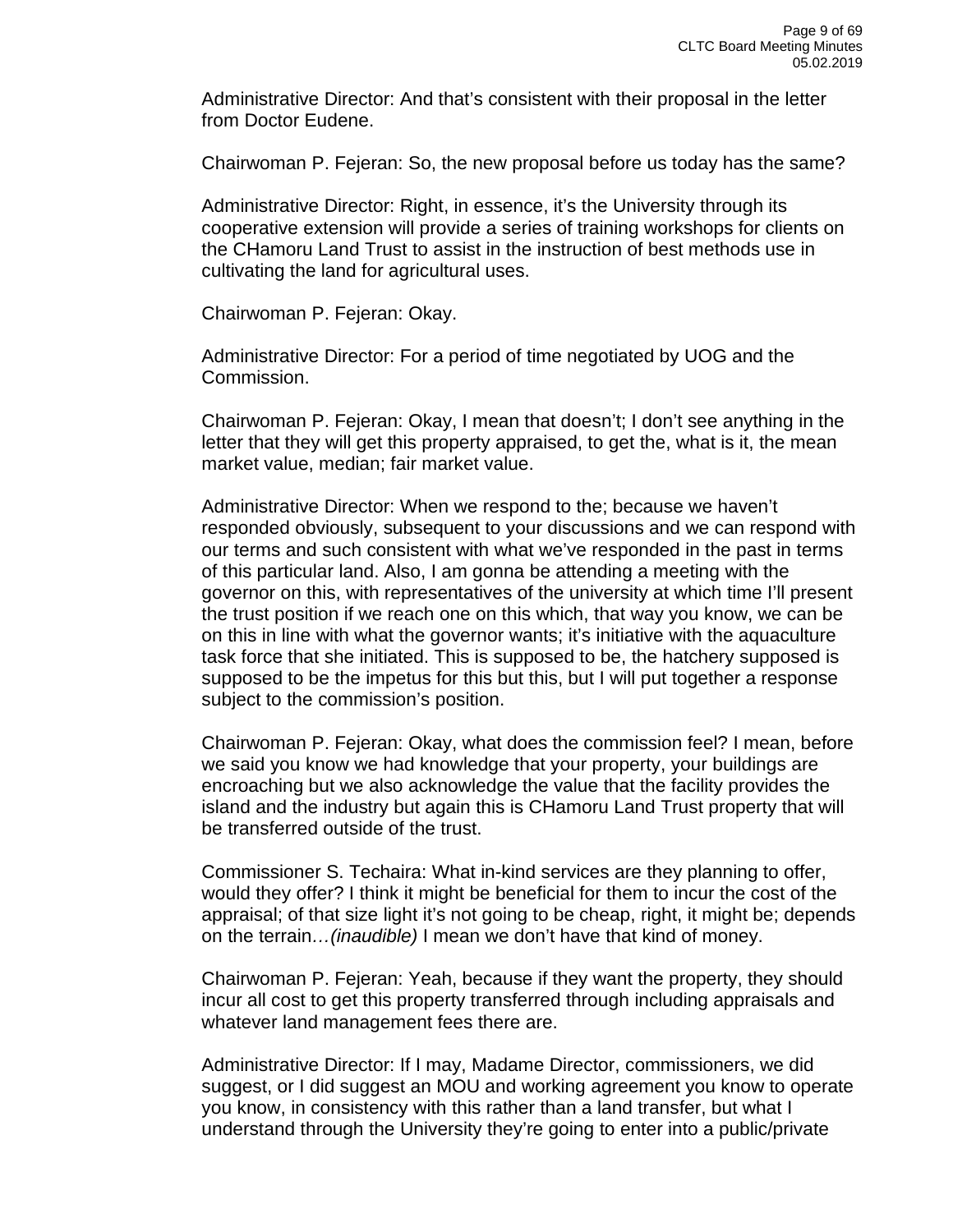partnership and they need possession of the land or control of the land in order for them to enter into that agreement so that's why the MOU was I guess not a feasible method of approaching this but I do agree too that any and all costs associated with any land transfer should be bared, borne by the university.

Chairwoman P. Fejeran: Okay, so, I think we could have that as our first condition. Can we list that as a first condition, which is consistent with our previous resolution, right? So any and all cost borne by the University of Guam and then, you know, I really believe that the University of Guam has a lot of great services and resources that the land trust can really benefit from, not only just the staff and the team here but also the beneficiaries and this can really be a way that we can get that support from UOG and resources without expending our own limited funding, but my concern is that, is that we have the correct value for this property that's being transferred out, so, I think, I would recommend to the commission that we require the appraisal to get the fair market value to determine the value of the property.

L.C. Toft: I think you already did that. In the resolution 2017-03…(inaudible); university bare all cost associated with the land transfer and pay the fair market value for the land and also the recipient bare all costs associated with the land transfer and appraisals and to pay the fair market value for the land, so I think we covered that.

Chairwoman P. Fejeran: Okay. Yeah, with this older resolution, I mean we can't use this for this new bill, right? Maybe we could just draft another one?

L.C. Toft: Yeah, I guess update it for the new bill would be the simplest.

Chairwoman P. Fejeran: Simplest?

L.C. Toft: Yeah, because there's nothing new that's happened or altered anything as far as the position stated in the 2017 one from the commission.

Chairwoman P. Fejeran: Yeah, I actually don't have a copy of the proposed new bill.

Administrative Director: Yeah, that's currently not in the packet, I apologize.

Chairwoman P. Fejeran: Okay, my only concern is that we look at the language from the old bill and the new bill just to make sure that nothing else is kinda added in that the commission didn't have a chance to review at the last one.

Administrative Director: I did too have a concern ma'am about the university's ability to therefore sell the land and that was kind of a discussion a week ago. We did receive assurances from the University that it wasn't their intent to sell the land, it was the intent to keep the land but to enter into a public/private partnership with an investor or with an operator for the hatchery.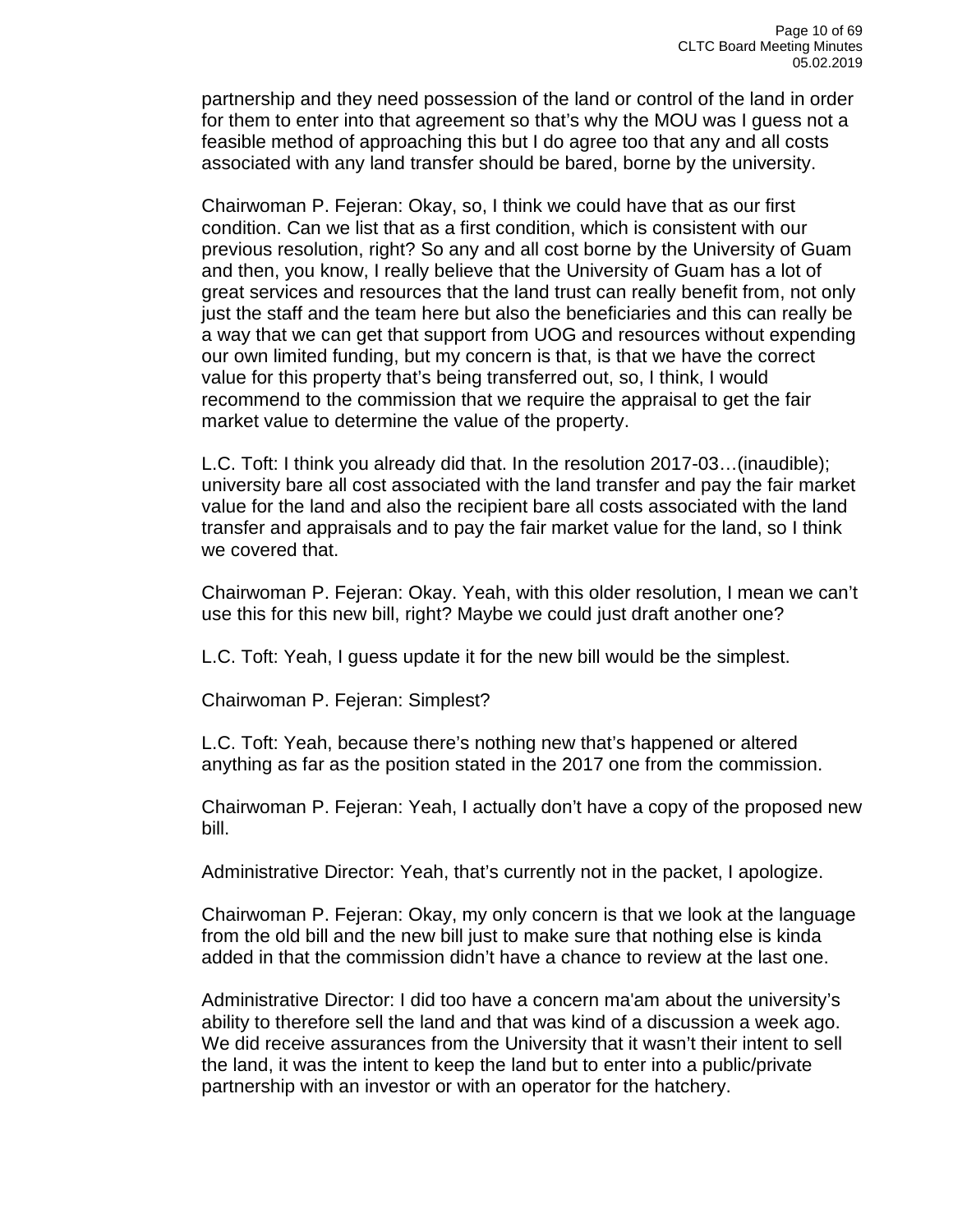Chairwoman P. Fejeran: Okay, so, I guess I would be interested to see the proposed bill, actually they don't even mention it in their letter to us, the proposed bill.

Administrative Director: Yeah, see it didn't come together that time.

Chairwoman P. Fejeran: Ah, I see.

Administrative Director: The university's proposal that came in the subsequent meeting was not connected initially to the bill. And now that the bill has been introduced so they're connecting their proposal together in the hopes that one will get the approval of the trust first for the land transfer and then the bill would be the correction, the boundary correction; it will set the lines in the sand so to speak, to have the new map reflect the boundary but I think that was the intent as I look at the abstract of the bill, it's to correct a boundary.

Chairwoman P. Fejeran: Yeah, it's not to be a transfer.

Administrative Director: Right, it's not a transfer. See, so the transfer, so the transfer would occur at core level to the boards resolution and have that effect and then the bill would correct the boundaries so that its, I think that's what's going to be discussed on Tuesday's meeting so I share your concern about the review of that legislation. It was introduced rather quickly; I didn't even get a chance to review it yet.

Chairwoman P. Fejeran: I mean, is that, legal council is that how transfers;

L.C. Toft: I'm pulling it up right now to see if there's a red flag.

Chairwoman P. Fejeran: I mean, I prefer to have all of the conditions that the commission is requiring in the bill and not a secondary agreement on the side.

Administrative Director: Right, and I think that's going to be our attempt to clarify that at the meeting.

Chairwoman P. Fejeran: Okay.

Administrative Director: Because the meeting is actually through the governor's legislative review committee, so that committee reviews the legislation and kind of provides positions and we get a chance to afford our position here.

L.C. Toft: It may be best and; I can review this while we move on to a separate subject.

Administrative Director: Right.

L.C. Toft: And come back to this decision later.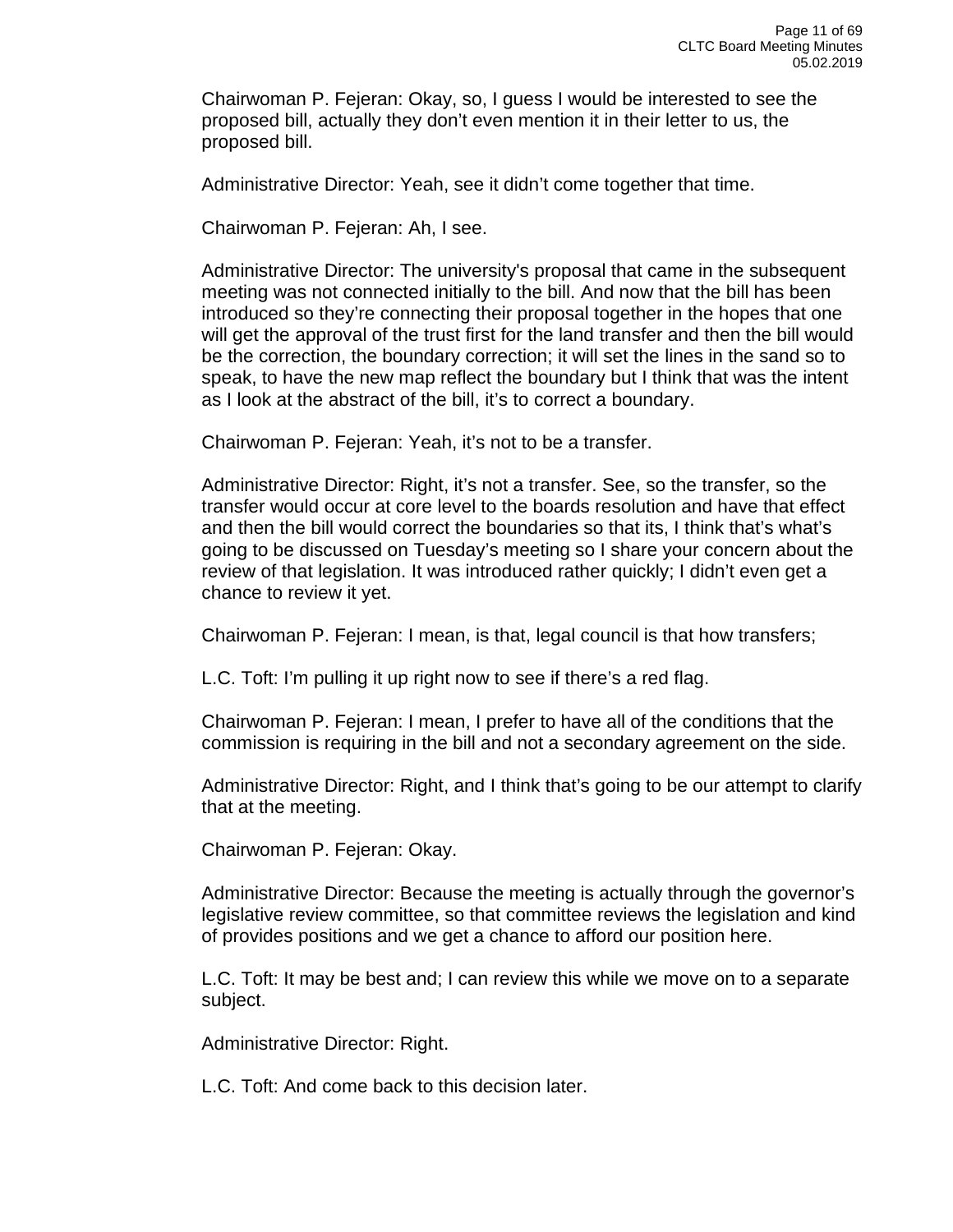Chairwoman P. Fejeran: Okay, okay. So, we'll read it as if this as the legal counsel looks at the actual; goes thru. Let's go back up to the request for property for Department of Rev and Tax.

Administrative Director: You should have the correct;

Chairwoman P. Fejeran: Yeah, so, we were also handed meeting minutes from May 3<sup>rd</sup> of 2018. I think it was a representative from Senator San Agustin, who joined our meeting. Basically, Senator San Augustin is coming back to the commission in this new legislative here, requesting property for Rev and Tax on the same lot, it's a pretty big lot, 5412. Okay, so we have a letter from Senator San Augustin to the director requesting the transfer of 12 acres of property in Fadian, that's Lot 5412-R11U0. So, this is the same property, everybody wants a piece of it.

Administrative Director: Yeah.

Commissioner S. Techaira: Yeah, I mean, we're already used it to.

Chairwoman P. Fejeran: Yeah, so can you show us where's the; this is the lot that GPA was carved out of?

M. Javier: Yeah, that's the GPA area.

Chairwoman P. Fejeran: Okay.

Commissioner S. Techaira: Wait, okay so that's the whole remaining Portion of 5412-R11?

Chairwoman P. Fejeran: And he's asking for 12 acres?

M. Borja: 12 acres.

Chairwoman P. Fejeran: How many acres does GPA sit on?

M. Borja: It's probably about like 10 or 15.

Chairwoman P. Fejeran: I mean at least UOG is saying that they'll work with us for the property

Administrative Director: Right.

Chairwoman P. Fejeran: But this letter has nothing about paying for the property, I mean kind of an enumeration for the trust saying that they're going to pay for the property. I also believe that;

M. Javier: 60,000 square meters, I mean 60,700 square meters.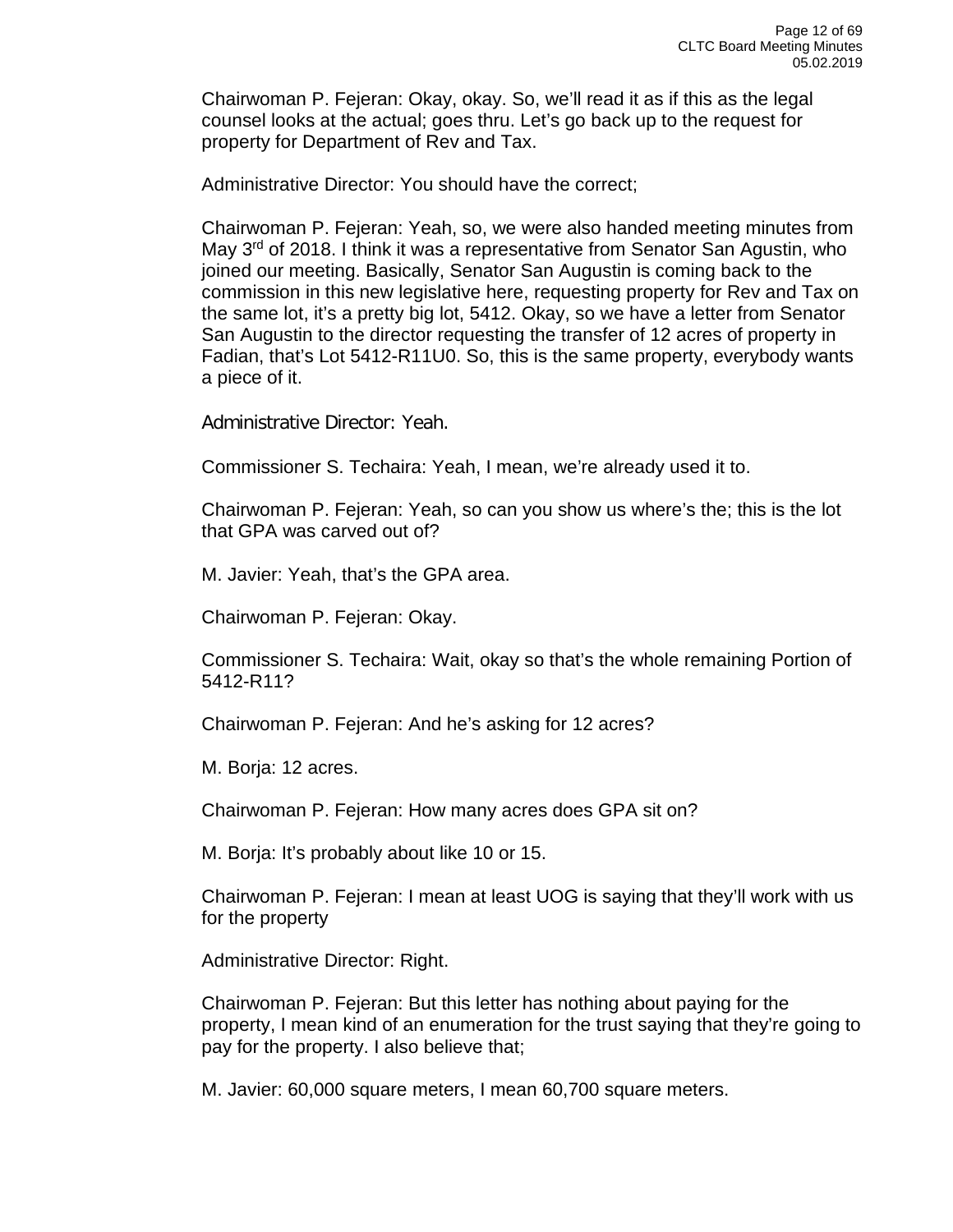M. Borja: About 14, 15 acres; so, the same size.

Chairwoman P. Fejeran: Yeah, that's a lot of land. So, yeah, so they're asking for a sizable chunk. Can we look into how GPA got that property?

Commissioner S. Techaira: Yeah, I'm kind of curious about that.

Chairwoman P. Fejeran: It's kind of been brought up to the commission before that there was something that the land trust was supposed to receiving something from GPA that I don't think we're receiving. Was that a bill; it must've been legislation?

M. Borja: It was Legislation. Back in 1993 the government agencies had to come in and make reservation to certain properties that they needed for future use. GPA did come in and requested for that and its Public Law 22–18.

Chairwoman P. Fejeran: Okay.

M. Borja: So, their next step was to have to just go to the legislature, because they're an autonomous agency. They needed a deed, so they went and did that; they got legislation and put that together and it was transferred to them.

Chairwoman P. Fejeran: Oh.

L.C. Toft: But Rev and Tax is not part of that list.

M. Borja: No, and that's the reason why Revenue and Tax is coming before the trust because they did not make reservation.

Administrative Director: Right.

M. Borja: For future use, for their building. So, now they're coming here. So, all agencies that did not utilize that back in '93 to come in and just reserve, Government of Guam properties before all properties got transferred back, so there's a lot of agencies that didn't, so that's the reason why they're coming through the trust to request for;

L.C. Toft: And last time they came through, we asked for

Administrative Director: Plans and we asked for construction.

L.C. Toft: Yeah, because it's such a huge amount and were saying, why don't you build multiple stories to reduce the footprint; they said they didn't have plans yet so we said to come back when they had plans but they came back with a letter asking.

Administrative Director: Yeah, exactly!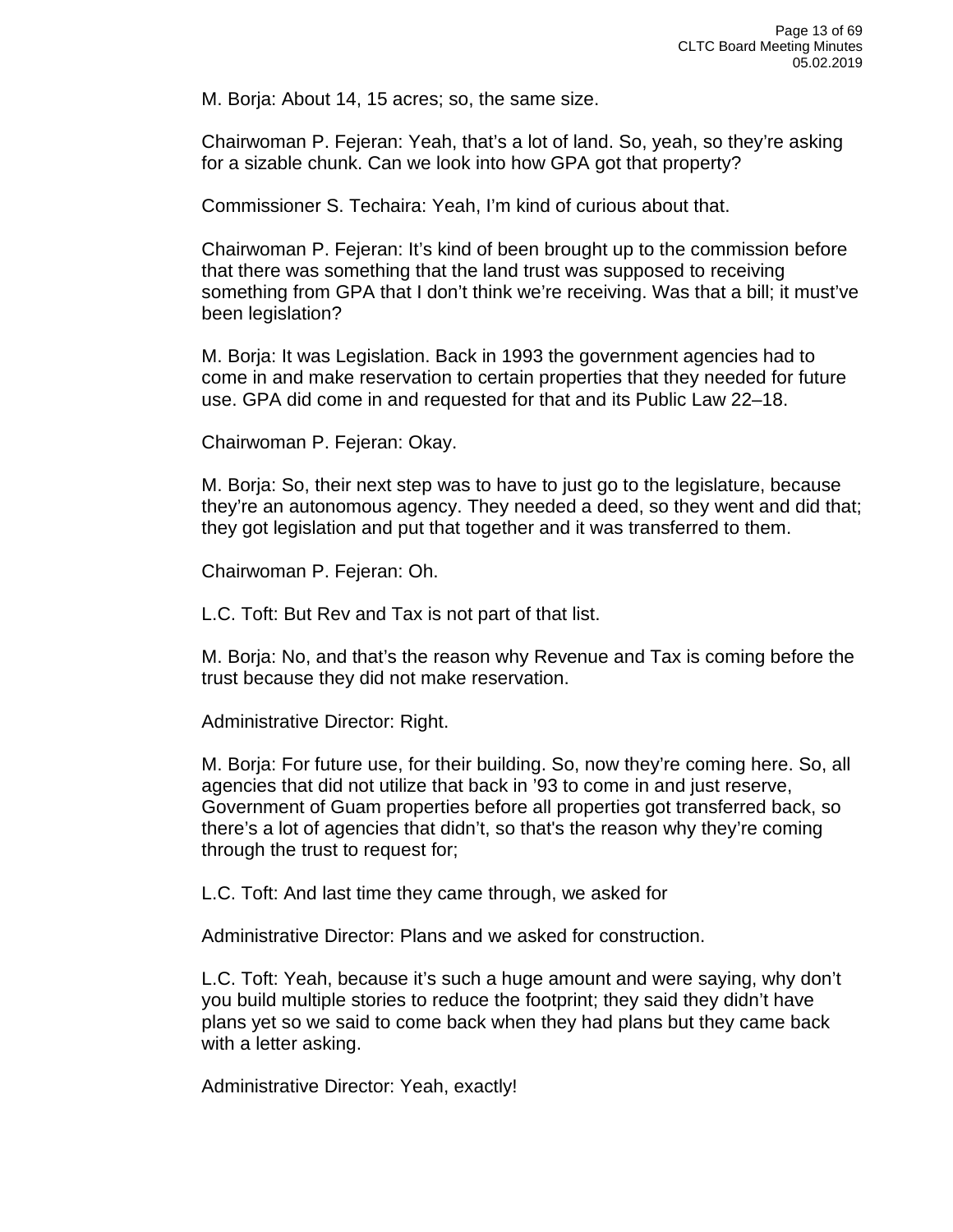Commissioner S. Techaira: *(inaudible)…*I think, they already cleared a lot of it, access point.

Chairwoman P. Fejeran: How about that whole front portion of green space?

Commissioner S. Techaira: If Rev and Tax wants it, that's really a valuable piece of property. It could be used for;

Chairwoman P. Fejeran: I mean, GPA isn't even using half of it. Is that right?

Commissioner S. Techaira: *(inaudible)*

Chairwoman P. Fejeran: They're not using it? Why don't we refer them to GPA? Yeah, GPA has the property, you know, public use, they can share their parking, expand the parking;

Administrative Director: They can use GPA's parking space for a driver's test, parallel parking. I think that's; in conversation when I conducted a courtesy visit with Senator San Agustin, this is before the letter he indicated that to me and I said we received your letter and the commission will discuss it, but he did ask for the 12 acres then and to include like a drivers course; you know, not just the building but to conduct DMV driving test. I could see maybe 5 acres but not 12 acres. Even 5 acres is usable.

Chairwoman P. Fejeran: Okay, I mean, as this is the second time, we're looking at the same request, from the same office, it did not provide us anything more for what we're asking for.

Commissioner S. Techaira: *(inaudible response)*

L.C. Toft: I mean the letter is saying, similar to the last time, we need more information from them to;

Chairwoman P. Fejeran: Yeah, and we suggest that they talk to their friends at GPA that have this large piece of property; half of it from the looks of it unused.

L.C. Toft: About 5 acres worth.

Chairwoman P. Fejeran: Yeah, about 5 acres worth.

Administrative Director: That's why I'm suggesting 5 acres. That front part can be utilized.

Chairwoman P. Fejeran: Okay, so director you got that?

Administrative Director: Yes ma'am.

Chairwoman P. Fejeran: Okay, thank you.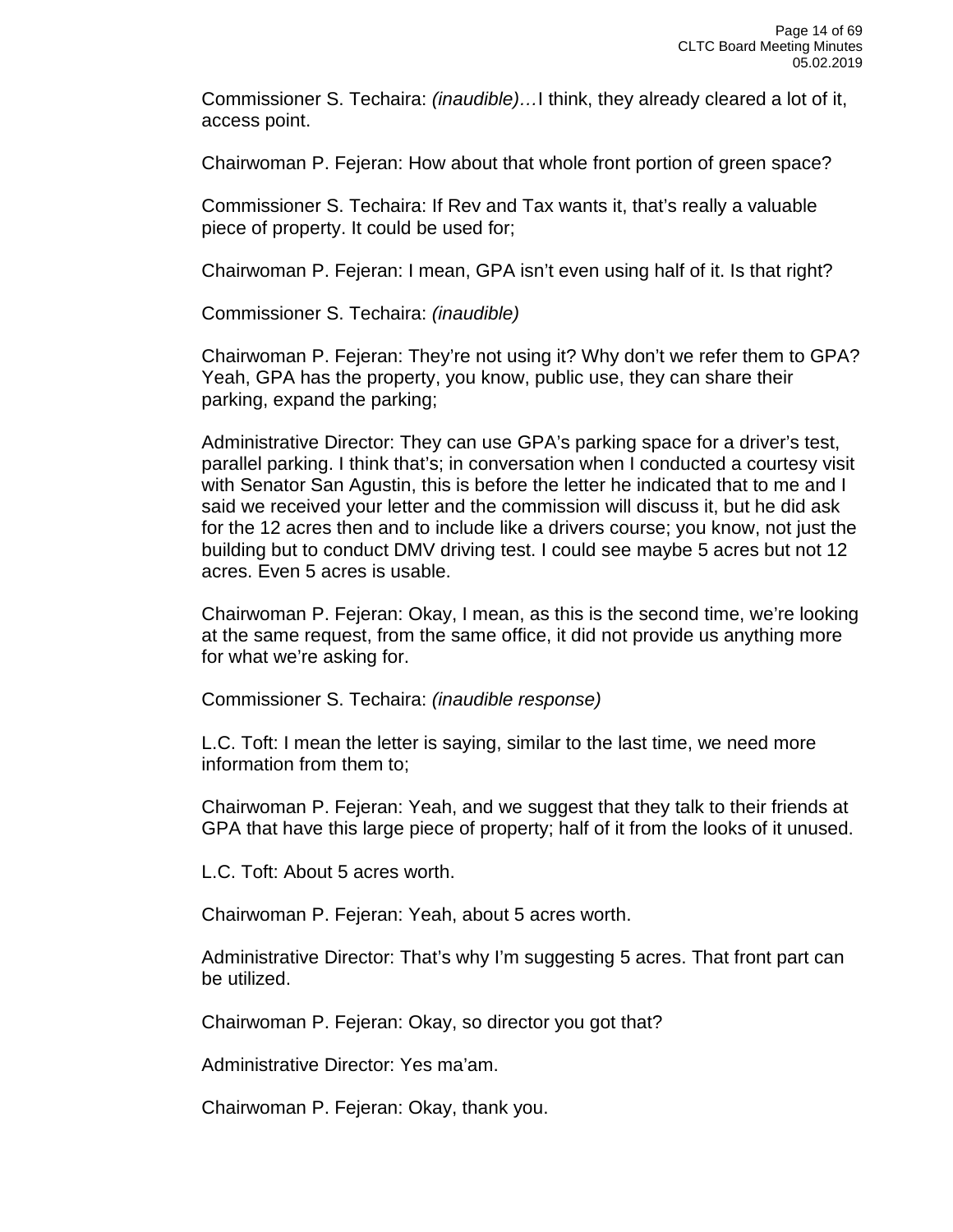L.C. Toft: If I go back to the hatchery issue; so, the bill itself is just fairly bare bones and it doesn't include any mention of CLTC whatsoever, it just says to extend the boundaries. So, if anything I think we need an even stronger declaration position as far as the resolution, and it echoes what we said back in 2017 but emphasizes the fact that they are taking CLTC land; it's not just a simple re-drawing on the border.

Chairwoman P. Fejeran: Yes, agreed. Thank you, legal counsel. So, does the Commission want to direct our Director to create a new resolution?

Commissioner S. Techaira: Yes, please.

Administrative Director: Okay.

Chairwoman P. Fejeran: And just to recap, we would ask that the proposed bill be amended to include the land would be transferred from CLTC to UOG, that UOG will incur any and all costs for the transfer, the appraisals will be ordered to determine the fair market value and that the trust will be paid back for the fair market value of the, whatever, one and a half acres that they're asking for. However, even previously based on the other resolution, the trust is open to, not just receiving a dollar amount but the in-kind services to really use UOG's resources.

Administrative Director: Right. I wanted to quantify that it would be in perpetuity, I mean it will be continuing existing cooperation not just a one time, a couple of years and that's it. I mean, if they're going to keep the land in perpetuity, then we should have the services in-kind in perpetuity and I would think that the trust; because we have lessees, we have agricultural lessees that are expanding, that are moving and that are actually farming. See this would be something that could be viable for them moving forward.

Chairwoman P. Fejeran: Yeah, I mean, let's ask for it and see where it gets us.Thank you very much.

Commissioner A. Santos: That's a large property.

Administrative Director: Okay.

Chairwoman P. Fejeran: Okay, when your draft that resolution, can you send it to the commission and legal counsel for final review?

Administrative Director: Yes ma'am.

Chairwoman P. Fejeran: Okay, thank you. Alright, moving on down under Old Business, we have Administrative Matters, Guam housing Corporation MOU. I think this has been in our Old Business, we had, the Commission had some questions about the use agreement and how that would affect the land trust; this is between Guam Housing and I guess, their contractor.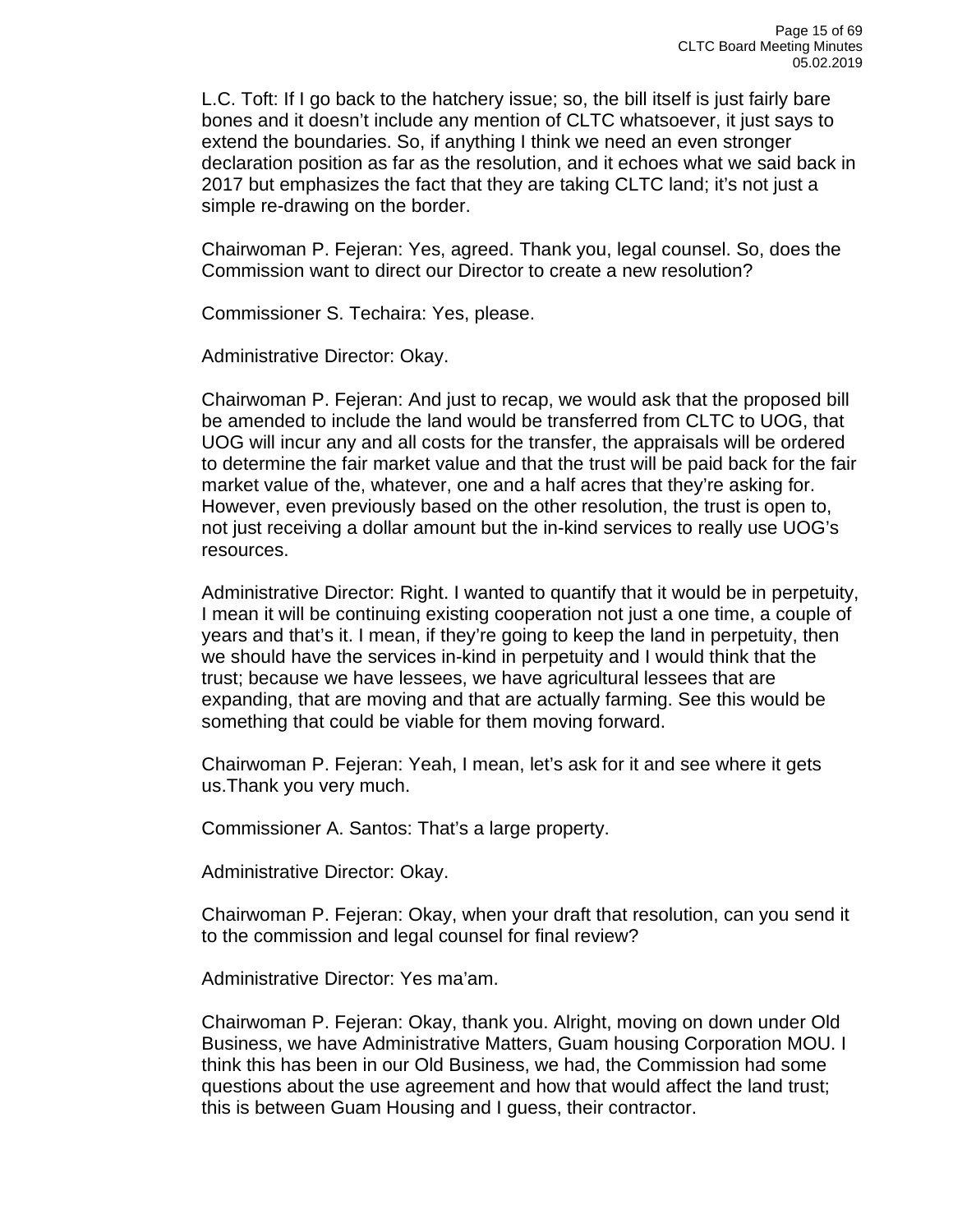Administrative Director: Right, with Wada Company. That should be next to the line after;

Chairwoman P. Fejeran: So, did legal counsel have a chance to look over this MOU and the attached use agreement?

L.C. Toft: I have over the MOU but I have to go over the lease agreement.

Chairwoman P. Fejeran: Okay, so, the purpose of this Guam Housing Corporation and CHamoru Land Trust MOU and then subsequent use agreements is to really increase the opportunity of our residential lease applicants to build affordable homes. So, Guam Housing Corporation would develop I believe it's 9 of the lots. They've already developed 1, so they have 9 more that they would enter into the agreement with a contractor to build affordable homes and have the building plans prepared so that our Residential Lessees can go and see the type of home that can be built based on their budget. So, I think this is a great; you know, I think this is a really good example of the trust working cooperatively with Guam Housing to improve the condition of our Residential Lessees.

#### *(long pause in between)*

Commissioner S. Techaira. So, I see that here, number 2…(inaudible); it says that it will allow a sub leases but it doesn't give details, it just says for homes and licenses…(inaudible).

Chairwoman P. Fejeran: So, I think that's with the use agreement, the sub license would be to the contractor?

L.C. Toft: (inaudible response to the Chairwoman)

Chairwoman P. Fejeran: And that was our concern, what are these sub licenses, right, because then the attachment says use agreement not sub license. Maybe just change the verbiage on the MOU that we're going to be signing?

L.C. Toft: No, sub license is okay.

Chairwoman P. Fejeran: Sub license is okay?

L.C. Toft: The only thing that strikes me is in the MOU, there's an indemnification that's; between the developer and GHC but not to CLTC. That's not necessarily a huge issue on this but it's something where we do issue a lease to anybody for any of those particular properties that we would need an indemnification clause for the lessee to CLTC. Does that make sense?

Chairwoman P. Fejeran: Ah, yes. Right, cause it wasn't us that built it so we shouldn't be held liable.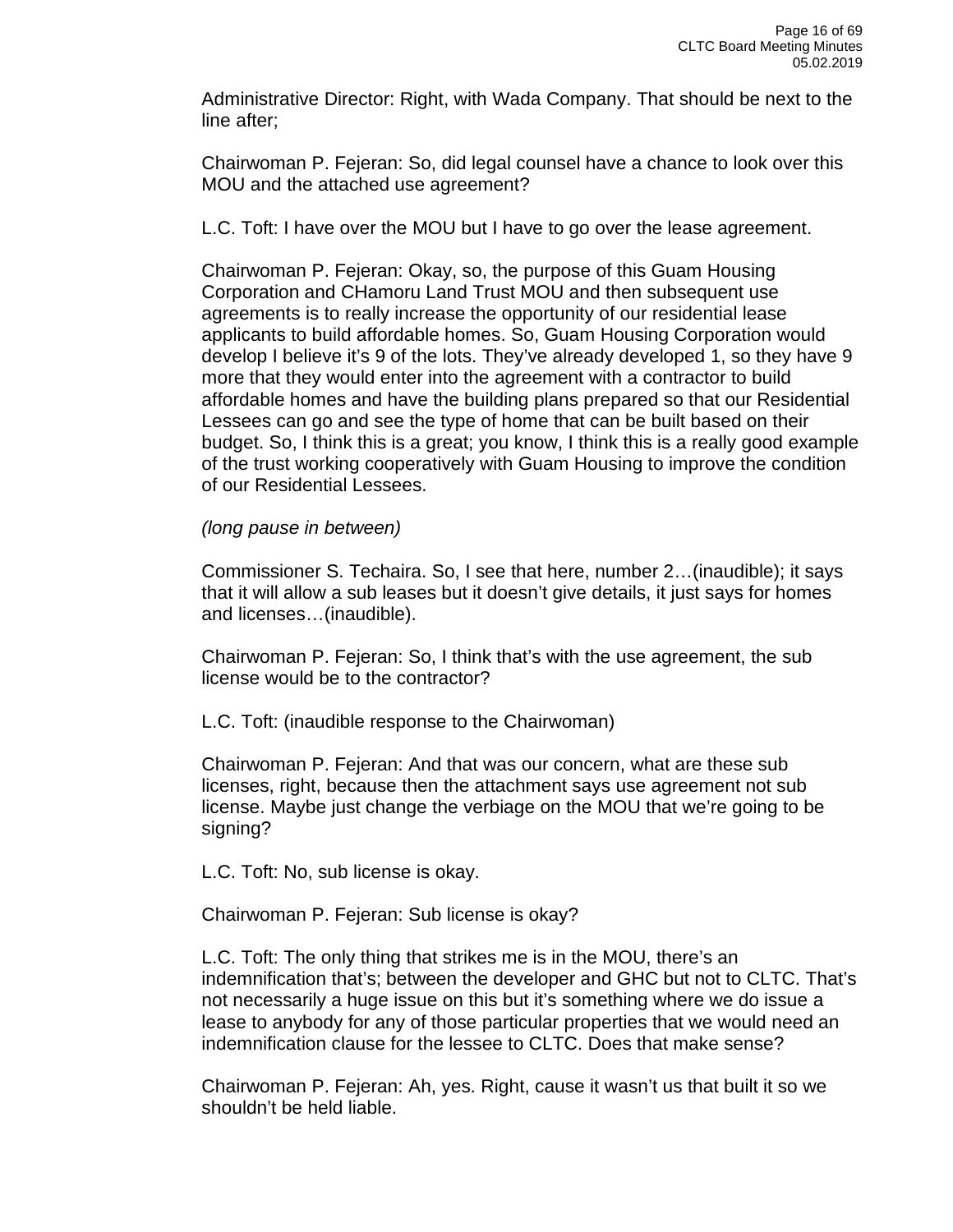L.C. Toft: Correct. Just something we need to keep in the back of our mind.

Administrative Director: When we issue leases to individuals on this

L.C. Toft: Yes.

Chairwoman P. Fejeran: So, like Miss Linda Hernandez, we approved her transfer into the one model home that was built there. Has that lease already been prepared and signed?

Administrative Director: Yes.

Chairwoman P. Fejeran: Can we do an addendum with an indemnification clause?

Administrative Director: Yes.

Chairwoman P. Fejeran: And have that be the boiler plate for these other tracks of land?

Administrative Director: Sure.

Chairwoman P. Fejeran: Yeah?

Administrative Director: Sure, absolutely, yes.

Chairwoman P. Fejeran: Okay.

Administrative Director: Can we do an addendum to the lease? An indemnification?

L.C. Toft: If it's not there already.

M. Borja: It's not.

Administrative Director: Then it's an addendum?

L.C. Toft: Then it be an addendum. Yeah.

Administrative Director: Okay, you want us to put together a board of approval for that?

Chairwoman P. Fejeran: For the addendum?

L.C. Toft: Do we need authorization to;

Chairwoman P. Fejeran: Only certain addendums.

L.C. Toft: Oh, okay, so that would;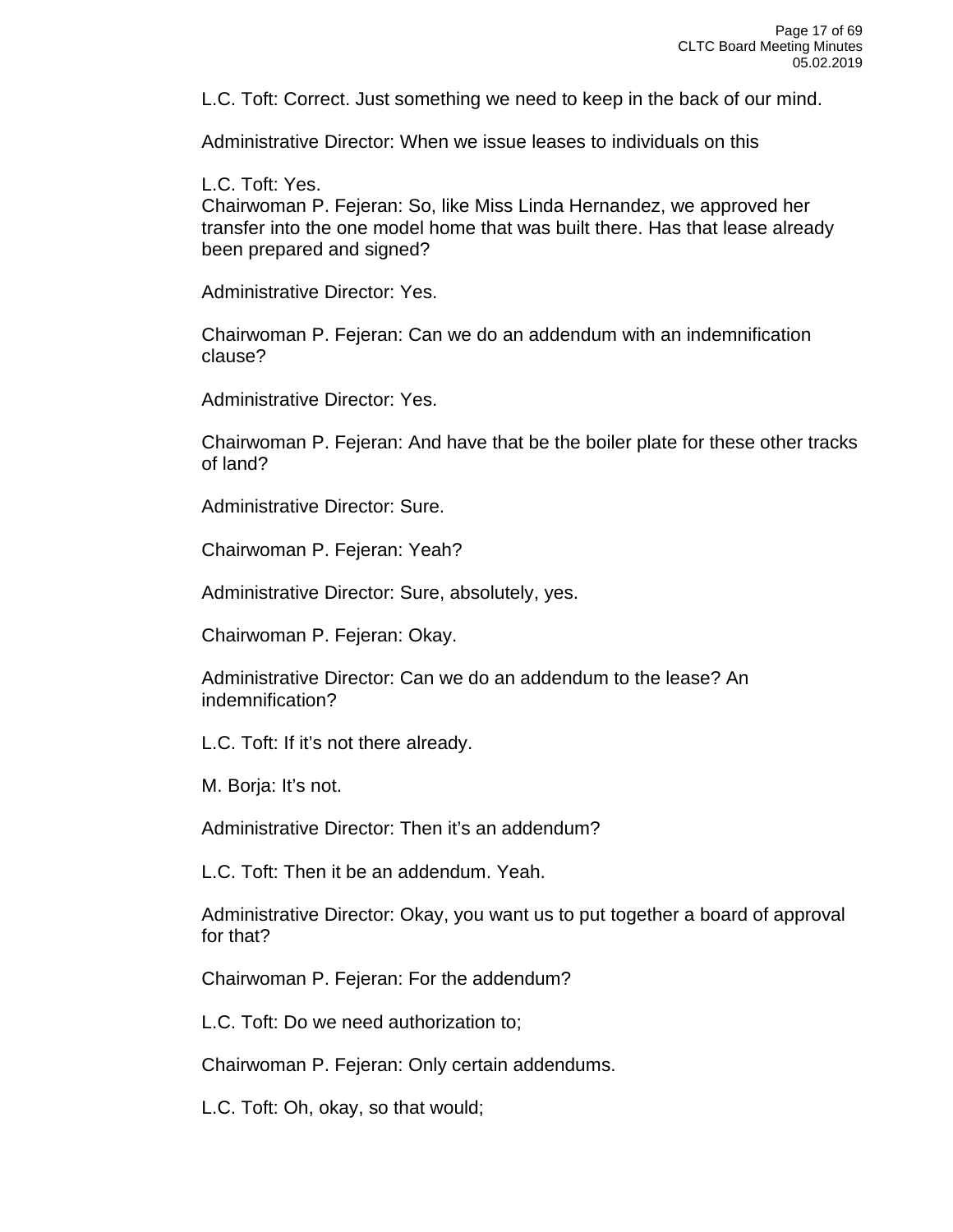Administrative Director: And only certain situations.

L.C. Toft: Okay, so that one we don't need board approval on it.

Chairwoman P. Fejeran: Okay, can we just do a motion to right now?

Commissioner S. Techaira: So, can we do a motion right now?

L.C. Toft: Yeah!

Chairwoman P. Fejeran: So, this is in regards to an addendum to the lease held by Lisa Hernandez

Administrative Director: Linda, Linda.

Chairwoman P. Fejeran: Linda, Linda, thanks. Linda Hernandez, the Addendum to; I guess content would be an indemnification clause for CLTC.

L.C. Toft: Yes.

Commissioner S. Techaira: Motion for the Director to prepare an addendum attached to the lease of Miss Linda Hernandez to include an indemnification clause for the CLTC.

Chairwoman P. Fejeran: Motion made.

Commissioner A. Santos: I second it.

Chairwoman P. Fejeran: Seconded by Tan Amanda. Further discussion?

Commissioner S. Techaira and Commissioner A. Santos: None.

Chairwoman P. Fejeran: Okay, all those in favor?

Commissioner S. Techaira and Commissioner A. Santos: Aye.

Chairwoman P. Fejeran: Okay, motion's been made and passed. So, this motion was made to prepare or can he execute it or do we need a;

L.C. Toft: If you authorize him to execute it, he can.

Chairwoman P. Fejeran: Okay, do we need a motion for that?

L.C. Toft: I would just to be on the safe side it.

Commissioner S. Techaira: What is the wording of my motion to prepare the addendum lease for; to execute… *(inaudible);*

Chairwoman P. Fejeran: You said that he'd prepare the addendum lease.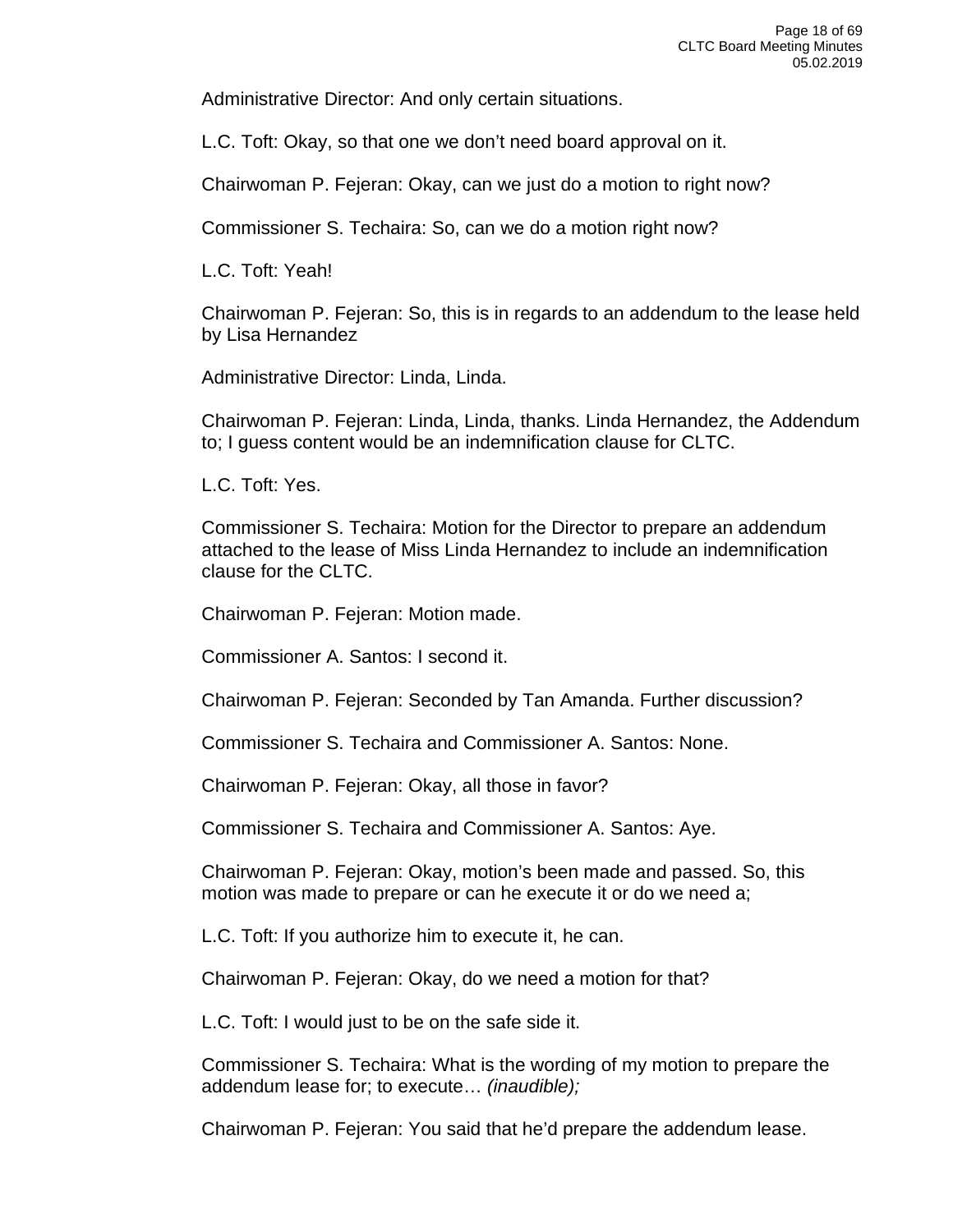Commissioner S. Techaira: So*…(inaudible);*

L.C. Toft: Motion to allow the Administrative Director to execute*…(inaudible).*

Commissioner S. Techaira: Okay, motion to allow the administrative director to execute the addendum for the lease of Linda Hernandez to include an indemnification clause for the CLTC.

Commissioner A. Santos: I second it.

Chairwoman P. Fejeran: Motion made and seconded. Okay, all those in favor?

Commissioner S. Techaira and Commissioner A. Santos: Aye.

Chairwoman P. Fejeran: Okay, ayes have it, thank you. So, I would just like to have the director keep that in mind so that if we do end up leasing any of the model homes, we use the same verbiage to the lease.

Administrative Director: Will it include an indemnification subsequent to a lease?

Chairwoman P. Fejeran: Yes. Okay, so I guess back to the Guam housing Corporation MOU, our legal counsel looked over it; I have had no more comment on this. Does the commission want to move forward and approve this MOU? I believe you would need a motion.

*(inaudible discussion on the table)*

L.C. Toft: *(inaudible)….* yeah, between the CHamoru Land Trust and the Guam Housing Corporation.

Administrative Director: Change that.

Chairwoman P. Fejeran: Oh yeah because it's been lease out? Is that within here already?

L.C. Toft: Yeah.

Commissioner S. Techaira. Okay, so motion to approve the CLTC, GHC MOA to take possession of the lots for fixed terms for the purpose of having built upon affordable model homes.

Commissioner A. Santos: I second it.

Chairwoman P. Fejeran: Okay, motions been made and seconded. I would like to ask if the commission would like to keep in Lot 1, it's under number 1a, here. This is the one that Miss Linda Hernandez has the lease for, you probably just want to transfer that to them.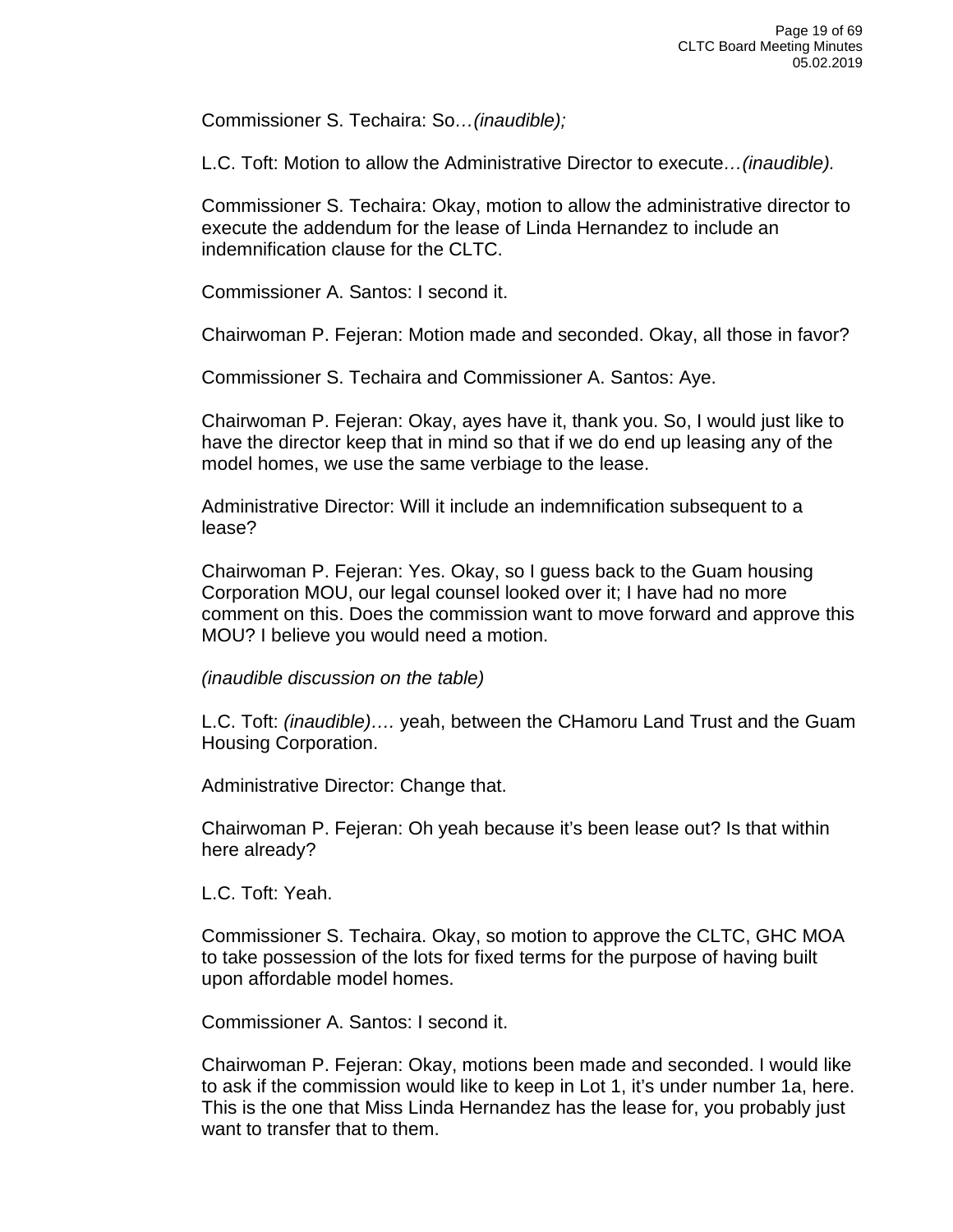Administrative Director: It's this lot right here? Number A, Letter A…*(inaudible)*

Administrative Director and L.C. Toft: *(inaudible discussion between the two)*

Chairwoman P. Fejeran: So, the motion has been amended to strike out Track 113, Block Number 12, Lot Number 1 in the municipality of Dededo. (54:35)

Commissioner S. Techaira: So, motion to strike out Track 113, Block Number 12, Lot Number 1 municipality of Dededo from this MOA.

Chairwoman P. Fejeran: Okay, another motions been made.

Commissioner A. Santos: I second it.

Chairwoman P. Fejeran: Can I have all those in favor of the striking out of Lot Number 1 motion.

Commissioner S. Techaira and Commissioner A. Santos: Aye.

Chairwoman P. Fejeran: Okay that motion passed. Now for the approval of the CHamoru Land Trust and Guam Housing Corporation MOA as amended. All those in favor.

Commissioner S. Techaira and Commissioner A. Santos: Aye.

Chairwoman P. Fejeran: Okay, ayes have it. Thank you. Alright! Okay, so next on our agenda is cannabis cultivation. So, I know we looked at this a few years ago when the medicinal marijuana bill passed. I didn't see anything in our packet.

L.C. Toft: No. *(inaudible)* So, we have reviewed this issue back and we have requested a memorandum from the Attorney General's Office and they had begun to prepare one but then the recreational bill passed and the results of the election happening, there's the transfers of attorney generals, so, it didn't get formally signed, and also the issues had changed because of that secondary passing of recreational

Chairwoman P. Fejeran: Okay.

L.C. Toft: So, portions of it are no longer applicable but there is the one major portion of it is lack able; because there is still a federal prohibition on it and because the parliament does have the power to, it's still a schedule one substance on the federal controlled substances list. That The federal government does have the power to prosecute and seize assets related to production and cultivation of cannabis and also to prosecute not only those who are growing but also associated with the decision use of it as well so such as the board could be held liable for allowing cannabis cultivation on those lands under federal law, not under Guam law.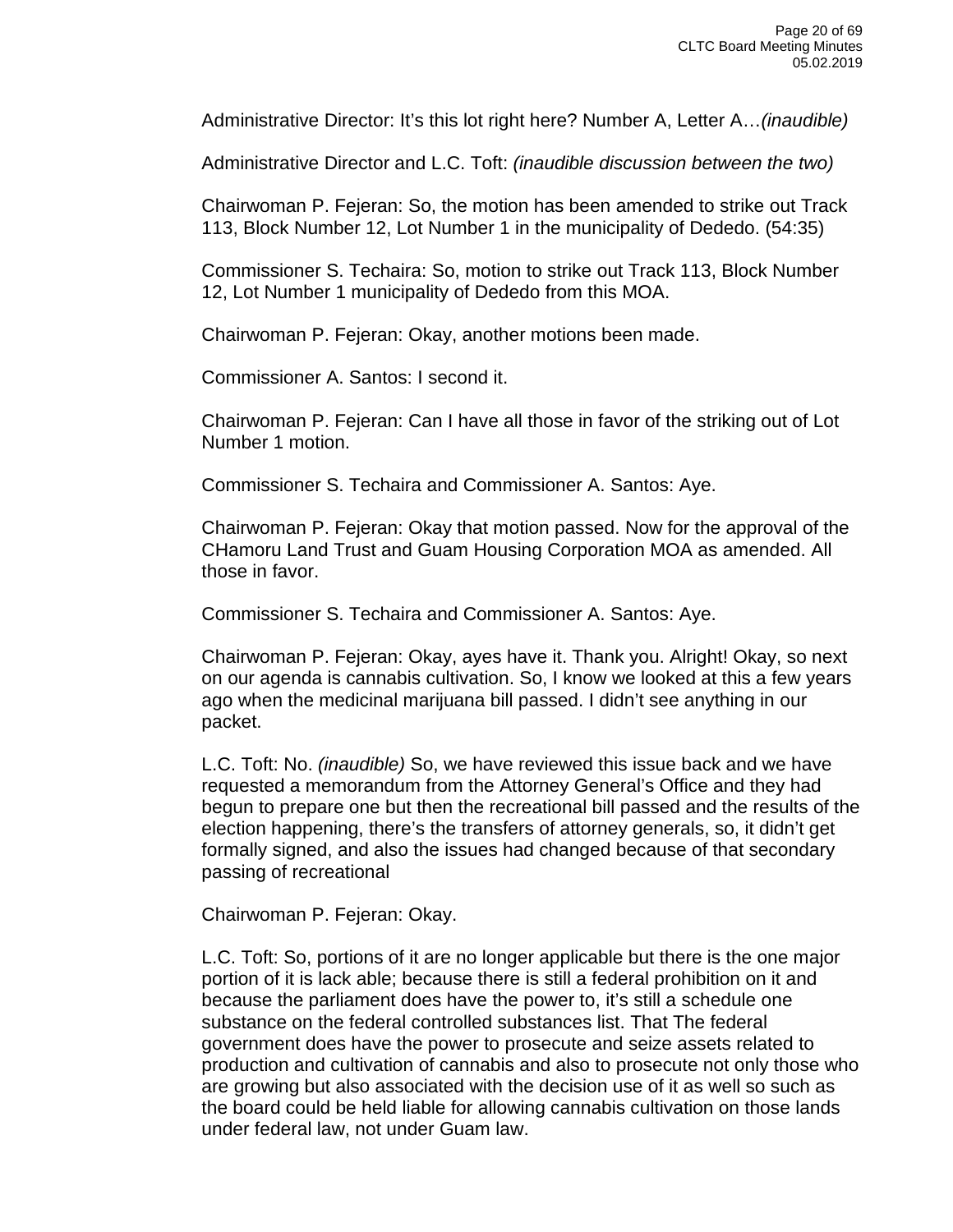Chairwoman P. Fejeran: Right.

L.C. Toft: So, there's this whole jurisdictional issue but at this time I would strongly advise the board not allow cannabis cultivation on CHamoru Land Trust lands. And it has also been brought up, I know there's a side comment from the audience from the last time this came up about hemp. And, so what happened with hemp was with the farm bill of 2018, hemp was removed off the schedules as far as it being a controlled substance but in that same bill there was the provision in there that required each state or territory to come up for their Department of Agriculture to come up with a development plan as far as hemp farming to submit through the USDA. It had to be approved by the governor and the AG of the state or territory that basically show that they were monitoring the production to make sure that it was below the .3% of THC content like a random sampling of farmers and that if the state and territory did not have this type of program then the federal government program would control and the problem is the federal government has not set up their program to, to analyze it either yet, so we're kind of in this weird gray area where Guam is not set up a program to that would bring in any sort of issues relating to hemp outside of the federal prosecution issue and the feds haven't set up the their program too as their fall back either, so we're just kind of just wait and see as far as CLTC where it's not fully legalized but not fully illegal either if that makes sense.

Chairwoman P. Fejeran: Yes.

L.C. Toft: So, that's kind of where we're at right now. Short answer on both is no to cannabis while it remains a federally illegal; wait on hemp until we have either a territorial program or the Department of Agriculture or until the feds implement their program as far as licensing and such.

Chairwoman P. Fejeran: Okay. I thank you for that presentation. So in regards to the cannabis cultivation, I've asked the director to prepare a letter of request for official legal opinion on the cultivation of cannabis on CHamoru Land Trust property, so he's provided us a draft of the letter.

Administrative Director: There's just two typos, sorry about that.

Chairwoman P. Fejeran: Okay.

Administrative Director: Sitting, sitting in the 3<sup>rd</sup>, 2<sup>nd</sup> paragraph, "The CHamoru Land Trust" in the last paragraph.

Chairwoman P. Fejeran: Okay. Thank you.

Administrative Director: Essentially what I did was I cited the laws that were passed including the medicinal law and as well as its subsequent amendments and then I also provided in the past the commission did allow for the cultivation of medicinal purposes only. I did reference the February 24<sup>th</sup> 2017 memo that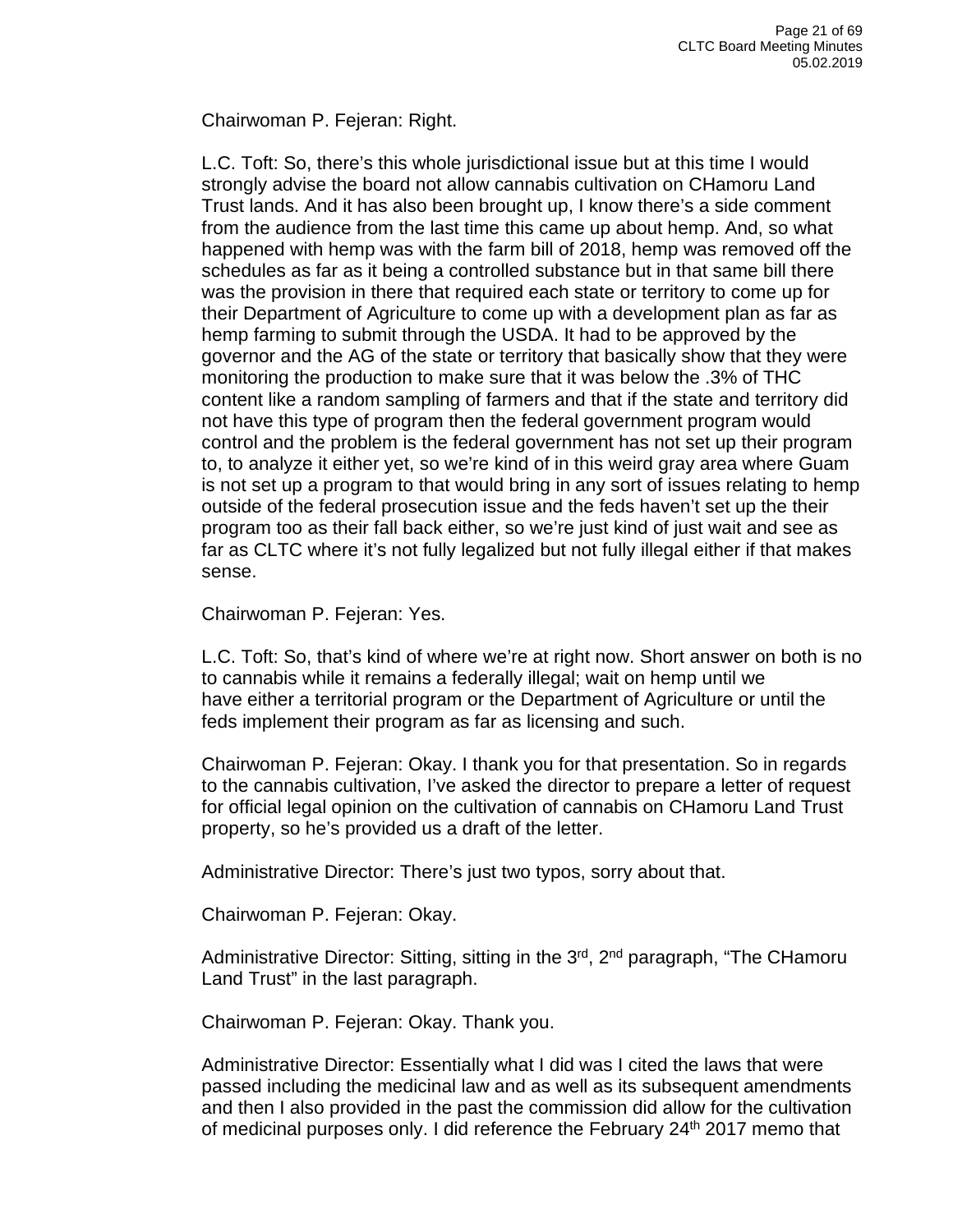was issued by Land Management at that time; we were all combined, we were all one entity so that the regarding cannabis cultivation on public lands. As it pertains to 33-220 and of course 34-125 permitting it under certain conditions and then the most recent passage on April  $4<sup>th</sup>$  of The Guam Cannabis Act of 2019. So, referencing all of those specific laws as per the commission to please officially request an official legal opinion of the Attorney General on cannabis use. Do you want me to add hemp to that?

Chairwoman P. Fejeran: I think maybe for hemp we can ask Department of Agriculture to stand that program up, right? Because it would be the attorney general, the Department of Agriculture.

L.C. Toft: I mean, it's under the farm bill, it's kind of clear that agriculture has to make the move on that. I mean we could as the AG but they're going to come back with that same thing; agriculture has two...*(inaudible).*

Chairwoman P. Fejeran: Okay, so let me just review this letter. So, the; Sorry; February 24<sup>th</sup> 2017, a memorandum was issued in the Department of Land Management prohibiting cannabis cultivation;

Administrative Director: On public lands;

Chairwoman P. Fejeran: On public lands following verbal instructions by the sitting AG. So, you just placed the "regarding" with prohibiting.

Administrative Director: Okay.

Chairwoman P. Fejeran: But again, that was based on the verbal conversation with Land Management and The Attorney General.

L.C. Toft: Yes.

Chairwoman P. Fejeran: And that memorandum and that conversation was never presented to the commission until recently when we brought it up again.

Administrative Director: I included it in our packet last and we discussed it.

Chairwoman P. Fejeran: Okay, thank you.

Commissioner S. Techaira: What are the benefits in pursuing the cultivation?

Chairwoman P. Fejeran: Cannabis cultivation?

Commissioner S. Techaira: Yeah. Only because it just seems like it's a lot of work too; because Federally it's not on the list so it seems like a lot of legwork to dig into it. I'm just wondering what is exerting energy into it. How's that beneficial? I mean, what regard? *(inaudible).*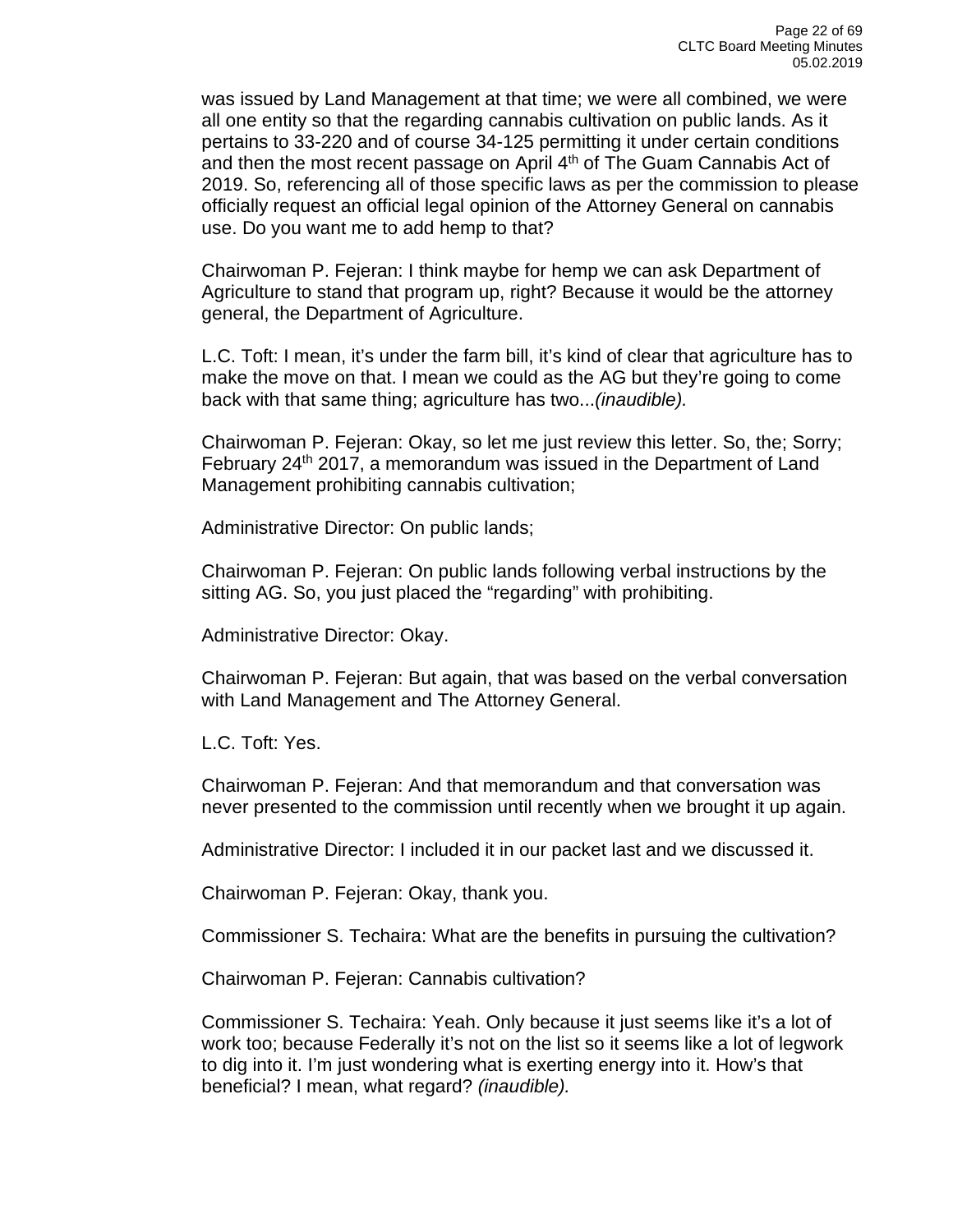Chairwoman P. Fejeran: My opinion is the; especially with this recent passage the cannabis industry will be a new market on our island and seeing as we have a large number of agricultural lessees in agricultural properties, I would like our agricultural lessees to be able to participate in this new market.

Commissioner S. Techaira: Okay.

Chairwoman P. Fejeran: And previous to that, the Joaquin Casey Concepcion Compassionate Use Act was for the patients that needed the medicine.

Commissioner S. Techaira: Okay.

Chairwoman P. Fejeran: Like at this point, there's no cannabis cultivation that's been approved or authorized on land trust properties to be clear, and maybe just ask the Attorney General to provide an opinion based on this new, the new law.

Commissioner S. Techaira: Got it.

Chairwoman P. Fejeran: So, does the commission want to request the director to prepare a letter to Department of Agriculture requesting the hemp program that our lessees can adhere to? Hemp is a very, you know; You can make so many things with hemp; you can make hemp cream with it, you can make clothing, animal food, CBD, right?

Commissioner S. Techaira: Yeah, yeah.

Administrative Director: Yeah.

Chairwoman P. Fejeran: It has healing property, that's all. Ok, thank you. So, I guess with those corrections Director, you can go ahead and forward this to the attorney general.

Administrative Director: Yes ma'am.

Chairwoman P. Fejeran: Okay, moving on to the agenda, financial report.

Administrative Director: It's right here on a separate insert. The long, the really long;

Chairwoman P. Fejeran: Håfa Adai sir. Please state your name for the record.

Joey Cruz: My name is Joey Cruz and I'm the Program Coordinator III for the Commission.

T. Jocson: Can't hear you.

Commissioner S. Techaira: Thank you.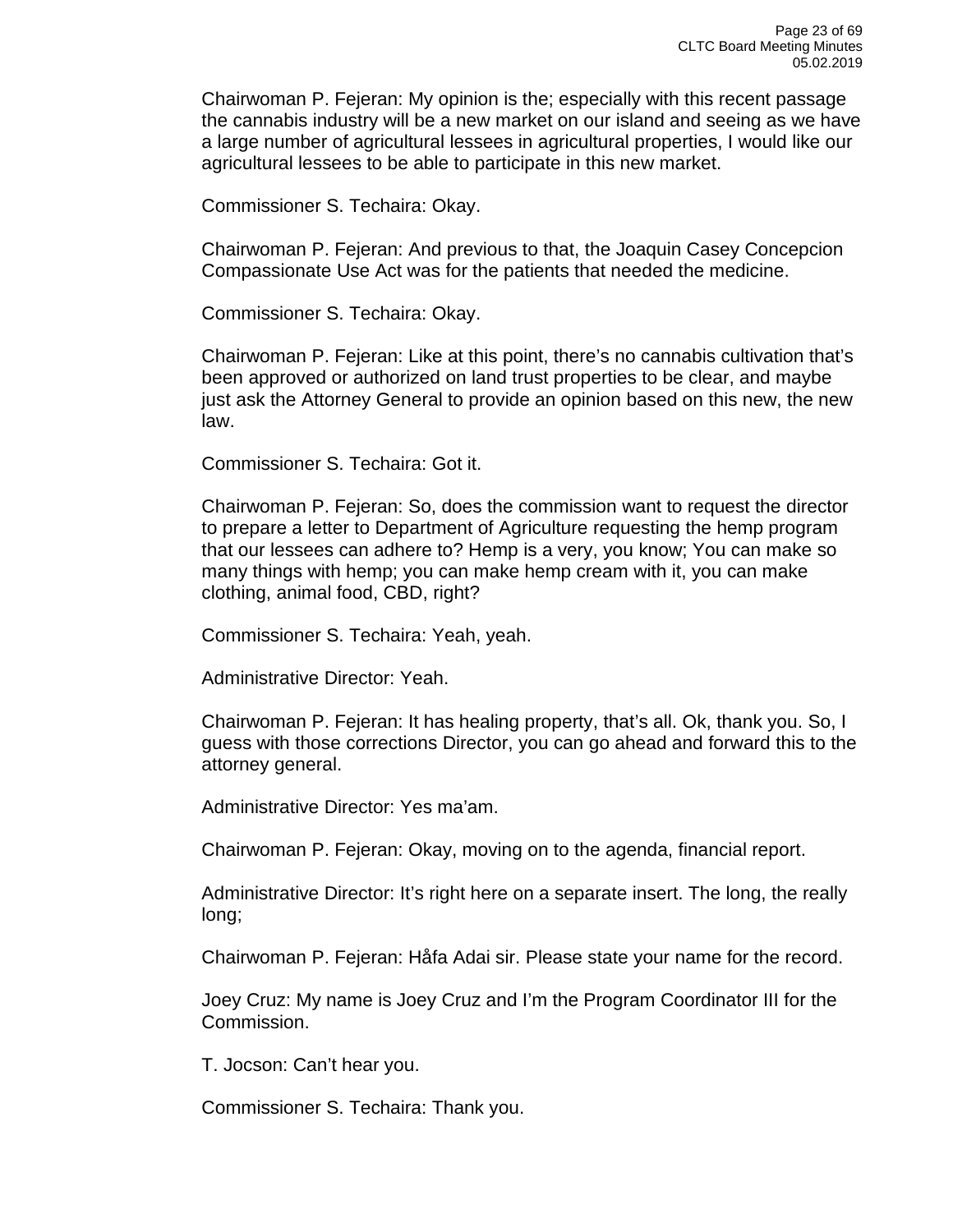Chairwoman P. Fejeran: Thank you Mr. Cruz.

Joey Cruz: Aside from the normal financial report we submit monthly, Director Hattig had request that we give a brief summary of the types of funds associated with the trust. So, the trust has a total of eight funds. Unfortunately, five out of the eight are dormant. And that's due to, they have no identified funding resource.

Chairwoman P. Fejeran: Okay.

Joey Cruz: Those funds that are dormant and inactive are known as The CHamoru Home Loan Fund, The CHamoru Commercial Loan Fund, The CHamoru Home Repair Loan Fund, The CHamoru Development Fund and The CHamoru Educational Assistance Fund. The three active funds are the first active fund is known as The CHamoru Land Trust Operations Fund. This fund is restricted to fund the day-to-day operations of the Commission. The revenue source for this fund derive from application fees, interest earned from our bank account, commercial leases/licenses executed prior to October, 2015. And you can see what leases are related for; fund this on Exhibit A.

Chairwoman P. Fejeran: That's this one?

Joey Cruz: Yes.

Chairwoman P. Fejeran: So, all of the commercial licenses and leases;

Joey Cruz: Under column; Operation Fund.

Chairwoman P. Fejeran: OK, I see it. Okay, got it. That goes into operations fund?

Joey Cruz: Yes ma'am.

Chairwoman P. Fejeran: Okay.

Joey Cruz: And then our collection to date, you can find on attachment B, first page. So, from October 1<sup>st</sup> 2018 to present or to March 31<sup>st</sup> 2019, the operations fund has collected a total of \$619,255.50. Our concern is our projections for the operations fund which is attachment C. In our projection document for FY2018 we used the total cash and cash equivalence balance from our draft audit financial statements ending September 30, 2018 and will be less the due to the Government of Guam which came out to a balance of \$2,175,187.13.

Chairwoman P. Fejeran: What is it mean due to go to Guam? What is that?

Joey Cruz: That's monies that wasn't accredited to our account, yet and we owe the government; they use the general fund to pay our expenditures...*(inaudible).*  So that was a high figure for 2018.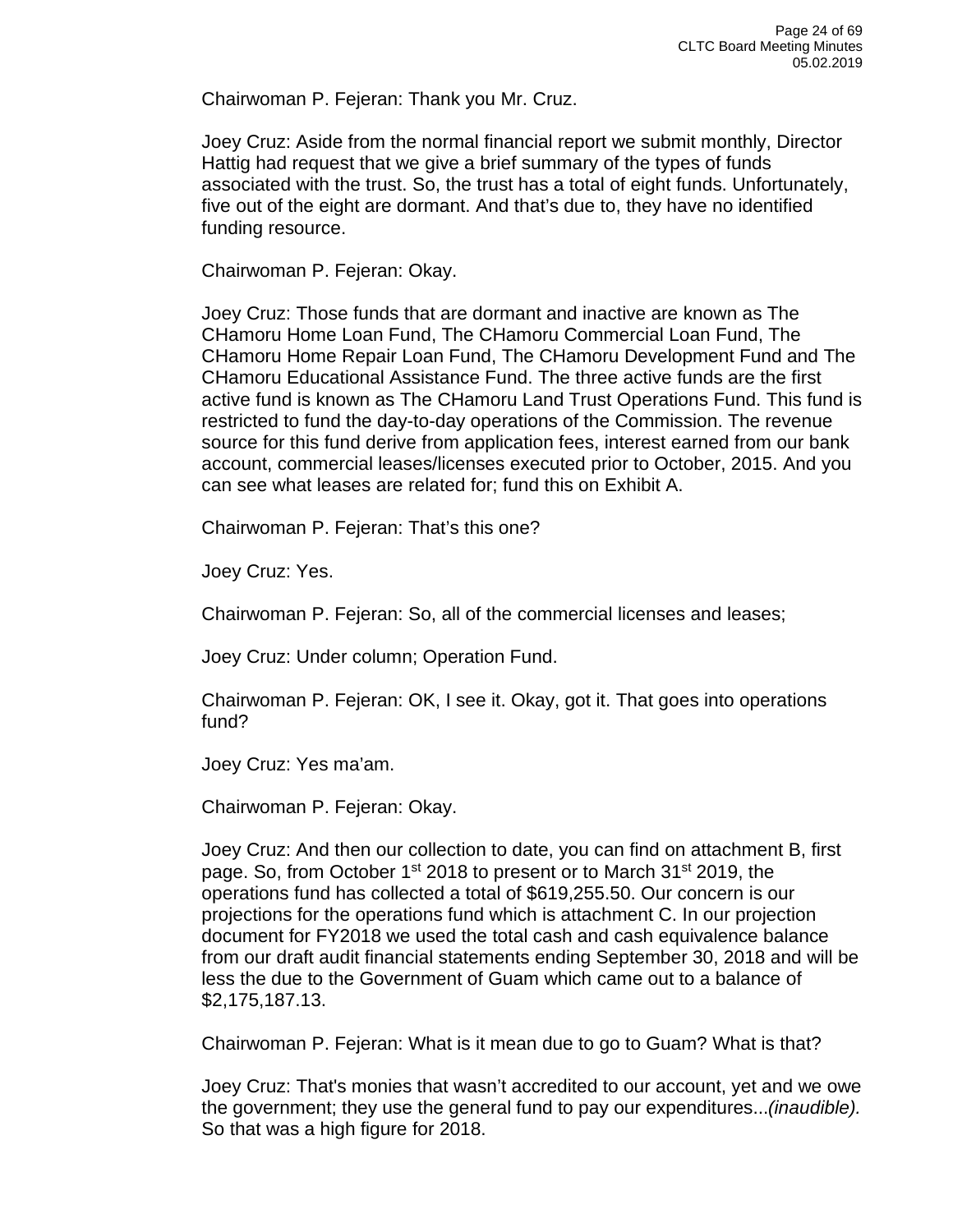Commissioner S. Techaira: Why?

Chairwoman P. Fejeran: Yeah why? Did somebody not pay on time?

Joey Cruz: Not that, sometimes our cash flow doesn't meet our expenditures for the month, so, the general fund will pay upfront and then later, the trust will reimburse the fund, or the general funds. So, for 2019 we were appropriated; the trust was appropriated funds for \$27,963.00. We project from our cash receipts from our active leases that relate to the operations fund and he will only collect \$800,589.00 which you can see on the second page of Attachment C, in details how much we should collect for the year, if everybody pays.

Chairwoman P. Fejeran: Okay.

Joey Cruz: So, we continue projections all the way to FY26; our expenditures, a 2% increase annually which is very conservative and by the end of 2025 there will not be enough money in the bank to fund our operations into 2026.

Chairwoman P. Fejeran: And that's with our expenditures be increased by a certain percentage?

Joey Cruz: 2% annual which is very conservative and just increments.

Chairwoman P. Fejeran: Okay.

Joey Cruz: And any expenditure from this fund requires legislative appropriation.

Chairwoman P. Fejeran: So, we can't just spend without approval.

Chairwoman P. Fejeran: All right.

Joey Cruz: The next active fund; the second active fund of the trust is the CHamoru Loan Guarantee Fund. The funding source for this fund is, comes from payment of taxes which comes from the real property taxes that are paid annually from our constituents and the interest earned from the bank account. We have a Bank of Guam and collection to date from October 1<sup>st</sup> 2018 to present is \$68,238.63. This fund is restricted and the expenditures that relate to this fund are either to pay for defaulted loans, loan guarantees or to pay, repayment of loan where interest is due or pending loan reassignment.

Chairwoman P. Fejeran: Thank you. I'm looking; sorry, Attachment B, I see the collection for the loan guaranty 3415, where can I find the balance? For all of these funds?

Joey Cruz: We can provide that to you.

Chairwoman P. Fejeran: OK so it's not this one here.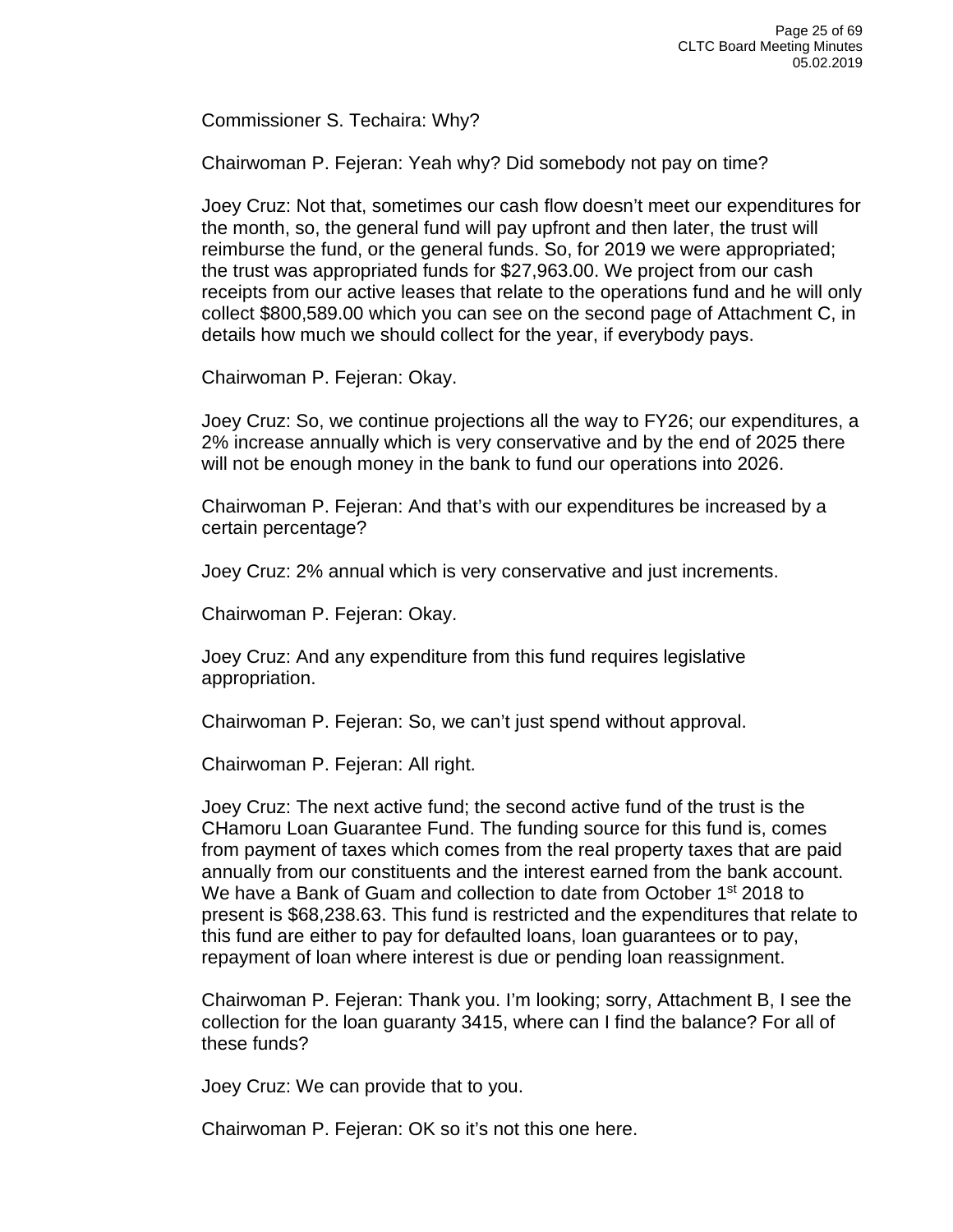Joey Cruz: No ma'am, this is just a collection from fiscal year 2019.

Chairwoman P. Fejeran: What is the non-appropriated funds, the account balance as of March?

Joey Cruz: This is the Bank of Guam Account 274?

Chairwoman P. Fejeran: Yeah.

Joey Cruz: That's all associated with the loan guaranty fund.

Chairwoman P. Fejeran: That's loan guaranty? Oh, these are all loan guaranty? Okay, so that's the current balance of that fund 500 or least in March 2019?

Joey Cruz: Yes ma'am.

Chairwoman P. Fejeran: And we're required to have at least \$500,000.00 in there?

Joey Cruz: Yes.

Chairwoman P. Fejeran: And how much was taken out of this fund?

Joey Cruz: In FY2017?

Chairwoman P. Fejeran: In 2017?

Joey Cruz: Three hundred, a little over three hundred some thousand dollars.

Chairwoman P. Fejeran: Okay.

Joey Cruz: I don't have exact figure.

Chairwoman P. Fejeran: So then if the money hadn't been taken eight hundred something dollars, eight hundred thousand? Okay, thank you, and I'm sorry;

Joey Cruz: There's one more, the third active fund is known as The CHamoru Land Trust Survey and Infrastructure Fund. The funding sources, the funding source from this fund comes from our commercial leases/licenses executed after October 2015, although in PL33-95, it sets a cap to year end September 2020, so come September 30, 2020 or October 1<sup>st</sup> 2020, the funds that come from the commercial leases/licenses will be diverted to the CHamoru Home Loan Fund.

Chairwoman P. Fejeran: Ah, I see.

Administrative Director: One of the dormant ones.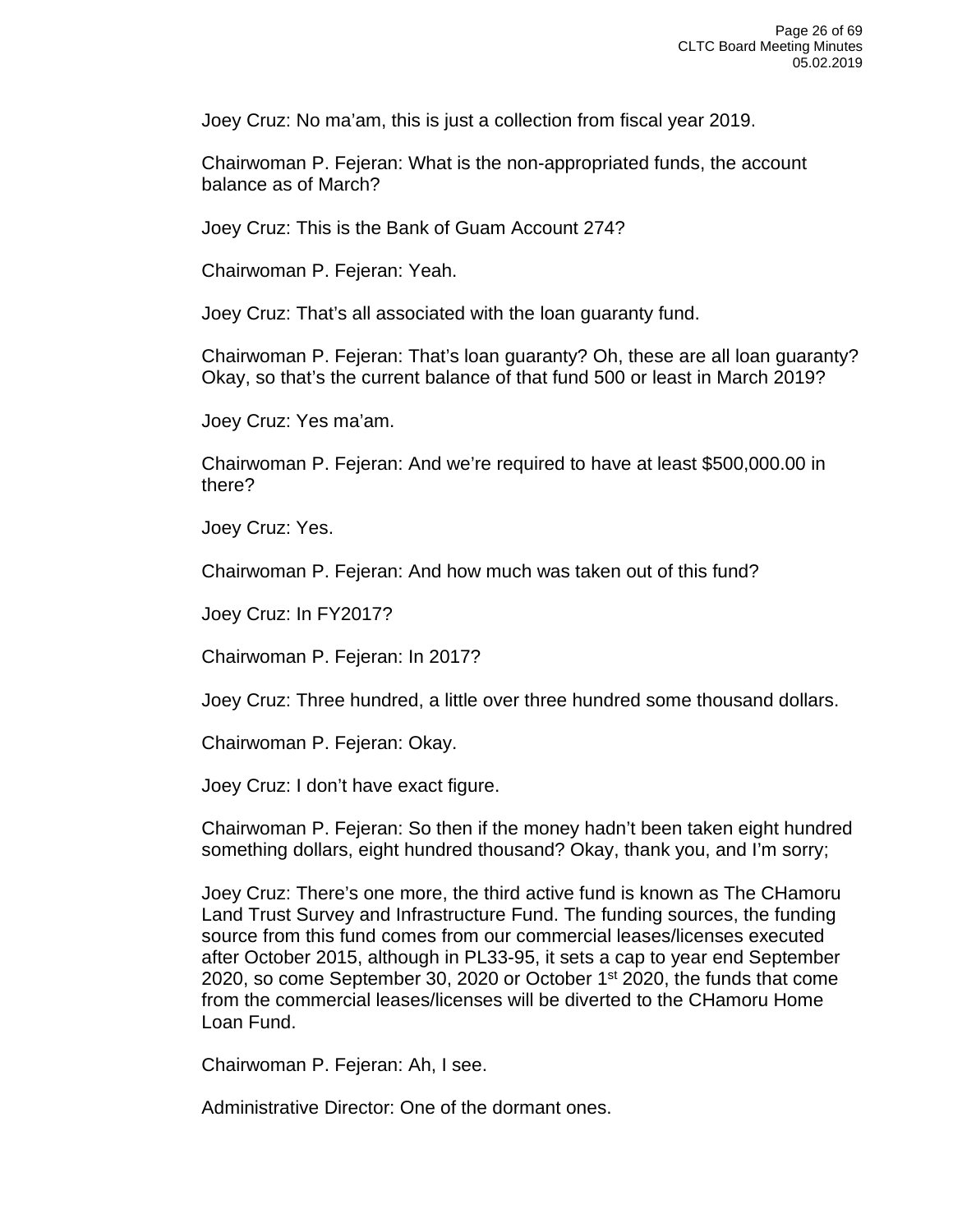Chairwoman P. Fejeran: One of the dormant ones.

Joey Cruz: Yes, but also in addition to that, 25% of the amount of monies covered in the CHamoru Home Loan Fund annual shall be transferred to The CHamoru Home Development Fund.

Chairwoman P. Fejeran: Okay.

Joey Cruz: And then also 10% of the amount of monies covered into the CHamoru Home Loan Fund annual shall be transferred into the CHamoru Education Assistance Fund.

Chairwoman P. Fejeran: Okay.

Administrative Director: So, from that pot, it spills over to the other government funds.

Chairwoman P. Fejeran: Okay, let me see, so any funding for commercial leases and licenses executed after September 15 are currently deposited into CHamoru Land Trust Survey and Infrastructure Fund?

Joey Cruz: Yes ma'am.

Chairwoman P. Fejeran: And then, the year-end September  $30<sup>th</sup>$  2020 which is next year, right, they're going to stop going into the Survey and Infrastructure Fund and they're going to put be put in the home loan fund and then the other funds.

Joey Cruz: They'll be dumped in. Other revenue sources for the Survey and Infrastructure Fund or interests that is earned from our bank accounts are Agriculture and Residential lease payments, sale from government land

Chairwoman P. Fejeran: And the collection from the leases/licenses executed after October 2015.

Joey Cruz: The unique thing about this fund is that it doesn't need Legislative appropriation.

Administrative Director: It's board resolution.

Joey Cruz: In public law; in Chapter 75 expenditures from the fund shall be made pursuant to a resolution by the CLTC.

Chairwoman P. Fejeran: Okay.

Joey Cruz: But of course, we have to prepare a report for the legislature with details from the collection for the month.

Chairwoman P. Fejeran: Okay.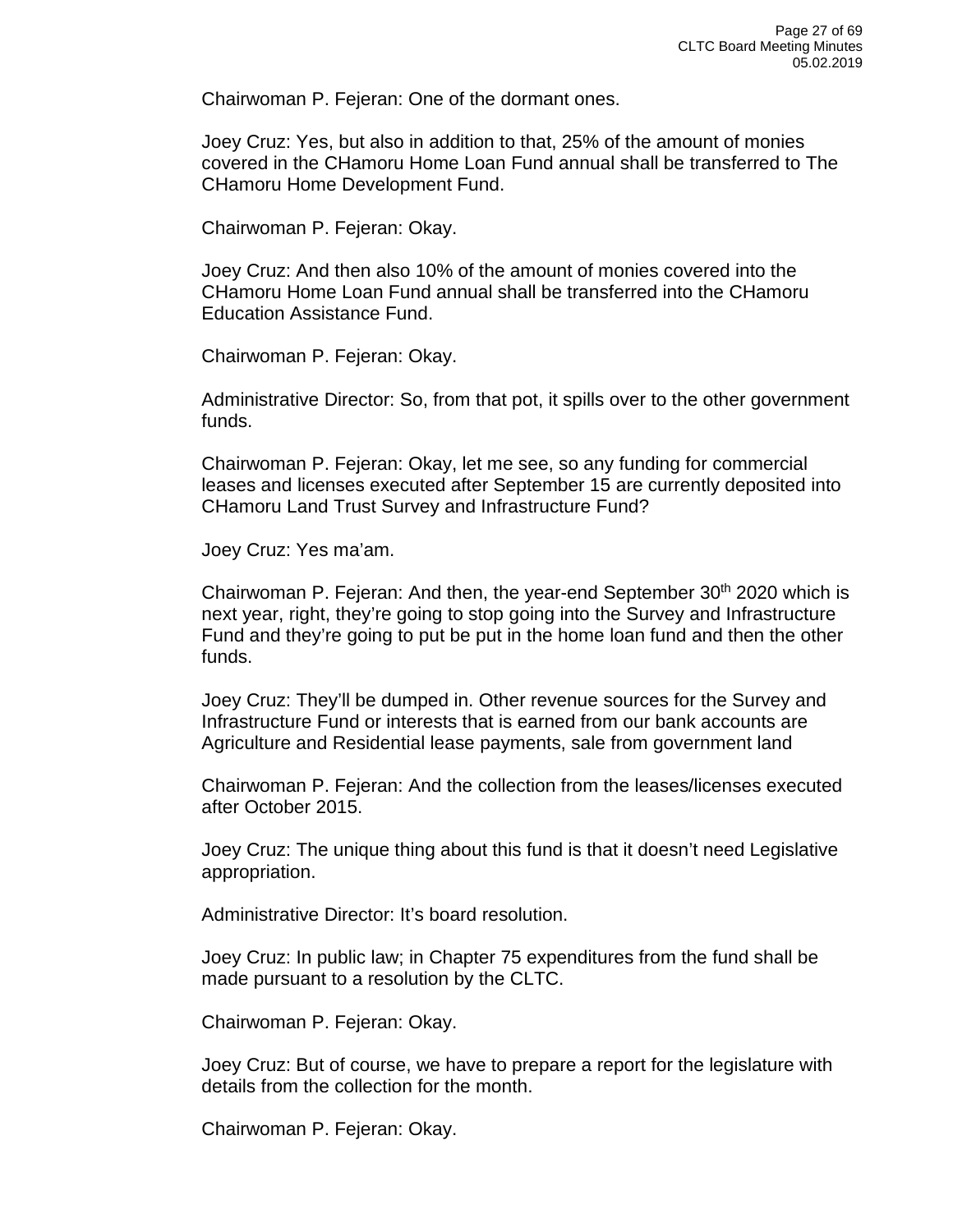Joey Cruz: And the collection to date from the Survey Infrastructure Fund is \$53,027.22.

Chairwoman P. Fejeran: Okay.

Joey Cruz: This one also, in 2017, there was about a little over \$11,000.00 that was cancelled out to credit.

Chairwoman P. Fejeran: This one is the one that also had money from 2017.

Administrative Director: Right.

Joey Cruz: Yes, ma'am.

Chairwoman P. Fejeran: Which we'd be seeing 353 or 300 something thousand dollars which the Commission did make a resolution today to go survey and put infrastructure if needed. Okay, so I also see on your notes here that the legislature's intent of this fund was solely for the surveying of the unsurveyed land and for operational needs in support thereof. And then spending from this funding source is restricted to subdivision, surveying, mapping and registration of tracts of residential and agriculture land in the CLTC property inventory and for construction as infrastructure to include access roads, water and power utilities to service CHamoru Land Trust tracts of land.

Commissioner S. Techaira: *(inaudible)...*a lot of money in this account. Is there any progress on getting it back?

Chairwoman P. Fejeran: I don't know, we forwarded a letter, right?

Administrative Director: We did forward a letter in March of this year.

Commissioner S. Techaira: You know how much land we could survey with that, that amount of cash?

Commissioner A. Santos: *(inaudible discussion with Commission members)*

Chairwoman P. Fejeran: So, I guess my question is since going to the CHamoru Land Trust Operations Fund, we, your projections show us running out of money by 2026. Right, so that's like a nine year, seven years. What is our alternative to keeping this fund in our operation center?

Joey Cruz: More Commercial licenses, but also the law needs to be quantified or changed. Public Law 33-95, it states that any commercial leases executed after October 2015 shall be deposited into the Survey Infrastructure Fund, after that it goes to the Home Loan Fund, so no new money from any new leases will be deposited into the Operations Fund, which is, that needs to be amended if possible.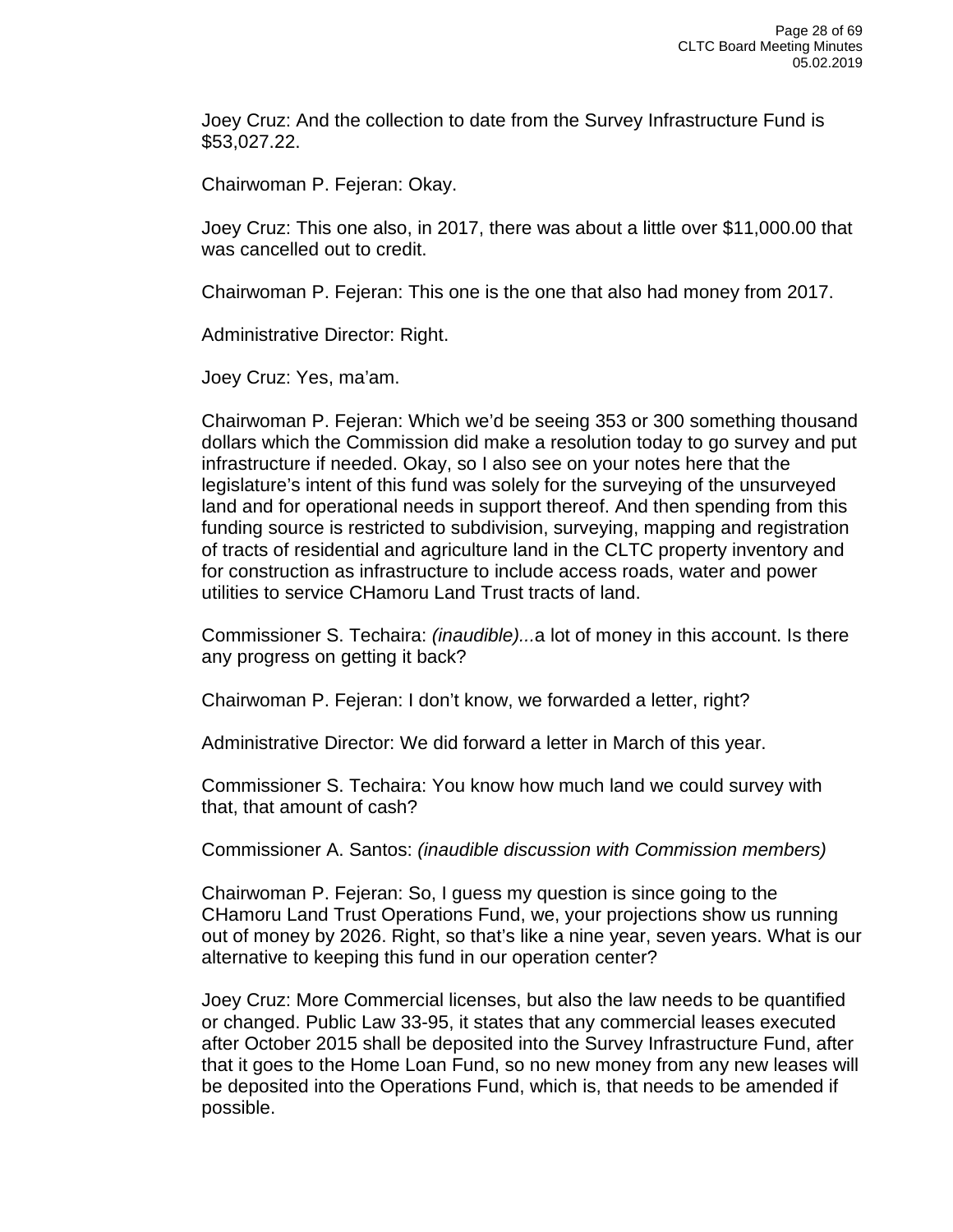Chairwoman P. Fejeran: Okay, so we can look at that. What about for these, the leases that were executed prior to 2015 that are going into the Land Trust Operations Fund? What if we sign a new lease and extend the term for those that because; the reason why our balance is going down is because we're not bringing in as many, is that because the leases are expiring?

Joey Cruz: They're starting to expire. Yes ma'am.

Chairwoman P. Fejeran: So, what if we, you know, when they're expiring, we want to renew with them?

Joey Cruz: The commercial rules and regs doesn't. It's really straightforward, I mean, once the lease expires, the Commission will identify it as a commercial piece of property, send the resolution to the legislature; 60 days and all that other great stuff, so;

Chairwoman P. Fejeran: Ok, okay. So, then it wouldn't, like we couldn't still consider it one of these revenue sources because it has to go thru the commercial leasing and licensing process?

Joey Cruz: Yes ma'am.

Chairwoman P. Fejeran: Ah, I see and then it would be deposited to, what is that, The Land Trust Survey and Infrastructure Fund?

Joey Cruz: Yes ma'am.

Chairwoman P. Fejeran: Okay.

Joey Cruz: Sorry about that.

Chairwoman P. Fejeran: It's okay. This is a really great report, thank you for putting it together Joey. This is the first time we've had a very thorough understanding of the funds that were created for the trust. I mean I see the dormant ones as they're dormant but there is a time that money will be deposited, right?

Joey Cruz: Yes ma'am. That amount of money that we deposited is very minimal.

Chairwoman P. Fejeran: Yeah.

Joey Cruz: I mean also we start to get into the business of loaning money, you may want to consider to start planning for an MOU whether it be with Guam Housing, GCC and UOG. I mean it's another task that would be added on to our whatever we're doing now.

Chairwoman P. Fejeran: Yeah.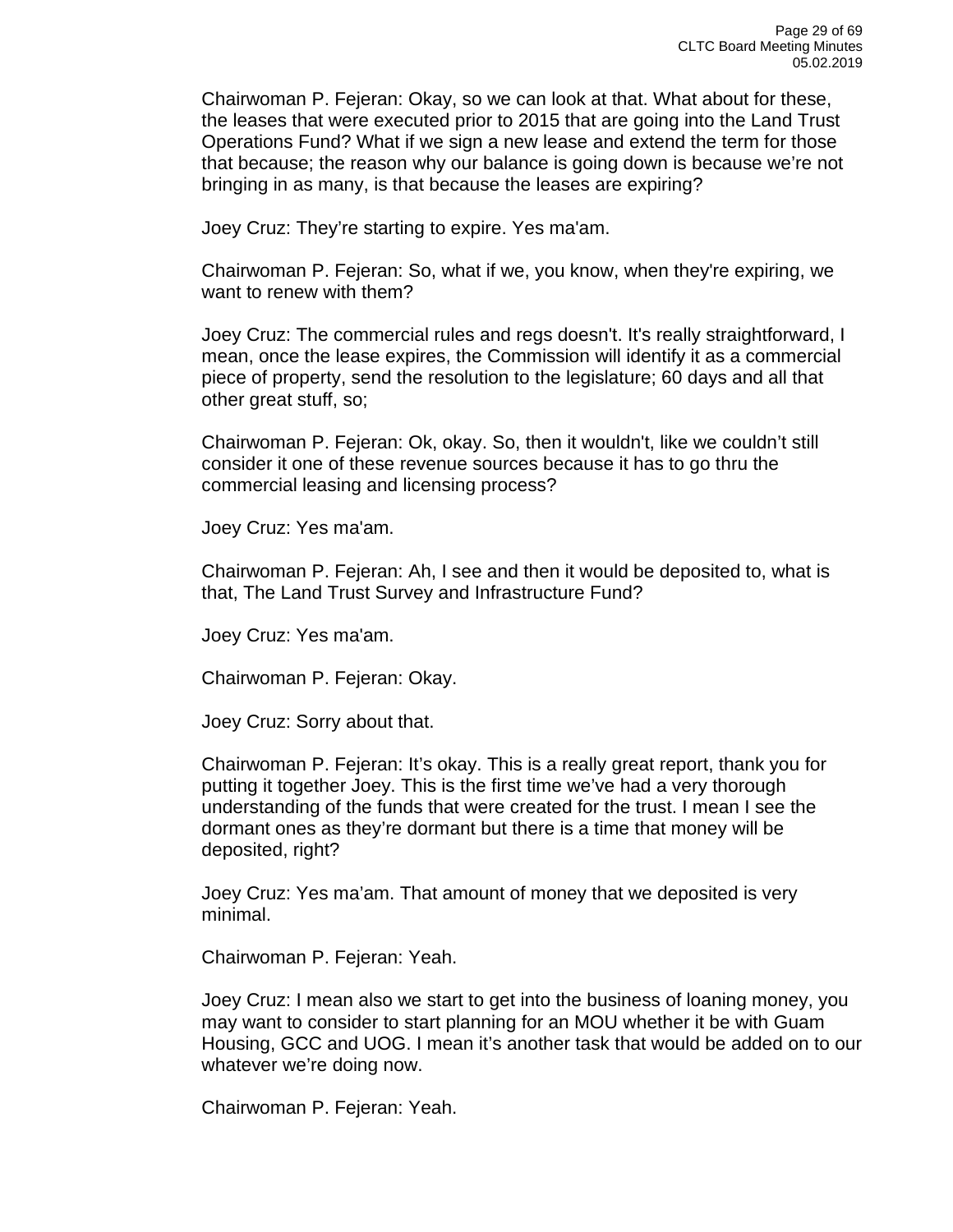Joey Cruz: It's just kind of overwhelming.

Chairwoman P. Fejeran: Well, it's not till 2020 but that is next year.

Administrative Director: Next year.

Chairwoman P. Fejeran: I mean yeah, we are in May.

Joey Cruz: Also attached to my summary is a copy of the CLTC's FY2020 budget.

Chairwoman P. Fejeran: Okay, before we move to the budget can we just look at this again. I wanted to look at the loan guaranty fund. This is where payment from Real Property taxes is deposited.

Joey Cruz: Yes ma'am.

Chairwoman P. Fejeran: It's my understanding that all of the payments from real property taxes paid by our CHamoru Land Trust lease holders are not currently being deposited into this fund? They're being paid but not handed over?

Joey Cruz: It's booked as a receivable.

Chairwoman P. Fejeran: It's booked as a receivable?

Joey Cruz: Due from the general fund. So, what happens is there is a government account standard report, standard number 34 that deals with the interfund loan. So, when the collection is made, paid to the Treasurer of Guam, let's say we include it into the daily task for the Government of Guam, but sometimes that money, not sometimes; most of the time that money is used to pay for operations, so when they report any transactions on our books, they'll record a revenue but then the receivable from the Government is Guam, from the general fund. So, if the money is not paid within a reasonable timeframe then we have to apply it as a 34…*(inaudible).*

Chairwoman P. Fejeran: Just write it off as;

Joey Cruz: A transfer

Chairwoman P. Fejeran: Just like how we did the huge chunks of money, six hundred twenty something thousand.

Joey Cruz: If we don't acknowledge and comply with GASB 34, then CHamoru Land Trust's financial audit will probably receive a qualified opinion, which is not a favorable opinion for the trust. So that's why we had to apply to GASB 34 in October 2017.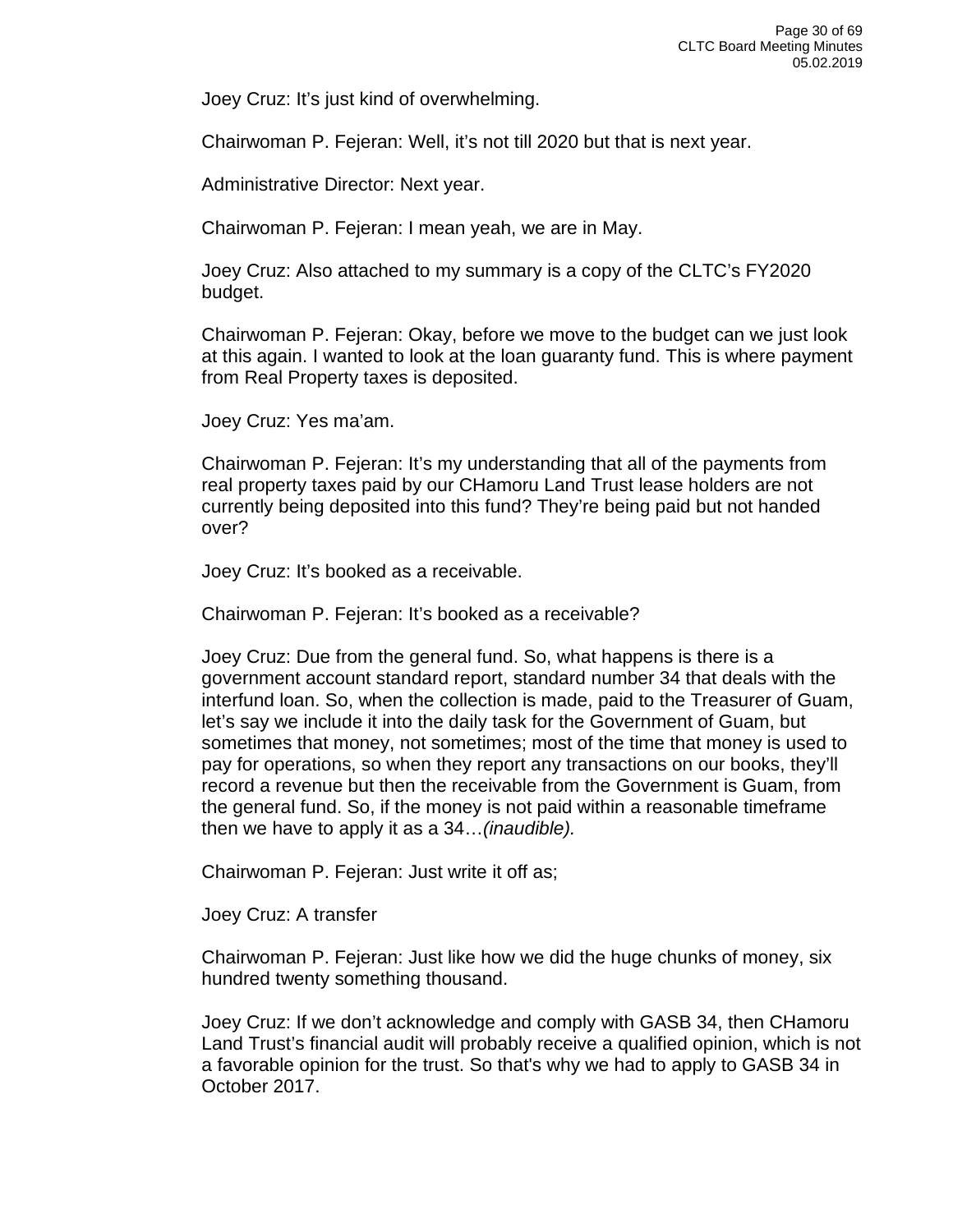Chairwoman P. Fejeran: How do we, how do we prevent the general, prevent it becoming a receivable and instead have it being directly deposited?

Joey Cruz: I've been tasked in previous years, so I also maintain the books for Ancestral and they have custody of all their accounts. So that's the one given, but because it's a tax collection you don't have the authority or unless Rev and Tax sends us. So, if we maintain, if we gain custody of the account, that's one thing and preventing any transpose in the future.

Administrative Director: Can that be done through legislation?

Joey Cruz: Yes ma'am, yes sir. We're capable of maintaining her own accounts. And then we've done this with the Guam Ancestral Lands Commission, so there's no reason why we couldn't do it for the Commission.

Commissioner S. Techaira: Why wasn't it ever, like, wouldn't it make more sense to have custody of the account? I didn't think it wasn't possible.

Joey Cruz: At one point in time the commission did have custody of the accounts but then it incurred and went to the custody of the Department of Administration.

Chairwoman P. Fejeran: So, can we;

Administrative Director: I had discussions already with the director. He pointed to DRT; that's it's DRT that has to identify where it's going to go and then once it comes over to DOA, then it goes into where it's supposed to go. And so my question was what are the identification is wrong, it's not being identified correctly from DRT, so that's my conversation with the DRT director is, how can we start to do that; but the question I got back is, was, well we don't have a lot of our lessees aren't being properly being taxed because we don't have our parcel identification numbers and then we break into this issue with Land Management of how we get that.

Chairwoman P. Fejeran: Yeah.

Administrative Director: Once an addendum is done for a lot description correction and then they can begin being taxed on a correct lot or correctly, but if it's a portion of they don't get taxed on a portion of, they don't get taxed on unless it's properly identified, so it leads to another issue and so we're trying to resolve that issue with Land Management right now.

Commissioner S. Techaira: *(inaudible response*)

Chairwoman P. Fejeran: Okay. I mean, can we pursue control of the account with DOA?

Joey Cruz: For the last six completed audits, we've received qualified clean audits. I mean, that should be sufficient.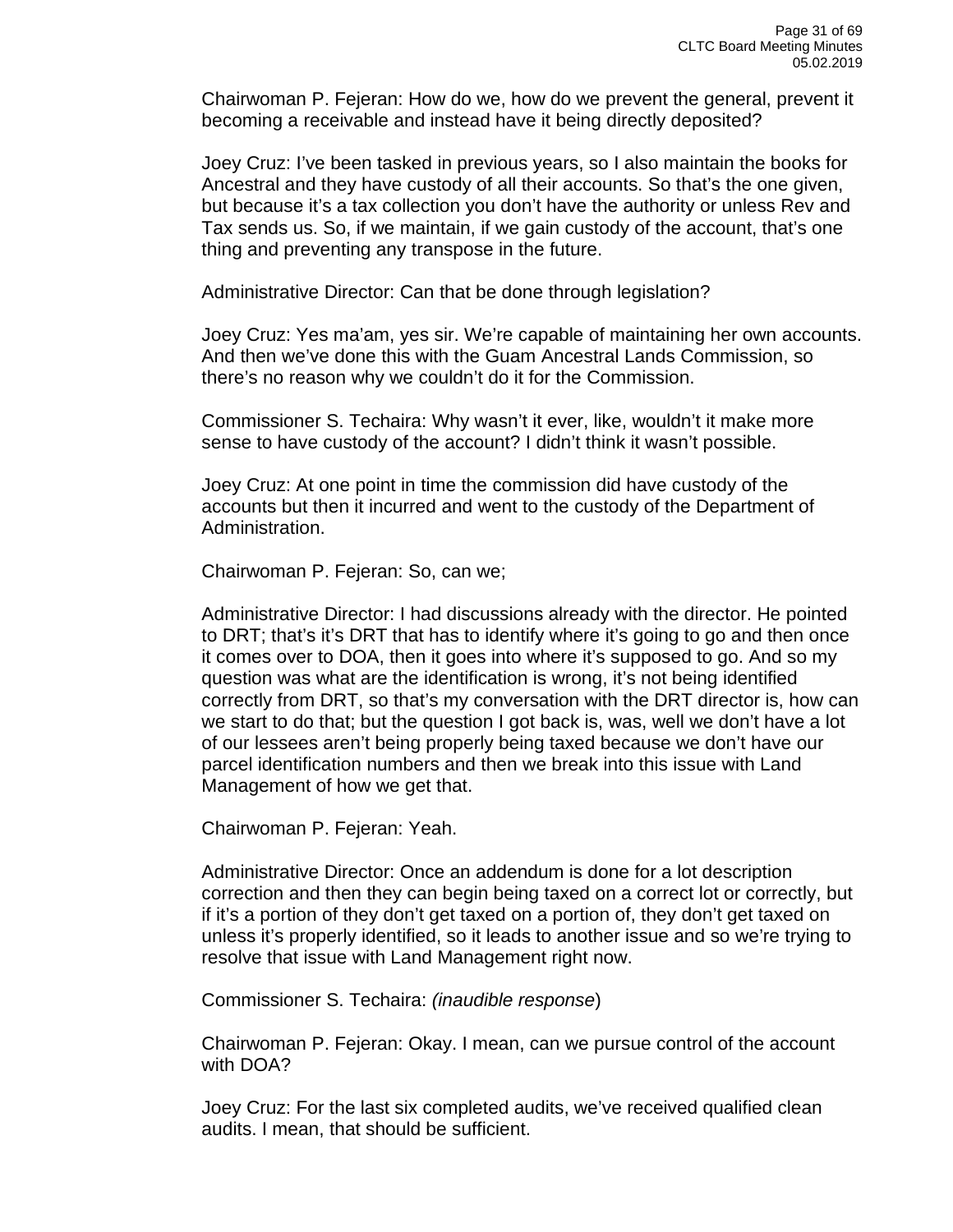Chairwoman P. Fejeran: Oh, Okay.

Joey Cruz: To justify*...(interrupted)*

Administrative Director. To justify regaining back our account.

Chairwoman P. Fejeran: Okay. So, okay. Well, I see three main issues with our; that we learned from my financial report. The first is our operations needs an additional funding source or else we will be non-operational in 2026. Is that right?

Joey Cruz: We become dependent on the general fund.

Chairwoman P. Fejeran: Which we cannot be, okay, so that's the first glaring issue; the second is, again the transfer out of the approximately six hundred thousand dollars (\$600,000.00), at the very least, I mean, at the very least the \$300,000.00 transferred out of Land Trust Survey and Infrastructure because that is within the Commission's priority use, so, we need that back. And then what was the third one, control of the account. It's the home loan; the CHamoru Home Loan Guaranty Fund that would be the account that we would request control of the fund?

Joey Cruz: All three would be.

Chairwoman P. Fejeran: So, none of the three are in our control? Okay, so requesting control of all active funds.

Joey Cruz: Yes ma'am.

Chairwoman P. Fejeran: Okay. And then also it looks like we might need to see how, maybe look at the previous public law you mentioned Public Law 33-95 and allow the trust little more flexibility in where the funds get deposited and how we spend it, maybe.

Administrative Director: Also, the adjusting of the dates of when we do commercial leasing. You know, all the commercial leasing that we're about to do, that we're about to embark on. We have to modify those dates sometimes, so that when those; I call that a faucet, so the faucet can be turned on into a fund and then when it turns off and put into another fund and we need to be able to adjust those dates.

Chairwoman P. Fejeran: Right, because I mean, maybe when they wrote this law, they thought we already have a lot of revenue coming in from the new leases?

L.C. Toft: It's possible.

Chairwoman P. Fejeran: Maybe. Okay.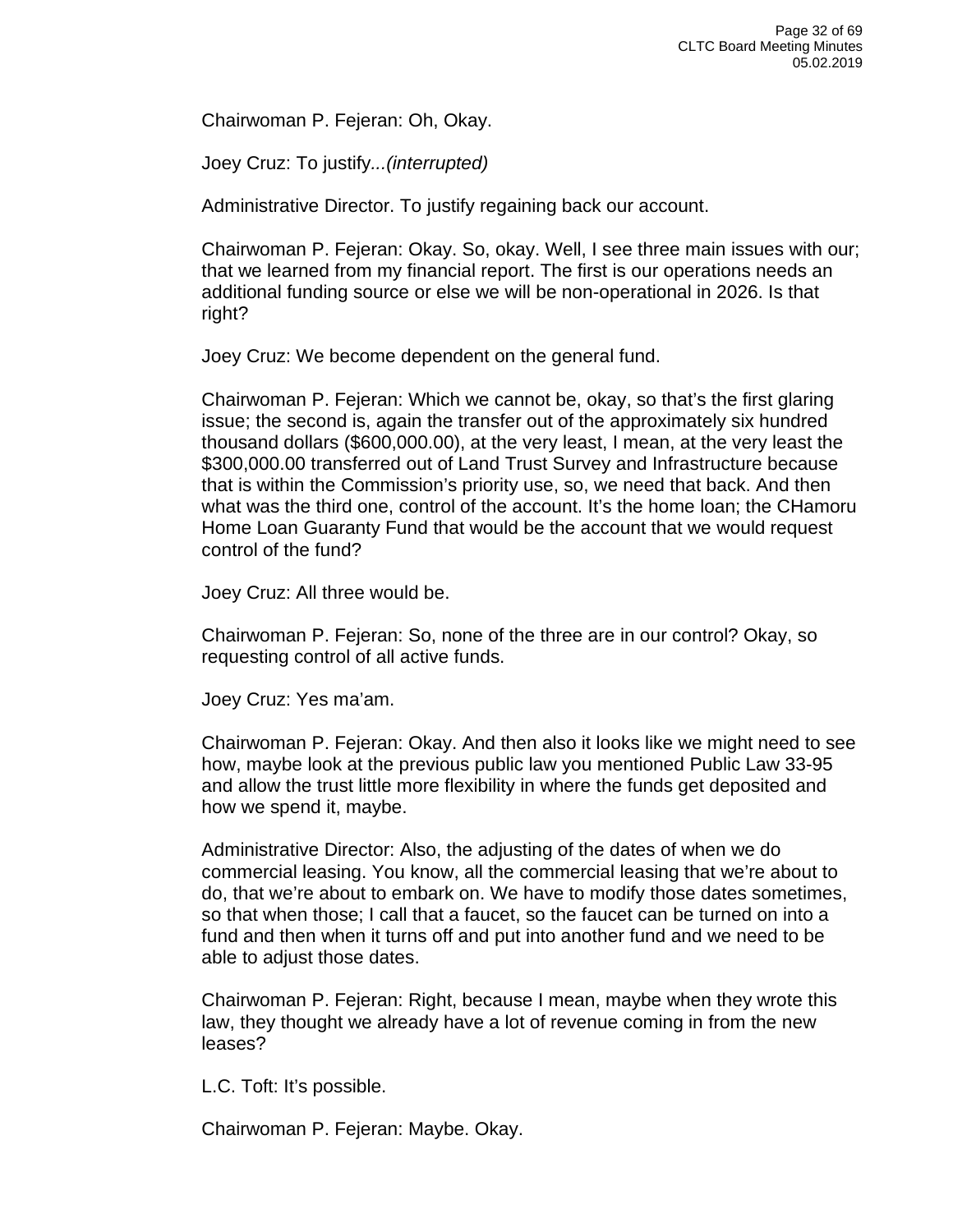Administrative Director: I'd also like to focus ma'am on collections because it's been a sore spot; I mean, I think that, that would be a; the reason why I had Joey put a sovereignty report together is to identify our weaknesses and I think one of our weaknesses is collections. So, I need to collect from our lessees, our commercial lessees, that is, in terms of payments that are being made on time; to make sure that these funds maintain their cash flow, because as it's alluded; if we in a particular month if we don't make our cash flow then the general fund has to take over and may be reimbursed by us, so to speak, so, in order to keep those levels up I would like to focus also on you doing that and marking on new leases is having our collections in place, for our method of collection.

Chairwoman P. Fejeran: And the report your referring to is attachment A, the sovereignty report?

Administrative Director: This is in its entirety what it is, it's a sovereignty report. It gives you our snapshot of where we're at.

Chairwoman P. Fejeran: And then this Attachment C;

Administrative Director: Right.

Chairwoman P. Fejeran: This is how we go under the land?

Administrative Director: Right.

Chairwoman P. Fejeran: Can we go over the collections right now, that's this one right?

Joey Cruz: That's our listing of leases.

Chairwoman P. Fejeran: And it shows the accounts receivable?

Joey Cruz: Yes.

Chairwoman P. Fejeran: Unpaid balances?

Joey Cruz: Yes, so the first one for the Cushing Zoo, *(inaudible)...* to pay their \$30.00 up front, so that's why there's a credit or a negative.

Chairwoman P. Fejeran: Pay it in advance, pay it in advance. Okay.

Joey Cruz: Evelyn store which has an accounts receivable balance of \$806. That's a communicative total for how many years already, they only pay \$26 a month, that's the store in Umatac, so we've done our inspections and we've reached out to Miss Lujan and we send her invoices and account statements. Now our, we've already prepared already some staff reports and we'll forward it to the board before the next board meeting for commercial issuance.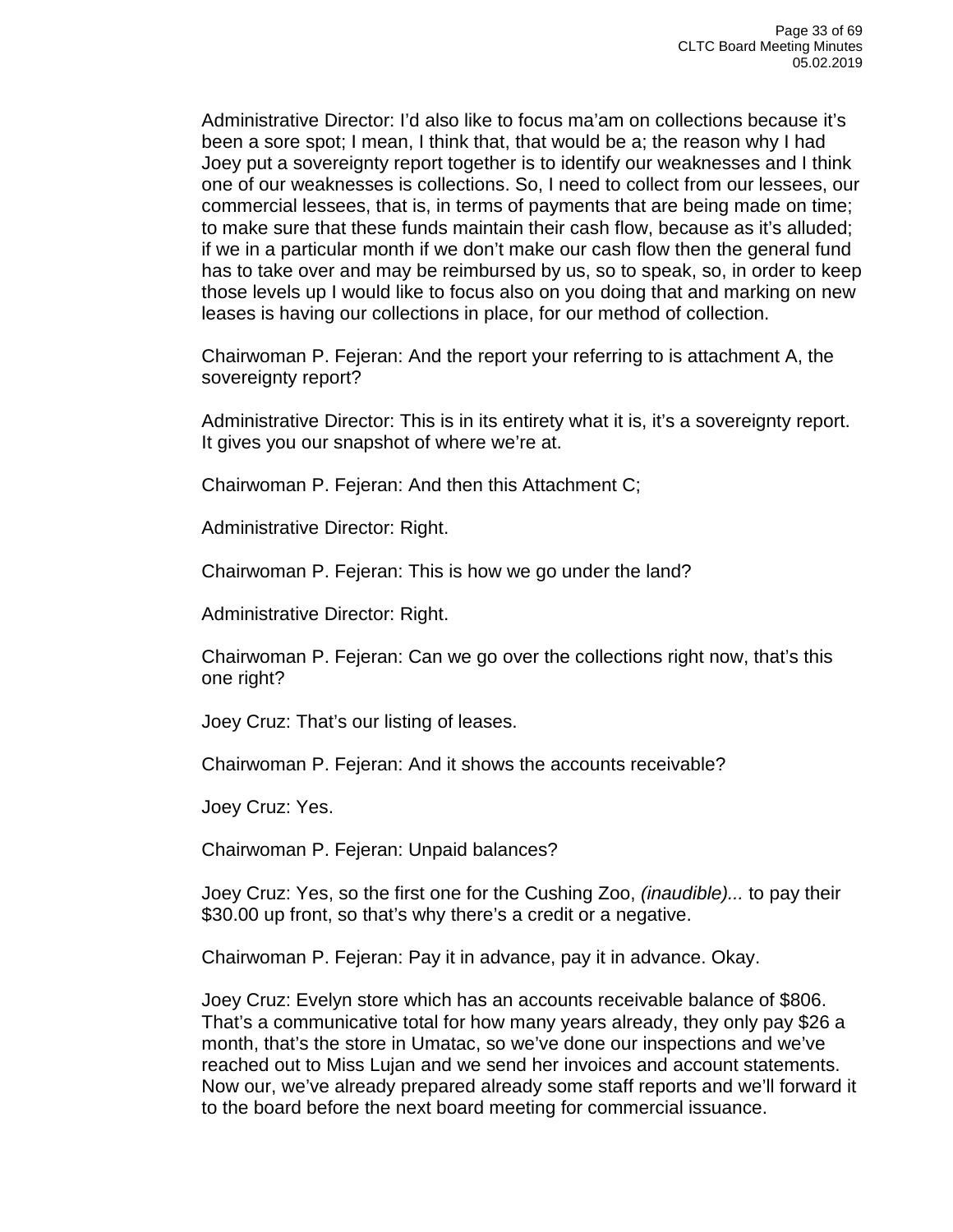Chairwoman P. Fejeran: Okay. Okay. Great! So, we're going to have a larger commercial lease, kinda;

Joey Cruz: Yes ma'am.

Chairwoman P. Fejeran: But yeah if you can go over this quickly.

Joey Cruz: The Guam Broadcasting Partners/Sorensen Media Group has an Accounts Receivable balance of \$21,766.43. The previous board in the past years had approved their payment plan that they have submitted, so they roughly only pay \$193.00 towards their arrears which was approved by the past board, so we're monitoring that.

Chairwoman P. Fejeran: Are they current except for the arrears?

Joey Cruz: I think they're a couple of months behind but we send them an invoice monthly for their account statement.

Commissioner S. Techaira: How about receipts?

Chairwoman P. Fejeran: The accounts receivable?

Joey Cruz: The last column.

Chairwoman P. Fejeran: The last column, but we'll get a full staff report on this? Thanks.

Joey Cruz: Yes ma'am. The next commercial lease holder that has an Accounts Receivable is the Guam International Country Club. Their AR is \$34,044.80. Mind you the accounts receivable balance is, as of April 24; I believe they came in the other day or today to make payment so that would be reduced a little but also, we do send GICC a letter and invoice monthly of accounts receivable reminding them of their past due.

Chairwoman P. Fejeran: Okay.

Joey Cruz: The next commercial lessee/licensee is the Guam Resource Recovery Partners. Their accounts receivable balance is greater than \$30,800. The only reason why its reflects \$30,800 is the recent in the past years we unclassified their AR's..*.(inaudible*); and

only because the court had terminated their lease but they exercise their right for hearing, to be heard but with the recent news in the paper about Mr. Wagdy Guirguis' indictment or convicted, it was unknown, but then recently Mr. Sablan has mentioned to the Post, that GRRP, whatever case is going on, that the GRRP will have to go through court, so it's still unknown what their intentions are.

Chairwoman P. Fejeran: Okay.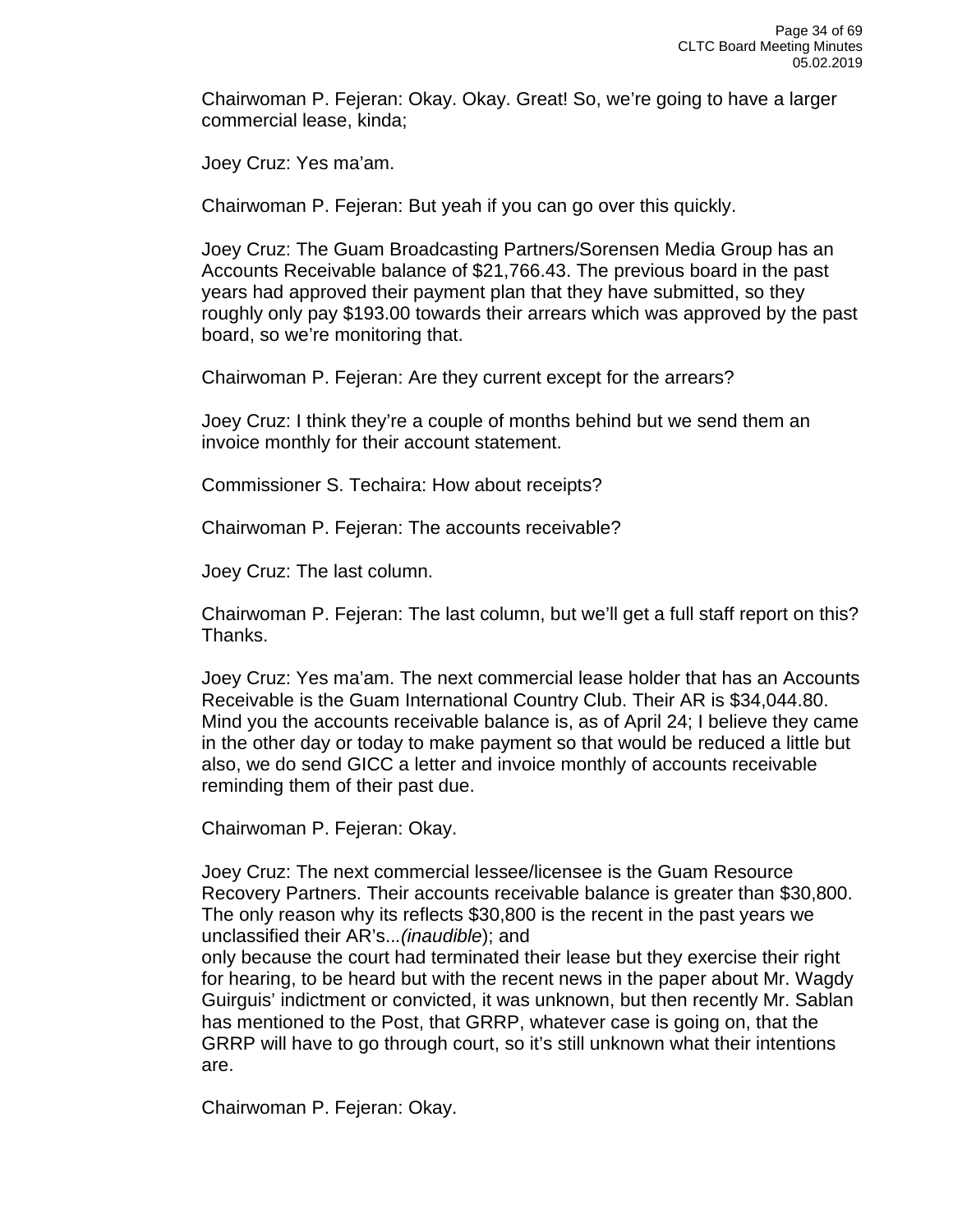Joey Cruz: But in the event that a hearing is given to GRRP, and its determined that they're willing to pay them the arrears, we can always reverse that entry and it will record the total.

Chairwoman P. Fejeran: Okay.

Joey Cruz: The next Lessee with account receivable is I&TE, with \$761.68. IT&E pays through EFT so it goes directly to the government of Guam and into the Government of Guam closes books for the month or for the quarter and posts it and then we go in to adjust it...(*inaudible*).

Chairwoman P. Fejeran: Okay.

Joey Cruz: The next Lessee with an Accounts Receivable total is I-Connect, \$8,312.64. We've been sending I-Connect also letters monthly, invoices monthly, account statements monthly; we will prepare a staff report and forward it for the board at the next commission meeting under commercial.

Chairwoman P. Fejeran: Okay, thank you.

Joey Cruz: The next lessee is Johnny Cool Towing. They have a credit of \$6,176.08.

Chairwoman P. Fejeran: Okay.

Joey Cruz: The next Lessee for the operations side with an accounts receivable balance is the United States Postal Service which is \$3,648.16. We're communicating with their contracts officer, I think, that's her title, in the US so we're preparing to forward her all the previous leases so they can do the reconciliation on their part. And then for the Survey Infrastructure Fund, the United States Postal Services again has an accounts receivable balance of \$4,125.05. This lease is associated with the Dededo Post Office. The reason why it has a receivable amount is instead of us invoicing them \$415.33 a month, the lease calls an annual rate of \$55,000.00, I mean \$5,500. And agricultural leases they have no*... (inaudible).*

Chairwoman P. Fejeran: Okay, so as you're putting so gather to staff reports for the next meeting, will it be focused solely on the ones that are in arrears?

Joey Cruz: Yes ma'am.

Chairwoman P. Fejeran: And then can you also; I circled a bunch of leases that are expiring or have or have expired, I see you one, the first DOCOMO one expired last year, 2018.

Joey Cruz: Yes ma'am.

Chairwoman P. Fejeran: There is a; and then I also see a bunch of leases that are expiring this year 2019 and also 2020. So if you can also pull those leases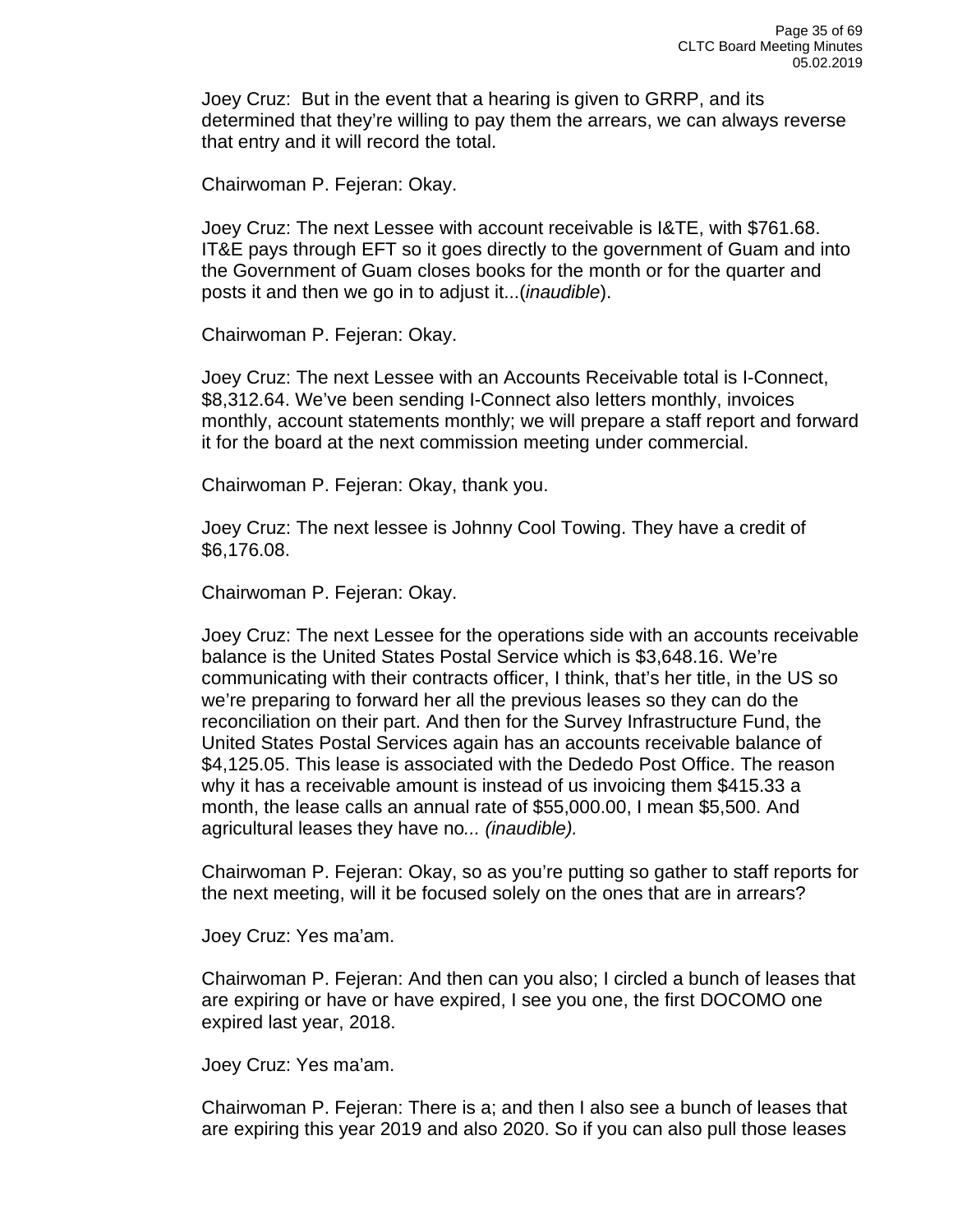and give us a staff report on the property because if we have to go through the commercial rules and regs to get those commercially leased again, I think we should be ahead of the curve and have the whole process done before the lease expires.

Administrative Director: I've asked Joey already to keep an eye on that and he's providing me with reports on how we can do that and get ahead of the ball game especially for DOCOMO, IT&E overseas, and GTA TeleGuam.

Chairwoman P. Fejeran: I mean, I see Johnny Cool Towing has 3,783 square meters and they have pay \$477 dollars.

Joey Cruz: And eighty-eight (\$0.88) cents a month.

Chairwoman P. Fejeran: A month?

Joey Cruz: Yes ma'am.

Chairwoman P. Fejeran: Yeah, so I'm glad that one's expiring soon, I mean I think we need to; so if you can give us a report of was expiring and then we can identify on map and move forward to possibly engage or to go through the process; we have to have public hearings and go through that whole thing. Okay, thanks Joey. Awesome.

Joey Cruz: So, the next documents.

Administrative Director: Could ask him to just go over the land inventory just to conclude.

Chairwoman P. Fejeran: Okay, yeah.

Administrative Director: That's just a very important point for me here.

Chairwoman P. Fejeran: Oh, this last page, thank you.

Administrative Director: Land inventory, commercial land inventory.

Joey Cruz: So, PL33-95 was enacted on November 9, 2015 and authorized CLTC to declare and designate 9% of the total remaining unassigned CHamoru Land Trust Commission land inventory for commercial use. So what we did was we took the total land inventory as of year-end September 30, 2015 which was 11,061.78 which also reflected in our year end audit 2015 and then we took the total assigned inventory which was 2,846 acres point 22 and we deducted it left us with an unassigned inventory amount of 8,215.56 acres, so 9% percent of that came up to 739.40 acres and then there was an increase in 2018 which would be reflected in our final audit report of 606.38 acres and then we took the difference between 17 and 18 which was more interest which is 23.49 acres so it left us with unassigned acres 582.89 acres, 9% of that came out to 52.46 acres which came up with a total acres available for commercial lease license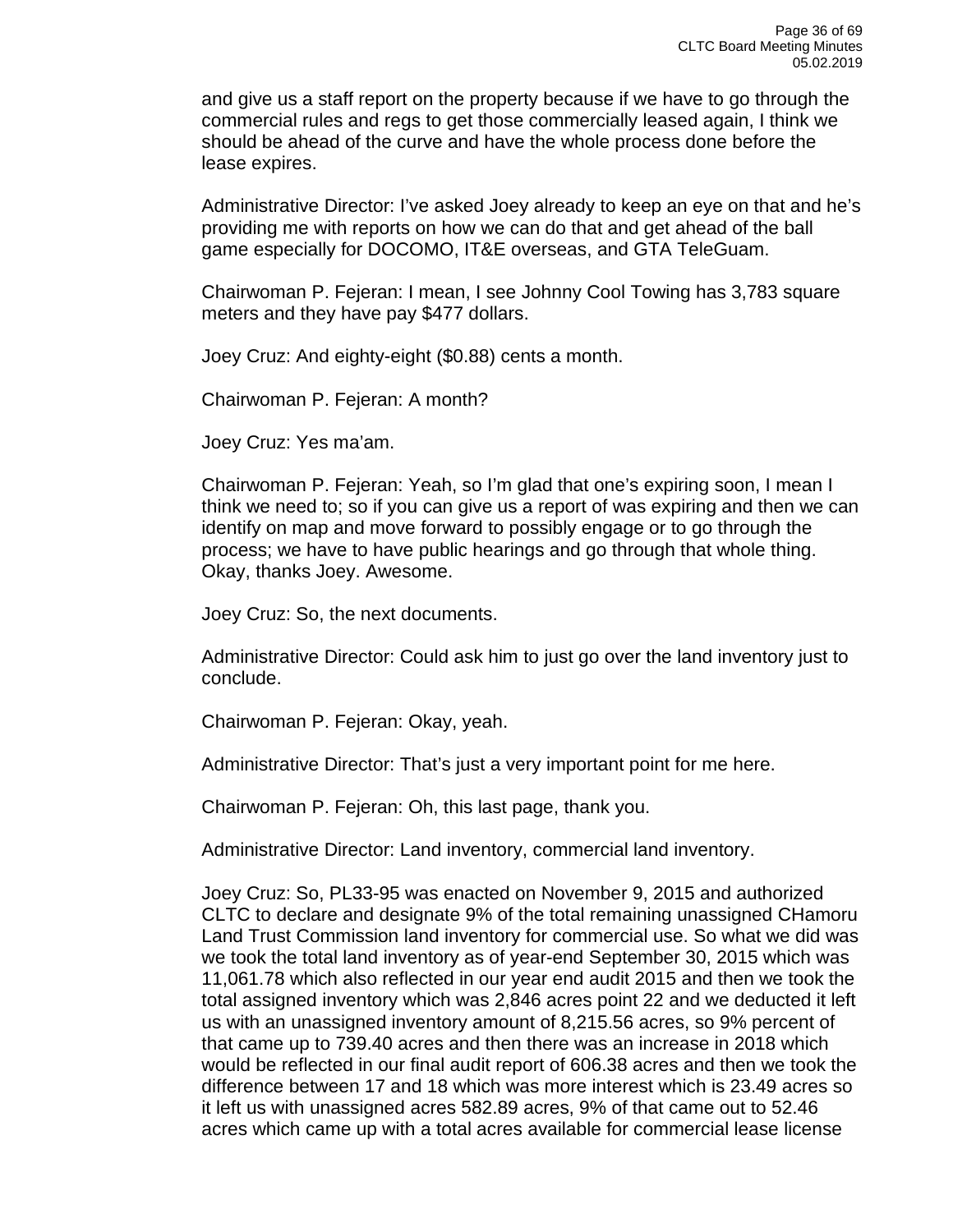791.86 acres. As of April 24, 2019, we've leased 603.76 acres, which leaves a balance of 188.1 acres left to be leased.

Chairwoman P. Fejeran: Okay, so sorry for the total acres lease license is four twenty-four nineteen, that includes everything we're looking at here, so that would include the raceway.

Joey Cruz: It's already encumbered.

Chairwoman P. Fejeran: So, it's already encumbered. Okay, so we're talking about newly designated commercial licenses that we send.

Joey Cruz: Just keep in mind is that every time you convey property or inventory decreases; so, with our 9%, it would increase also.

Chairwoman P. Fejeran: Okay, so we have 188.10 acres left.

Joey Cruz: Yes ma'am.

Chairwoman P. Fejeran: Can we just circle back to the public law because I'm wondering if the, this 9% is inclusive of existing commercial land inventory. Because right now we're assuming it the existing licenses were inclusive of the 9%? But they've already been designated so they're not newly designated so I would just ask that we just clarify with what the public law will be in you to get it in and I understand the intent is to limit commercial leases because our real purpose here is to give land for homes and farms but so that's just something we can look at. So that I mean just makes it even more clear that the commission should use the properties that are already leased that will be expiring soon to get new leases and revenue.

Administrative Director: The unassigned, does that include the five properties that we set aside for commercial lease?

Joey Cruz: It does not include the five properties that we set aside.

Chairwoman P. Fejeran: The unassigned?

Joey Cruz: Well the unassigned, it includes all the seven. Our calculation of total acres lease/ license doesn't include.

Chairwoman P. Fejeran: Does not include, right because they haven't been leased in a while? Ok, thank you.

Administrative Director: Thanks Joey.

Joey Cruz: Last documents for FY2020 budget for CHamoru Land Trust. The Bureau of Budget Management and Research set a ceiling for the trust for one million, forty-seven thousand eight hundred thirty-two dollars which is detailed in the letter.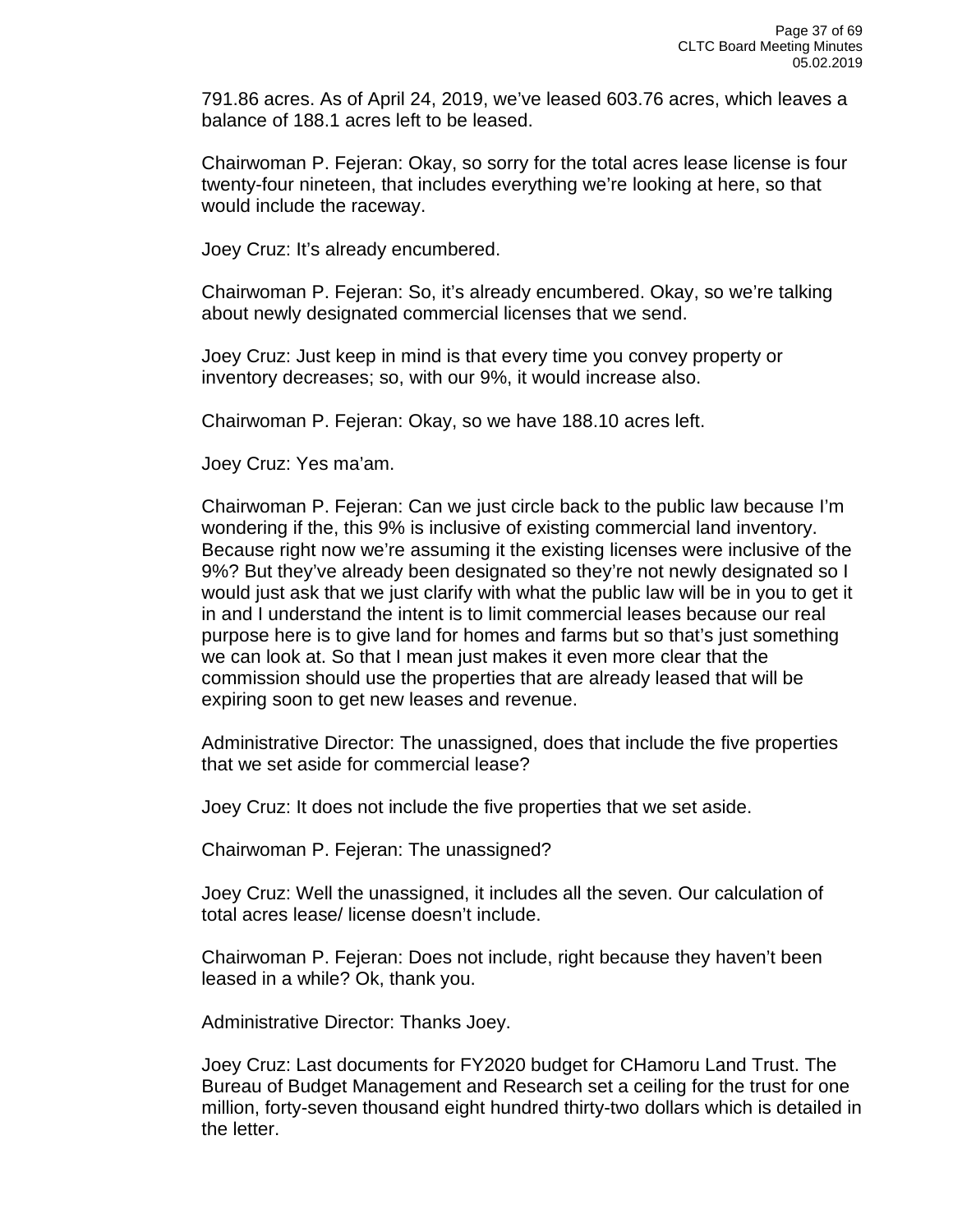Chairwoman P. Fejeran: Okay.

Joey Cruz: There is a lot of cuts that had to be made for our operations in order to meet the budget ceiling considering our existing staff. So, if we flip to BBMR form 96A which is after the digest, one more page, one more, before that, we can just look at the digest, sorry. The budget digest; it details what we're requesting for FY2020. So, salaries for FY 2020 we are requesting \$593,013.00; benefits \$203,721.00; contractual services \$86,596.00; office space rental \$124,391.00; supplies and materials \$15,000.00; drug testing, \$80 dollars; miscellaneous \$7,200.00 which brings the total to operations of two hundred, I'm sorry; telephone \$17,831.00 which brings a total of probation request to \$1,047,832.00. So, we're within our ceiling but we had to sacrifice a lot of services, contractual services that we had this year. So, like our hearing officer we have no funding for 2020 to fund the hearing officer. That was one of the contractual services we had to sacrifice.

Chairwoman P. Fejeran: Did we ever pay a hearing officer?

L.C. Toft: We never used it. *(inaudible)*

Joey Cruz: We never even used it.

L.C. Toft: *(inaudible discussion with Chairwoman)*

Chairwoman P. Fejeran: Oh great. Okay, okay.

Administrative Director: We also had to forgo the recruiting of the Private Secretary. At the beginning of February, we were slated to; we had to sacrifice that one too. Just factoring in our separation of agencies, too. The utilities or the communications is the big one the \$17,000.00 for communication to maintain our own communications.

Joey Cruz: For 2020 we also incurred cost for a copy machines which we never had in the past.

Administrative Director: We're working with the management right now to see if we can work out a deal for continued services, joint services for copies.

Chairwoman P. Fejeran: So, for office space rental, when they do move this is our budget for the year.

Joey Cruz: Yes ma'am, for the year.

Chairwoman P. Fejeran: Okay.

Joey Cruz: It's a carryover, roll over from previous years. It hasn't decreased.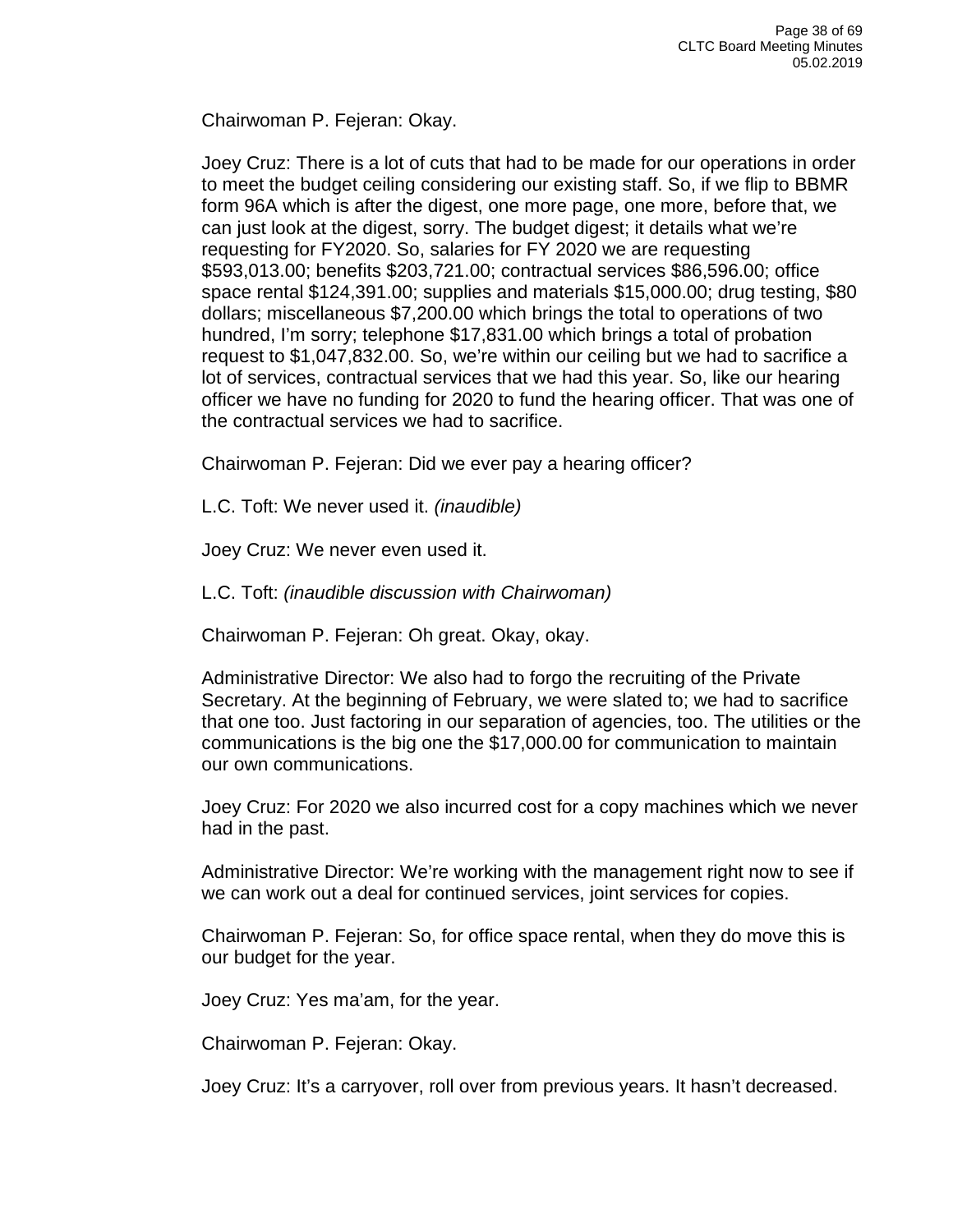Chairwoman P. Fejeran: Okay, thank you. I look forward to reading more of this and I know you guys put a lot of work it. I see good stuff here. Thank you.

Administrative Director: Thanks Joey. I appreciate it.

Chairwoman P. Fejeran: Thanks. I'd like to call a 10-minute recess. Thank you. We'll reconvene at 3 o'clock.

Administrative Director: We're on time.

Chairwoman P. Fejeran: I'd like to call this CHamoru Land Trust Commission meeting back to order. Next up on the agenda is New Business, Number One, Administrative Matters, Former Land for the Landless properties ready for leasing. I think we had a misconception that had very strong comments at the last meeting that you know I went home and really reflected on it. Although she was commenting; her and her son are 1995 applicants and she still, they still don't have a lease right and they're one of many, however we did find out that she has been offered properties that she declined, so we were trying to service her but besides the point, you know, it's in just about a year since we put a moratorium on all new leases

Commissioner A. Santos: For Barrigada Heights;

Chairwoman P. Fejeran: For newly assigned Leases, right, And I would like to go over the former land for the landless properties that are actually in our inventory now and ready for leasing and ask the commission, if the commission would like to instruct the director and staff to move forward to issue new leases. I know that we've been, you know that we've had a whole workshop about all the changes we would like made to the law but you know that is a very lengthy process to go through the legislature and all of that. While we will still be going forward to pursuing those changes, I think it is also important that the commission still moves forward in leases of properties to those people on our waiting list. Of course, adhering to the existing rules and regs, right? So, what we have in our packets are former Land for the Landless properties. What was provided were affidavits of administrative transfer by public law so basically just tells us, there's;

Commissioner A. Santos: How many lots?

Chairwoman P. Fejeran: There's five subdivisions with lots that have been added into the CHamoru Land Trust inventory.

Commissioner S. Techaira: Oh wow, I like it!

Commissioner A. Santos: And they're leased too?

Chairwoman P. Fejeran: No, these are ready for leasing, they're vacant. So, I actually wanted to ask because there was no like staff report or any analysis provided.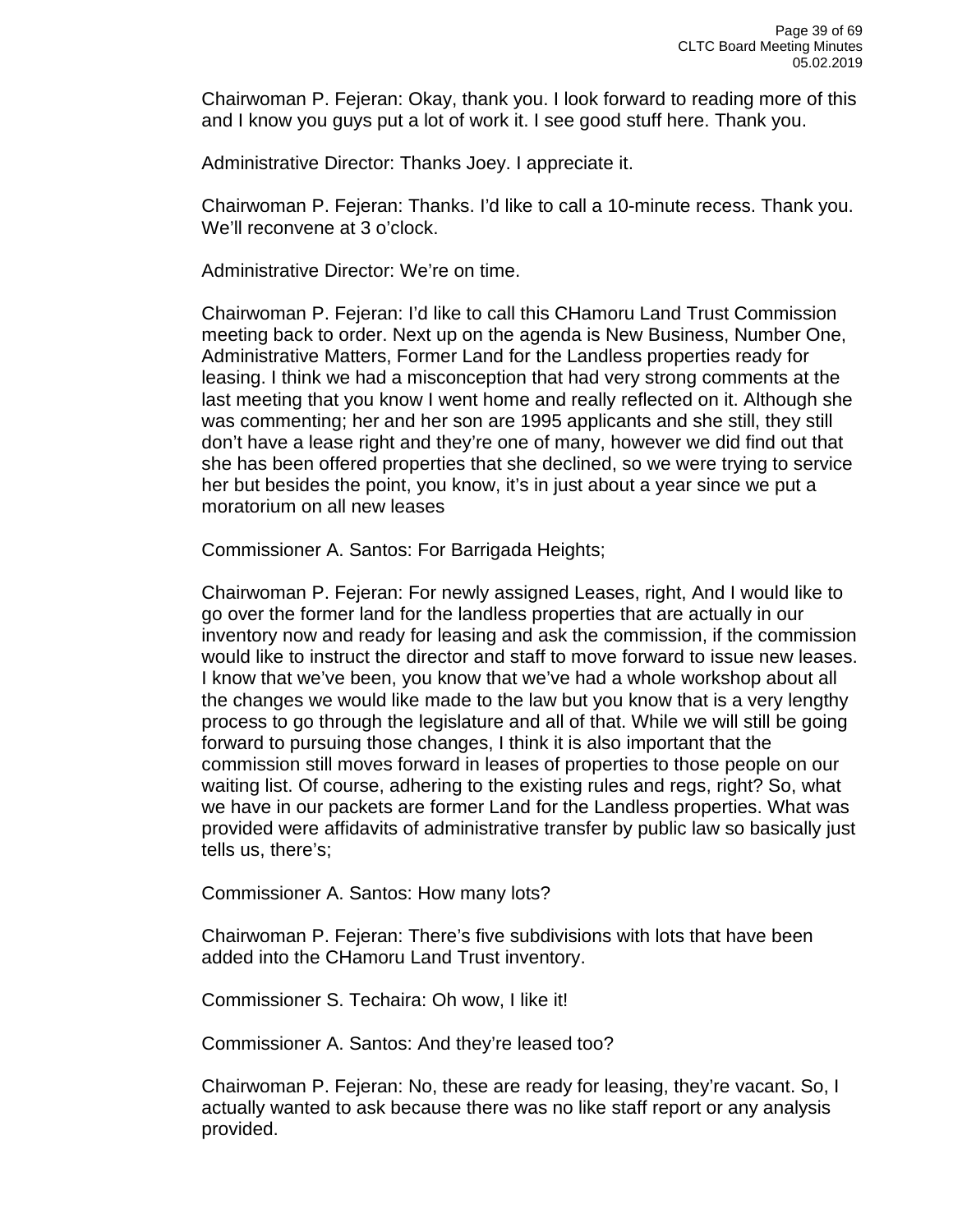Administrative Director: We actually just got these, actually last month, but we've been made aware of the Land Management. There's a couple of issues in the Ija Subdivision; just a couple in, in Inarajan, and so I'd like Margarita Borja to kinda expound a little bit on what some of those issues might be in regards to that subdivision and then we can put together a whole staff report.

Chairwoman P. Fejeran: Okay, actually, maybe we can get back to that later? But what I'd like to do is just; there were notes found. Whose notes are these?

Administrative Director: That's, um, Mr. Joe Borja.

Chairwoman P. Fejeran: Oh, Joe Borja, okay. So that was kind of the start of my understanding. So, there's five subdivisions. There's Umatac, Talofofo, Ija, Pigua and FEMA. And these are all down south, right? I think Pigua I saw was in Merizo, Malesso;

Commissioner S. Techaira: FEMA is in Dededo.

Chairwoman P. Fejeran: Oh, FEMA is the only northern one. So, just based on the notes from the Director of Land Management, it looks like there's a lot of lots that were transferred but there's only, there's 16 lots in your Umatac; 16 lots but only two I would consider leasing.

Commissioner A. Santos: Available?

Chairwoman P. Fejeran: Right, available because there's utilities and there's access. Okay?

For Talofofo there's 12 lots that are in our inventory and all 12 are leasable. Ija, there's 103 lots but there's no numbers associated. 103 lots, it says sporadic utility, sporadic paving.

Commissioner A. Santos: So, how big is the land?

Chairwoman P. Fejeran: So, these properties are a quarter acre lots. Is that right? So, these are a quarter acre lots. There's only 103 lots but sporadic access and utilities so what I'd like to ask is the director and the staff to determine how many of those lots are leasable, which means there's access and utilities. For Pigua, all 36 of the lots are leasable. For FEMA all 10 of the lots are leasable and there were also additional notes from Mr. Borja that the FEMA property has access to amazing facilities; there's a playground, there's schools walking distance, it's across the street from a fire station, so I really see that those 10 FEMA lots in Dededo are very conducive for families with small children.

Administrative Director: It's right near Astumbo.

Chairwoman P. Fejeran: It's in Astumbo?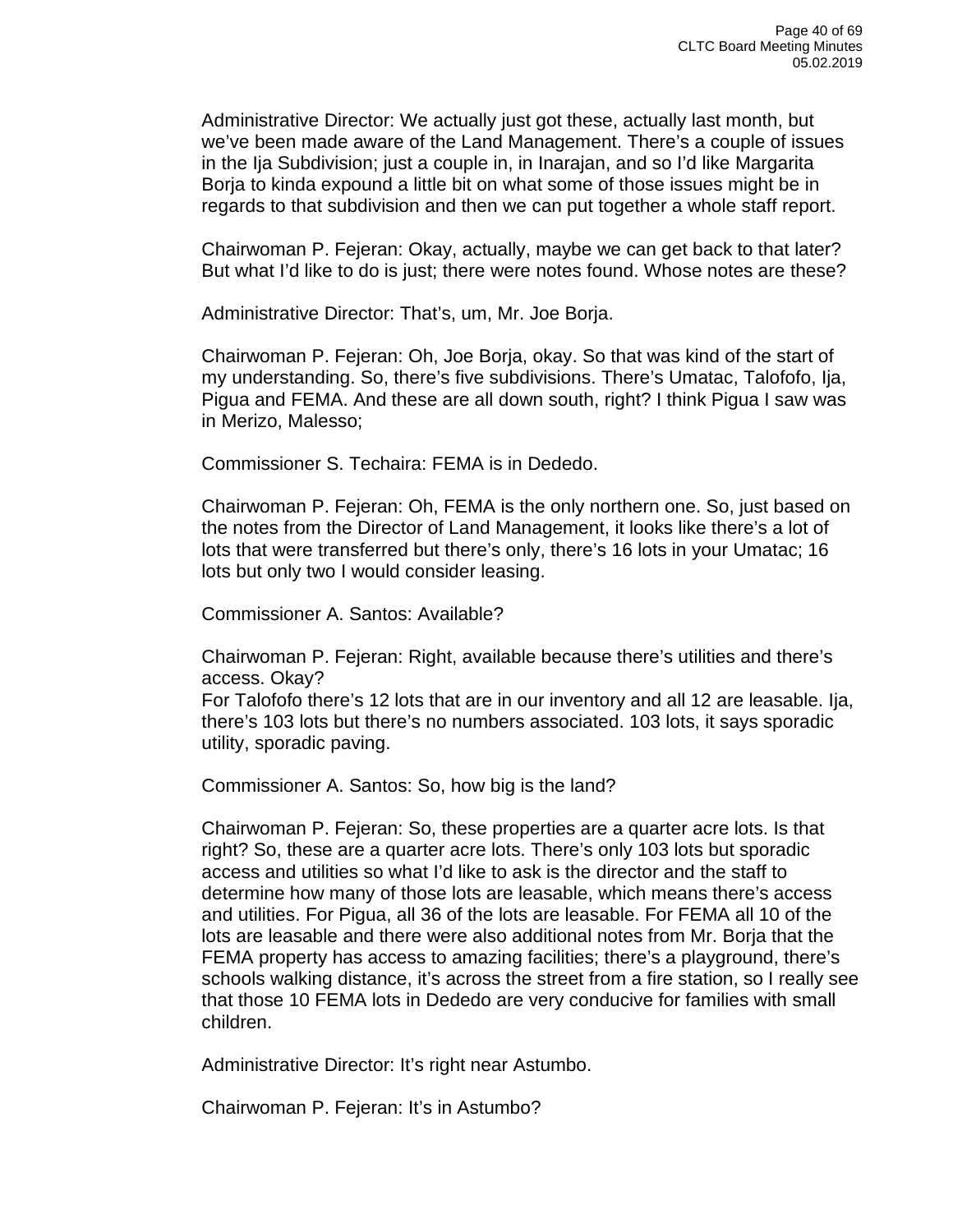Administrative Director: It's in Astumbo, Sagan Linahyan.

Chairwoman P. Fejeran: Oh, Sagan Linahyan.

Administrative Director: That's what he's referring to, that area; the two schools, Astumbo Middle and Astumbo Elementary and fire station that's there in Astumbo.

Chairwoman P. Fejeran: So, from my calculations leaving Ija out of it because you don't know the exact number but you'll get us the number. There's at least sixty (60) properties that the commission can lease out to those on our waiting list.

Commissioner S. Techaira: *(inaudible)…*So that's 12; you're not including Ija?

Chairwoman P. Fejeran: So, Ija, we don't know how many is leasable.

Commissioner S. Techaira: Oh, okay, so then;

Chairwoman P. Fejeran: 2 in Umatac, 12 in Talofofo, 36 in Pigua, and 10 in FEMA. I think that's 60?

Commissioner S. Techaira: So only 2 lots out of 16 are good in Umatac?

Administrative Director: Because of utilities and;

L.C. Toft: Probably some geographic, topography as well; some of them are lots that are basically; *(inaudible)*

Administrative Director: Mostly hills mostly on the deep end, cliffs and stuff

Commissioner S. Techaira: Okay.

Chairwoman P. Fejeran: So my question, my question for the commission is, do we want to direct the director and the staff to; I think before we get to the process it actually...*(inaudible);* what I'd like to see is a very simple, standard operating procedure for how we're going to about the leasing, the leasing process, right?

Administrative Director: Right.

Chairwoman P. Fejeran: And that will come right out of PL23-38, right?

Administrative Director: Yes.

Commissioner S. Techaira: I think;

Chairwoman P. Fejeran: With the waiting list;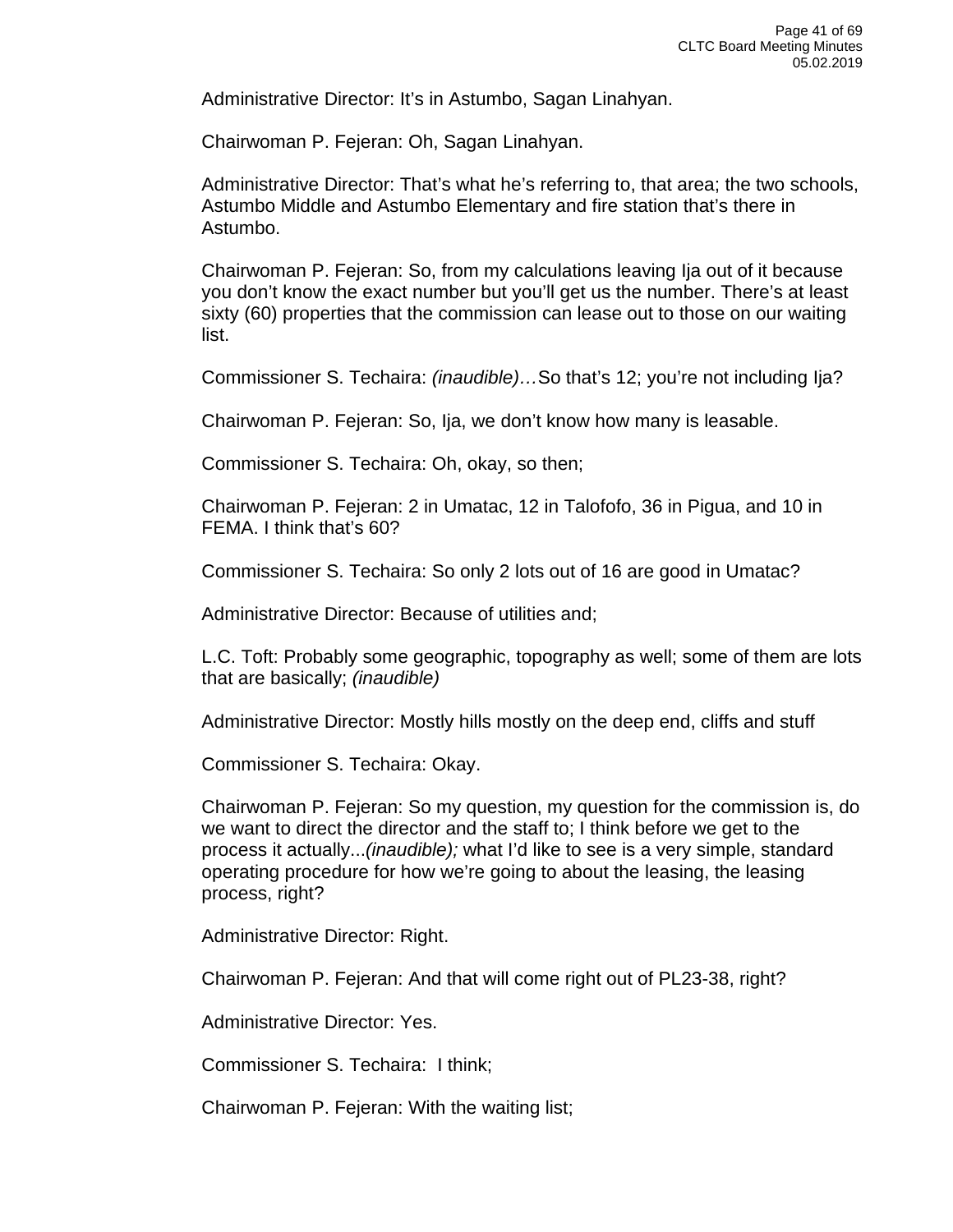Commissioner A. Santos: First come, first serve.

Chairwoman P. Fejeran: I want to see the waiting list, first come first serve and then the priority ones. Okay? How you propose to do the noticing

Administrative Director: Right.

Chairwoman P. Fejeran: And how many on our waiting list are you going to notice?

Administrative Director: Right, right.

Chairwoman P. Fejeran: Because say we have 100 properties available. Are we only going to notice the first hundred? Are you going to notice the, you know; how are you going to do this?

Administrative Director: Okay.

Chairwoman P. Fejeran: So, I'd like to see a very simple standard operating procedure process, a process flow that the commission can review, and legal counsel can review, so that we can make sure we're abiding by the Public Law 23-38.

Commissioner A. Santos: And award those that really need it.

Chairwoman P. Fejeran: Yes, and then we'll go; we're going to start at the very top of the list and go down that. Basically, follow the law, right?

Administrative Director: Right.

Chairwoman P. Fejeran: And as you're going through in putting this process together, I'd also like you to put together; there's going to be common questions that come up.

Administrative Director: FYI.

Chairwoman P. Fejeran: We're going to notice somebody's grandpa and they're going to get the notice and their grandpa passed away, so we're going to have to have answers to commonly asked questions, like what do I do, I saw my grandpa on the list?

Administrative Director: Okay.

Chairwoman P. Fejeran: We should have like a standard boiler plate if, if your relative was noticed and they passed away. This is what you have to do, like find out if there's a beneficiary right; this is who you talk to at land trust, if there's a death right? Also, I think for the noticing, one of the sticking points was that one of our adjustments to the public law was the noticing by registered mail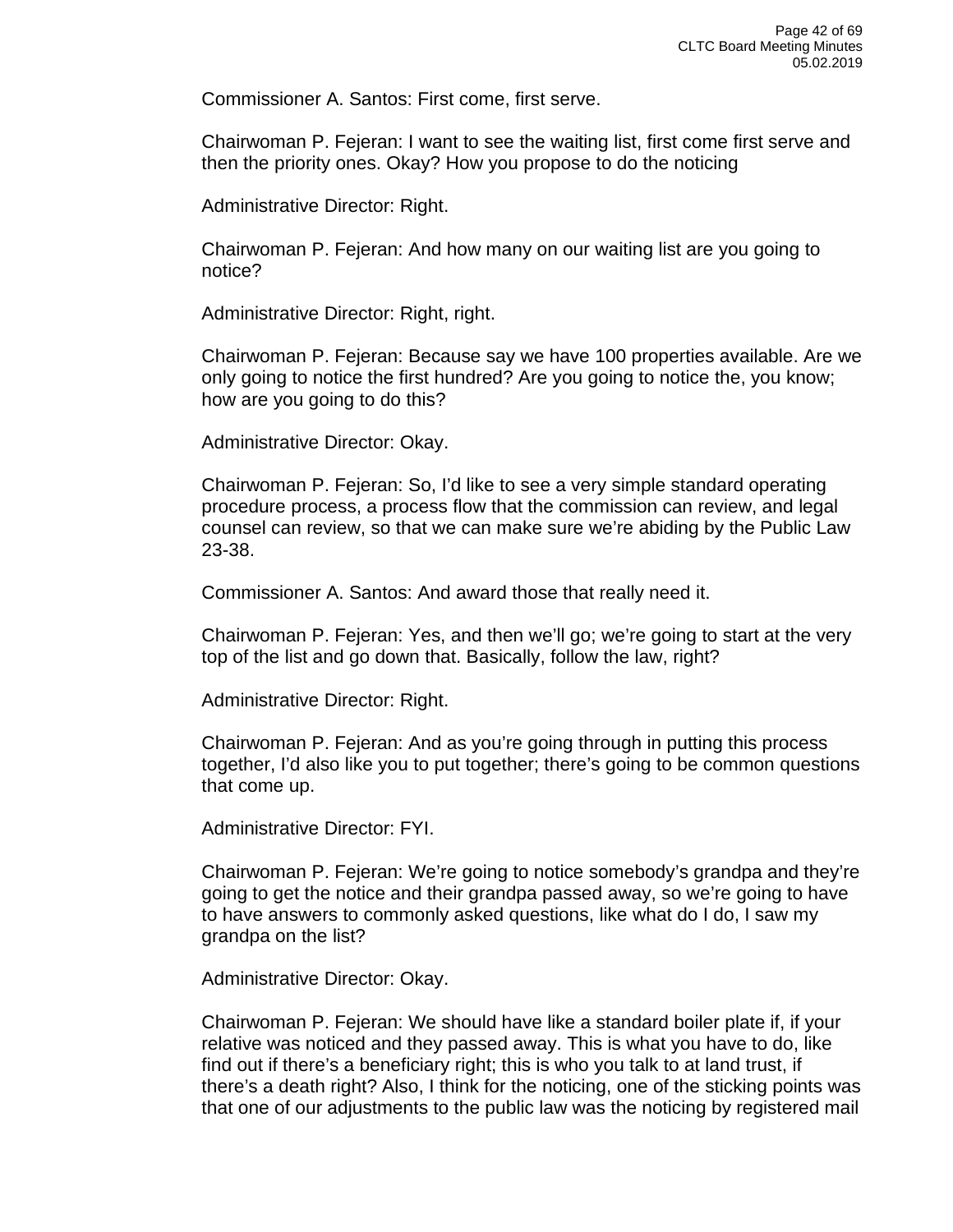versus certified mail, we prefer certified mail but I believe that is only if we are only going to take somebody's name off the list. We have to go to that process.

Administrative Director: Okay.

Chairwoman P. Fejeran: So, I would ask the director and staff to consider maybe doing; not going to registered mail because it's very cost prohibitive and instead doing another way of noticing and then the people that don't respond within 90 days, we just move, we just keep their name on the list but Flag it as non-responsive, non-responsive, non-responsive. I'd also like for the director to present the boilerplate language to be used for the leases so that the commission can review. I've asked Shawntel, our real estate advisor here to take a look at the lease with a fine-tooth comb to see if that the lease terms are up-to-date.

Commissioner S. Techaira: That's Nick's job. *(laughter in background)*

Chairwoman P. Fejeran: Oh, Nick always has the final say but you know, you've been in the industry, you know the language and the terms that are very common in best practiced today, so if you could look at the lease the boilerplate lease that's proposed and then also kinda propose your own, add it in and then of course we'll have Nick look at everything. So, I'd like, maybe;

Commissioner S. Techaira: If I can get that? You have a template for that?

Administrative Director: Sure, sure.

Commissioner S. Techaira: Just to have a look thru it.

Administrative Director: I'll email you.

Commissioner S. Techaira: Okay, thank you.

Chairwoman P. Fejeran: So, what I'd like, okay and then, what I'm hoping right, is we don't go through leasing on a person by person basis, it's chunks of property by chunks of property and this will be her first chunk of property, right? So, we have at least 60 and what I'd like is to get at least those; to get the 60 or however many lots were gonna lease, bring all of those applicants that have accepted the award, bring them all thru the process at the same time, okay; to get to the actual awarding and I would also propose, I would also ask the Commission and the Director consider awarding on a lottery basis.

Commissioner A. Santos: Lottery?

Chairwoman P. Fejeran: Yeah, so rather than servicing each individual and;

Commissioner A. Santos: That's a good idea.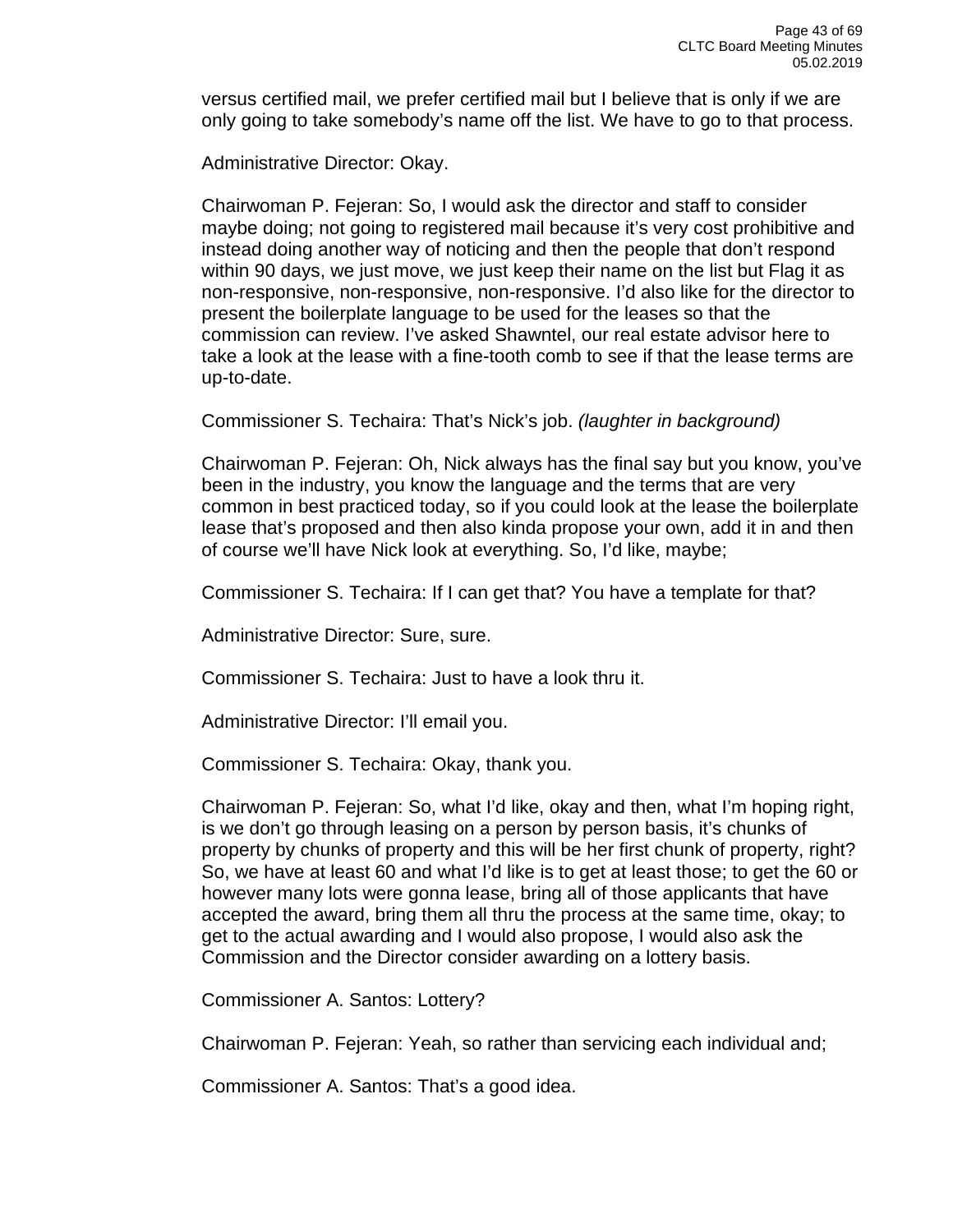Chairwoman P. Fejeran: Saying okay here's a map; what property do you want it's okay; I would ask the Director and the staff to look at the properties and if they think it makes sense to kind of allow applicants to decide, oh I wanna be in Umatac, then okay they can be in Umatac but then okay they'll pull a lottery for what actual lot they're going to get. So, it makes sense? (2:00:57)

Administrative Director: I'd have to go; I think I have to also talk also; look at the language of the current legislation as to what that allows, the declination process number one and the ability for them to choose, I just have to make sure that we're going on the same statute and then once I do that, once we figure it out will provide a process for you;

Chairwoman P. Fejeran: Okay, great!

Administrative Director: That way you can look it over.

Chairwoman P. Fejeran: Okay, awesome! It'll be a process, right? For identifying;

Commissioner A. Santos: Land for the landless;

Chairwoman P. Fejeran: The applicants on the waiting list will be servicing.

Commissioner S. Techaira: Is there a way that you guys can tell what the land is like? Or you already know out of this whole batch there's only "x" amount to work with?

Chairwoman P. Fejeran: I mean, I was just going off of Department of Land Management Director's notes.

Commissioner S. Techaira: Is that down the cliff or whatever, you know?

Administrative Director: I'm going to be surveying; I'm going to be physically going out and looking at the properties anyway and I think that's our goal is in the compilation of what you requested for Ija especially but for all the lots, I think that's important for us to physically look at it and see if its viable and then report back and give you back that definitive list of properties and make a lottery out of.

Chairwoman P. Fejeran: Great, great let's do that. And if you're out there, can you take photographs

Administrative Director: Of course

Chairwoman P. Fejeran: And give us a slide show and see what it looks like. And then also, if you're out there and there are lots that are definitely not developable, identify those as well and we can set those aside as conservation.

Administrative Director: Right, okay.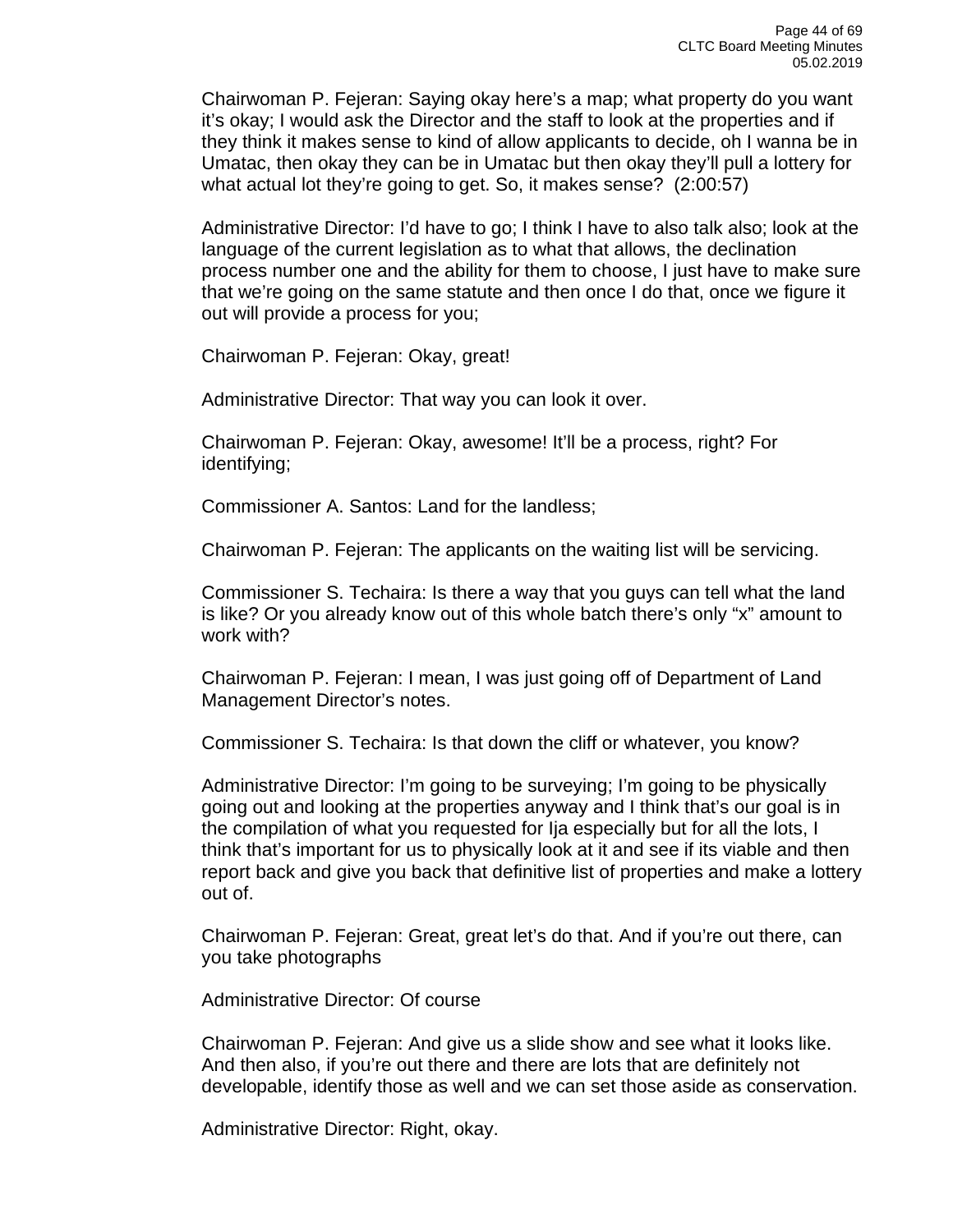Chairwoman P. Fejeran: Okay, so that we're not revisiting it five years from now just to realize again we can't be leasing it. So along with the process what I'd also like to see is like at every step of the process common questions that our beneficiaries will have and like very direct and straightforward answers to those questions so that the staff is not constantly repeating themselves or sharing different kinds of information.

Administrative Director: Right. Correct. Okay.

Chairwoman P. Fejeran: And that's a lot of work, I know that's a lot of work but I know you guys can do it.

Commissioner S. Techaira: You know what's awesome about these though? He has these notes here I see.

Chairwoman P. Fejeran: Yeah.

Commissioner S. Techaira: So how is he able to get like all this information, I see sporadic like utilities; I see, I'm sure, I'm sure;

Chairwoman P. Fejeran: Yeah, yeah.

Administrative Director: He has a lot of institutional knowledge because he was Land Management, Land Trust Director.

Commissioner S. Techaira: I'm sure he has access to overlays and wouldn't that be helpful if that was included?

Chairwoman P. Fejeran: Yeah. This is just a very initial, let's get this going but I'm hoping; in a subsequent meeting, I'm hoping we'll have all that information. So, I realize it's going to be a lot of work. I would like to propose that in lieu of our first meeting of the month in June we cancel the first meeting of the month till the first Thursday; we cancel that so that the staff and director can really work to get us where to where need to be with this new leasing process for the third meeting of June.

Commissioner S. Techaira: Okay.

Chairwoman P. Fejeran: Does that make sense?

Commissioner S. Techaira: Yeah.

Chairwoman P. Fejeran: Because I know that you guys do a lot of work to get the agenda and all the public noticing out for the first meeting and then all the staff is here.

Administrative Director: Yes.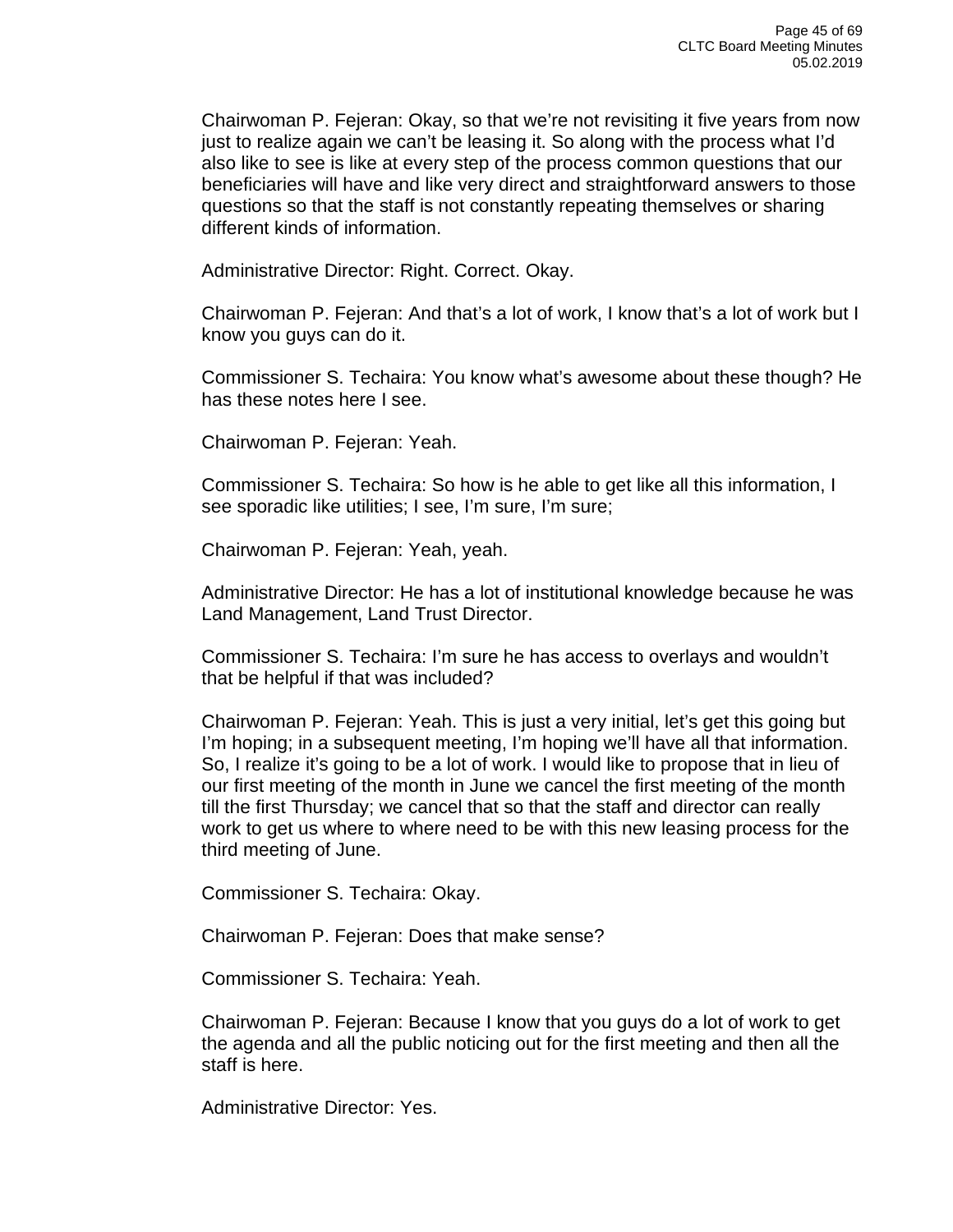Chairwoman P. Fejeran: Right, so let's cancel the first meeting of June, and what I'd; but maybe instead of the first meeting in June you send us a progress report or drafts of whatever you have so that the commission can review and respond prior to having a full presentation in June. Do you think that's feasible?

Administrative Director: So, June  $6<sup>th</sup>$ ? So, send it to you by June  $6<sup>th</sup>$  and send a draft forward?

Chairwoman P. Fejeran: Yeah, draft, progress report.

Administrative Director: And then by the 20<sup>th</sup> do you want the; is that when the actual presentation will be made?

Chairwoman P. Fejeran: If yeah; I think you guys, I think you guys could do it! What do you think?

Administrative Director: I think that's feasible.

Chairwoman P. Fejeran: Feasible? Okay!

Commissioner S. Techaira: You're going on leave, right?

Administrative Director: Pretty soon, pretty soon.

Commissioner S. Techaira: So how does that work if he's on leave?

Administrative Director: Well I'm on leave but I come in, come in and work still; so they'll be patches of time when I'll be in, I won't be completely gone, it's not so I'm going to come in from time to time to make sure that I; you know I complete my reports and then I visit the staff and say deadlines, you know provide me with; I'm going to back plan 6<sup>th</sup> June to 20<sup>th</sup> June, and I'm going to back plan so I know exactly when and where, you know, these reports are going to be in and what stages.

Chairwoman P. Fejeran: Okay, okay.

Administrative Director: But I won't leave the commission hanging.

Chairwoman P. Fejeran: Okay, and you know the June  $6<sup>th</sup>$  if you don't have a draft, that's okay, just give us a progress report a progress report.

Administrative Director: Progress report?

Chairwoman P. Fejeran: Yeah, I'd rather you guys take a little time to make it stronger than to rush through it but also know that the clocks are ticking.

Administrative Director: Oh yeah, yes ma'am.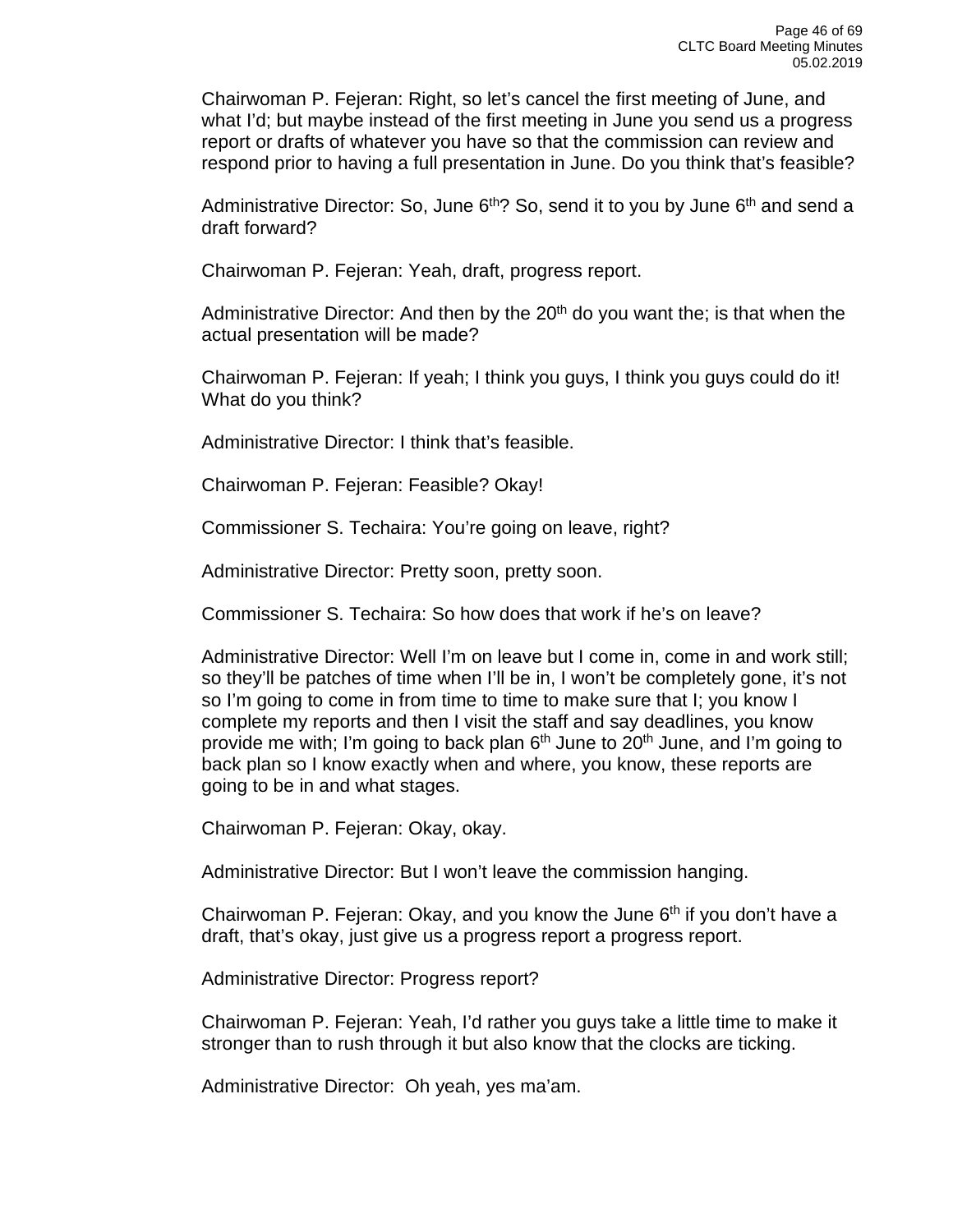Chairwoman P. Fejeran: Okay, awesome this makes me really excited and I think that the commission can move forward to start issuing new leases. We just have to set the process now so that there's no question and I think that there's going to be some policy questions, you know, like how we identified in the public law; there's a lot of ambiguity, so as those ambiguities come up for you as you're going through the process, if you could flag down and present them to the commission, so that the commission can make and state on record what our policy is for this ambiguity rather than waiting the lot to be amended. I think we can set policy at the commission level on how we handle that. Thank you. Okay, any other comments about the new, new way forward? Going onto New Business, Commercial Leases Status Updates.

## **V. NEW BUSINESS**

#### **2. Commercial Leases - Status Updates**

Administrative Director: KoKo Recycling. They just want; there's nothing going to be in your packet.

Chairwoman P. Fejeran: Okay.

Administrative Director: I'm just giving you a verbal updates, and they want to continue their tire recycling initiative and program there, so they've come in to re-initiate that. I met with a representative last week and I've advised them to give us a timeline and also we've advised them to clean up whatever's already there because we took a look at the site, we went for a site visit and there is still stuff that needs to be cleaned before they begin any other operations. So, they've agreed in principle to submit a time line;

Chairwoman P. Fejeran: Okay.

Administrative Director: For their operations and I will give reports to the commission based on those time lines.

Chairwoman P. Fejeran: So is KoKo Recycling, oh yeah right here. So, they're in Barrigada and they're current?

Administrative Director: Yes.

Chairwoman P. Fejeran: Okay, this is the one that went to the legislature; they are the ones asking for reimbursement, right; for the typhoon debris and recycling

Administrative Director: Yes, yes.

Chairwoman P. Fejeran: But that's not going anywhere?

Administrative Director: No.

Chairwoman P. Fejeran: Okay, but they are currently our Lessee?

Administrative Director: Yes.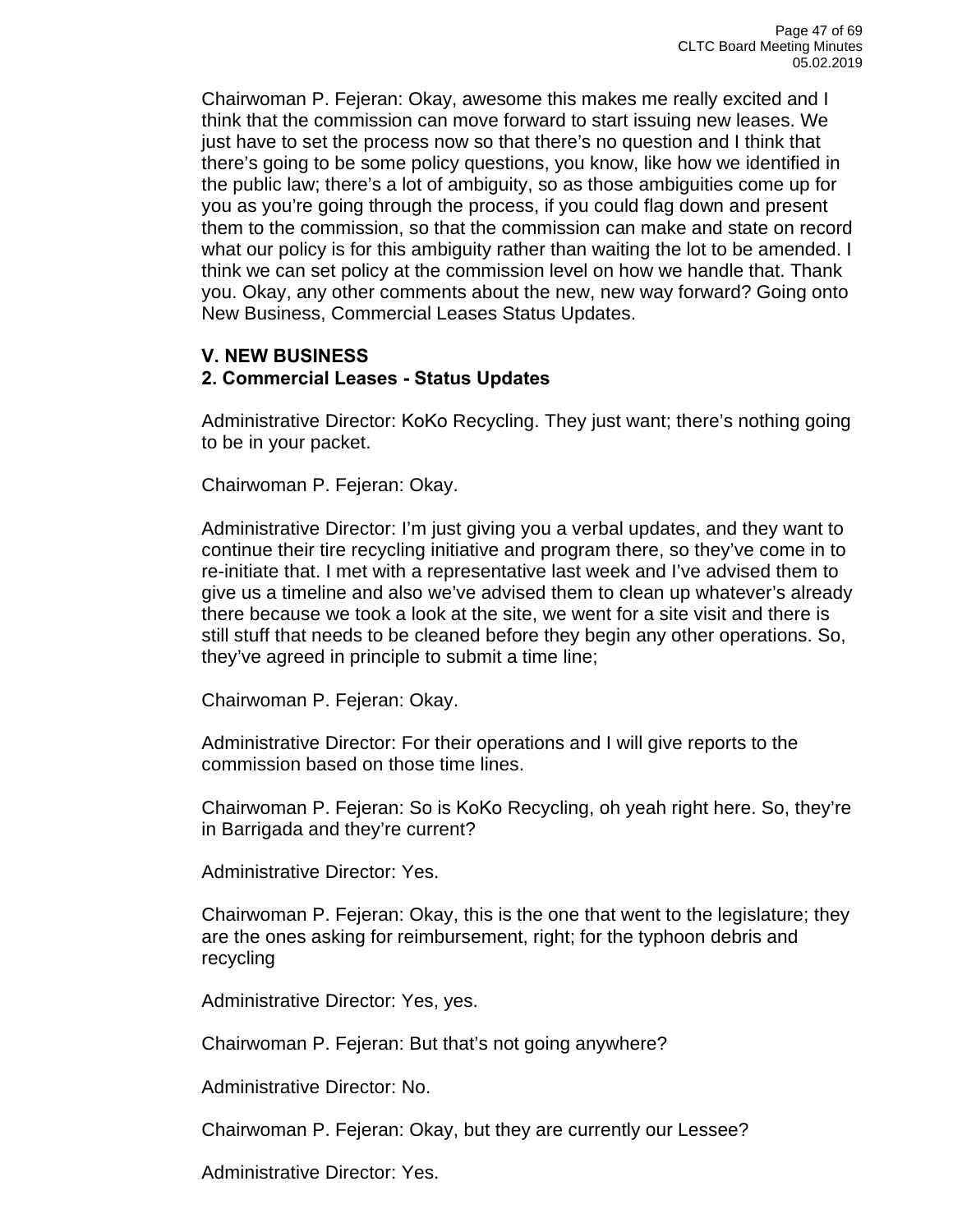Chairwoman P. Fejeran: Nick, would our working with them on this new endeavor, I don't know have any impact on what they're claiming what is owed to them?

L.C. Toft: I mean, no not yet, it kinda depends on what we; how we do it.

Chairwoman P. Fejeran: Okay, okay.

L.C. Toft: Not in it of itself, no.

Chairwoman P. Fejeran: Okay.

Administrative Director: With regards to the raceway, actually right here on the; there is a separate staff report.

Chairwoman P. Fejeran: Oh yeah, okay.

Administrative Director: So, the raceway is on it, so if you could take a look at the staff report for the raceway. So currently these are the facts right now. One of the complaints or issues were that they were noncompliant before. Event admissions was never being remitted and so that's why we need to kind of get into that with the new lease, right? In terms of the new lease and make sure there are safe guards so that we don't, that we can prevent this noncompliance especially on the event admission of participation fee.

Commissioner S. Techaira: I don't understand. What does that mean?

Administrative Director: That means they we're holding events and they were supposed to give us a part, a portion of those fees, but they never have.

Chairwoman P. Fejeran: Yeah, like \$2.00 per ticket that was sold was to come to the trust. And then didn't they just have Smokin' Wheels?

Administrative Director: They did.

Chairwoman P. Fejeran: Do people pay to enter?

Administrative Director: Absolutely!

Chairwoman P. Fejeran: Really?

Administrative Director: Yeah!

Commissioner S. Techaira: Can't we just go get all that money?

Chairwoman P. Fejeran: So, they're still noncompliant?

Administrative Director: That's what the issue currently is and that's why am moving into the new lease terms we're; we're not you know; I'm not entirely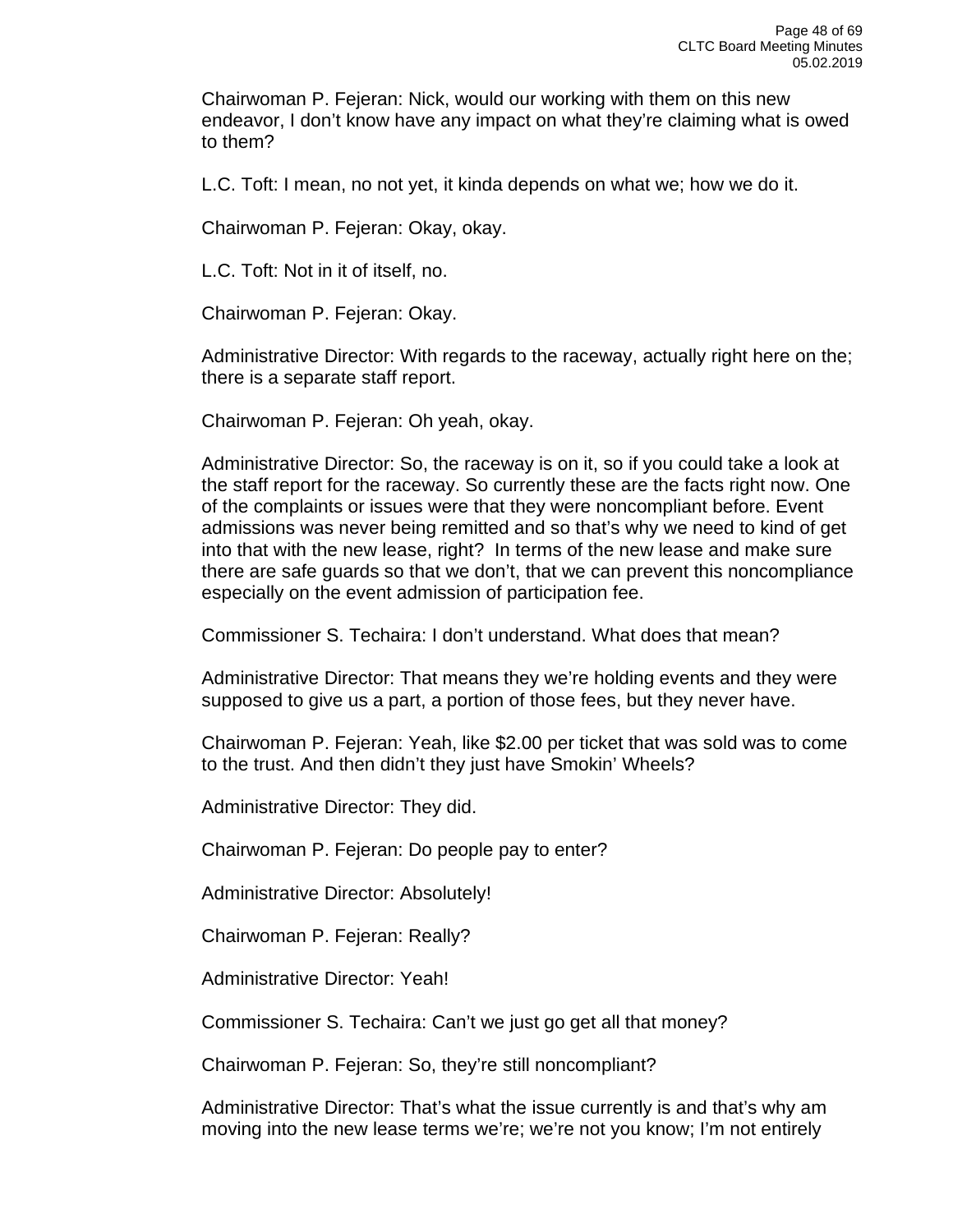sure how to proceed with their non-compliant, so of course we're going to get the money, but in terms of renewing their lease because I believe it's up before the actual June deadline. So, the commission has maybe like 14 days where they can; I don't know, whether they want to continue the lease for 14 days from my understanding.

Chairwoman P. Fejeran: It's not a month to month? I thought were in month to month?

L.C. Toft: We were in a month to month but we said not to exceed a year.

Chairwoman P. Fejeran: Right, okay, okay, okay. I see, okay, just for the record I just want to reiterate here, they're non-compliant with the existing month to month lease and we're being asked to give them a new lease;

Administrative Director: Right.

Chairwoman P. Fejeran: When they're noncompliant?

Administrative Director: Right.

Chairwoman P. Fejeran: I suggest you reach out to Mr. Simpson and them and say where's, why;

Administrative Director: Yeah, under Item G, other details, no event admission has been paid since March of 2018 so that's what we're going to try and seek redress for.

Chairwoman P. Fejeran: Okay.

Administrative Director: I did mention it to them in our first meeting, in our initial meeting to discuss the new lease was that we have noncompliance issues from a previous lease. So, I don't know whether that precludes us from moving forward with any negotiation on a new lease but our thinking, Joey and I's thinking was to prevent this noncompliance we need to put more, and Nick chimed in on this too, right, more in their lease that requires them to comply and then more that holds them accountable, language that holds them accountable.

Chairwoman P. Fejeran: Right, I mean how about what if we just say, "ok you're really terrible at keeping track of your events, so we're just going to assume you do, you would be paying us this much for your events so we'll just tack it on to the rent". Can we do that? That way we don't have to check.

Administrative Director: Yeah, and something we can consider, you know any arrears or anything that they owe.

L.C. Toft: Well, I think we should make that part of the terms going forward.

Administrative Director: Sure.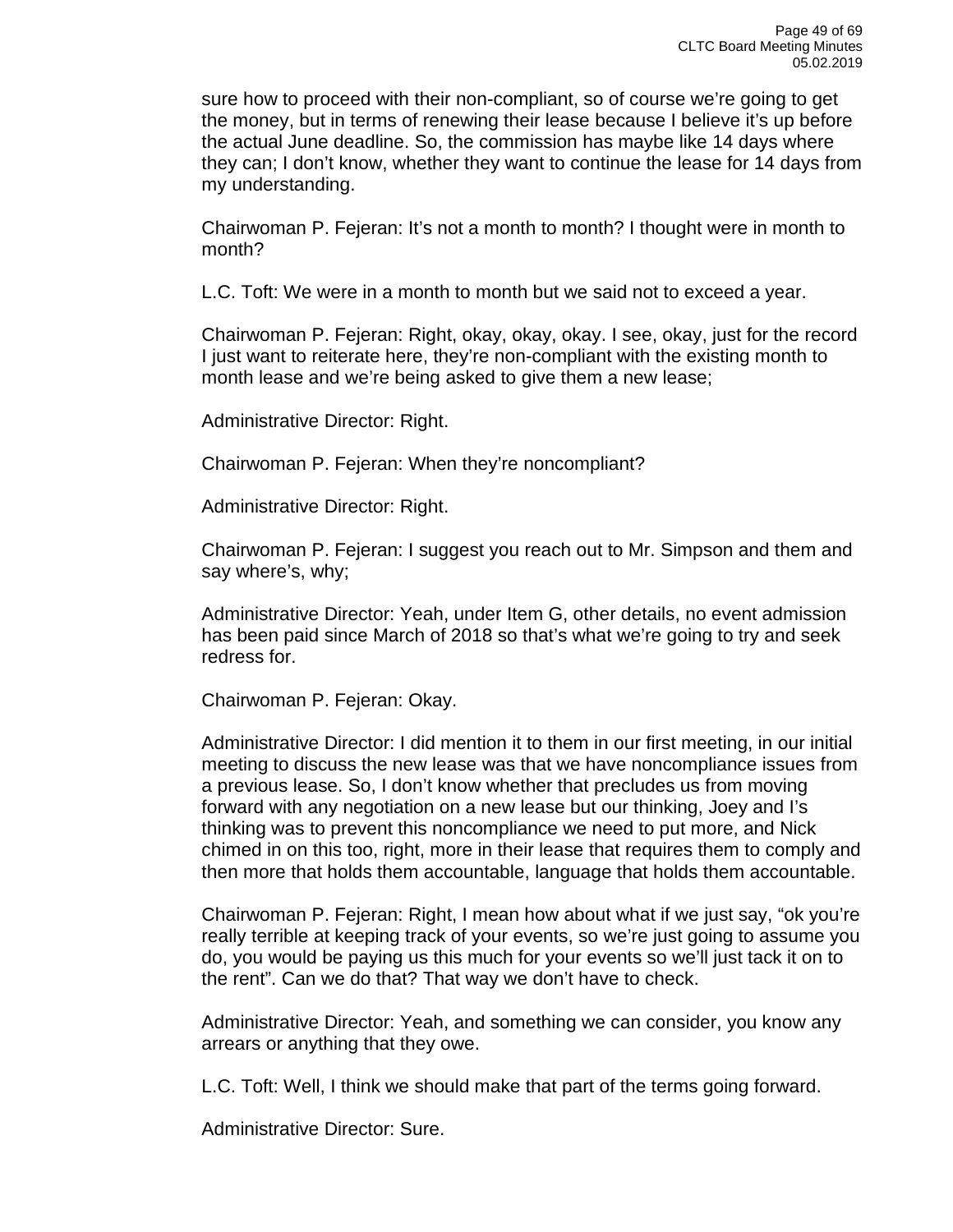L.C. Toft: Is, I believe they hired Attorney Cunliff to work with them on this, so I'll make it clear that that's a; it's part of...*(inaudible)* before we get to the term's current proposal.

Administrative Director: Right! Is that like a written acknowledgment?

Chairwoman P. Fejeran: Payment for like; to become compliant? As comprised to? And you know what, if he doesn't have numbers, we can put together numbers for him that he owes us, right? We could social media, backlog everything.

Commissioner S. Techaira: They know, they know.

Chairwoman P. Fejeran: They know! EIF; I've been to a concert there, paid fifty dollars (\$50.00).

Administrative Director: So that's our current; we did provide a draft lease there for the board's review.

Chairwoman P. Fejeran: Okay. Thank you.

Administrative Director: So, the board can review those and see if you have any concerns that need to be addressed and again and any draft will go through the legal counsel and make sure he figures everything at the top.

Chairwoman P. Fejeran: Okay, does the property need to be, have an appraisal to set the fair market value?

Commissioner S. Techaira: I think so man, it's 2019. It's a different market.

Administrative Director: I also question how often*...(inaudible).*

Commissioner S. Techaira: It's a beautiful place. That two dollars (\$2.00) is a little bit low. You might wanna;

Chairwoman P. Fejeran: That was even public law. The public law said two dollars (\$2.00).

Administrative Director: I didn't see any anything in the law. I mean if I'm wrong;

Commissioner S. Techaira: No, not in the;

Commissioner S. Techaira: I mean, the way this is working out, it is very one sided.

Administrative Director: I think in the modest market, they need to provide a fair market value. I think the only one was the environmental assessment was the one that was required.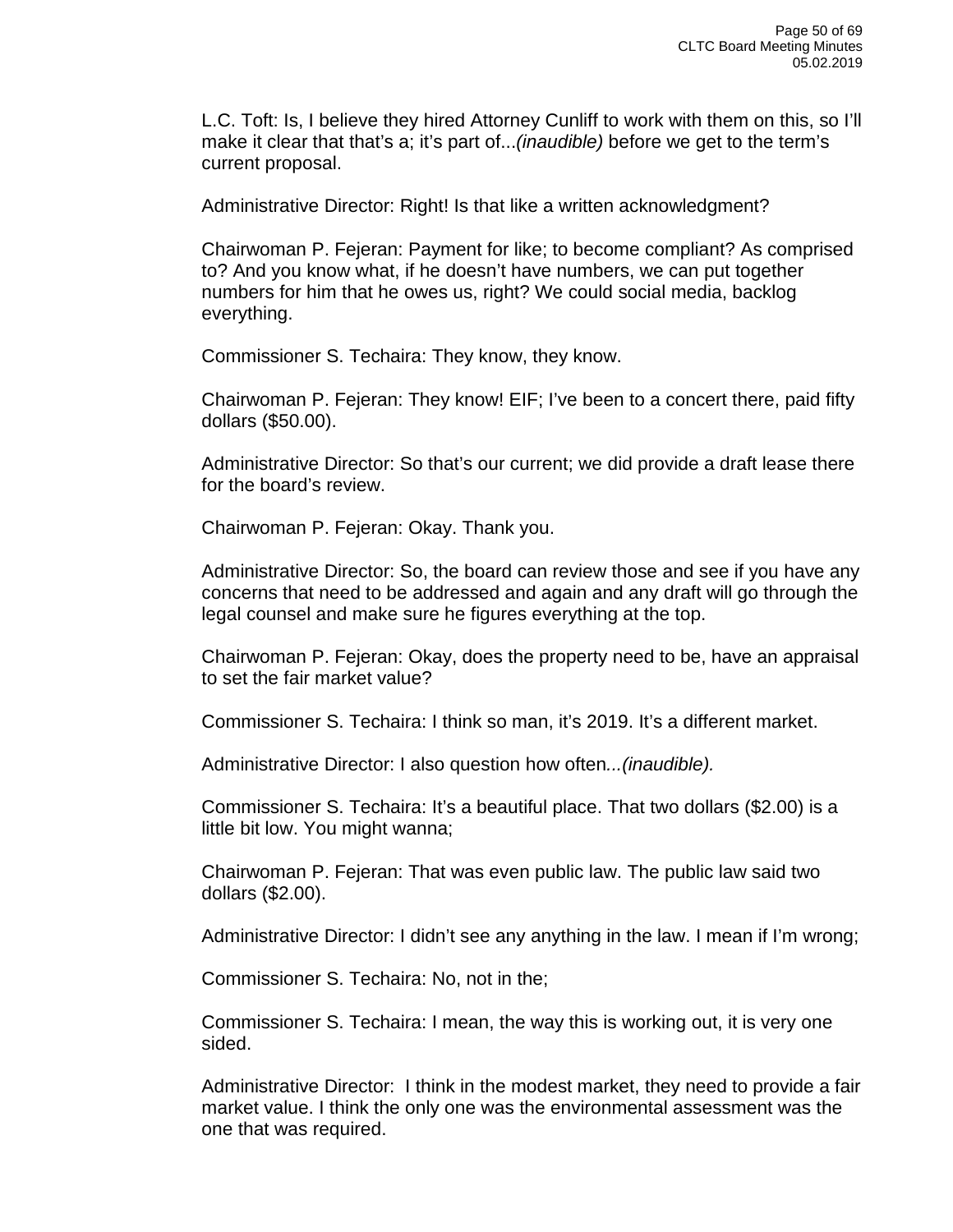Commissioner S. Techaira: We've been working on this for a while.

Chairwoman P. Fejeran: Can we request their audited financial statements covering the last three (3) years as we negotiate this lease?

Commissioner S. Techaira: That's a good one.

Administrative Director: Sure. Can we put that down?

L.C. Toft: Yeah. I think we should.

Chairwoman P. Fejeran: Yeah, let's do that.

Administrative Director: So audited financial statement for 2016, 17 and 18 or 19? 2017 to 19? 2019?

Chairwoman P. Fejeran: 2016, 2016. When did we tell them to stop quarrying? Do you have a number? 2016, right? Yeah, 16 or 17? I mean I wonder if they're even going to pursue this because the public law says that they can't do rock, what is it? No extractions.

Administrative Director: No mineral extractions.

Chairwoman P. Fejeran: So, when does the, when does the right of entry or month to month or when does the month to month end?

L.C. Toft: *(inaudible*)

Joey Cruz: May 31.

Administrative Director: May 31st.

Chairwoman P. Fejeran: Well, and then we're supposed to have a lease negotiated by June 18.

Administrative Director: Yes.

L.C. Toft: Are we able to get an appraisal performance before then?

Commissioner S. Techaira: I mean, we can rush it.

*(Inaudible conversation amongst the round table)* 

Chairwoman P. Fejeran: It has to be them.

Administrative Director: It gotta be them. Well when we get a hold of them; we'll signal that then, in my next meeting, you know, we're gonna talk about the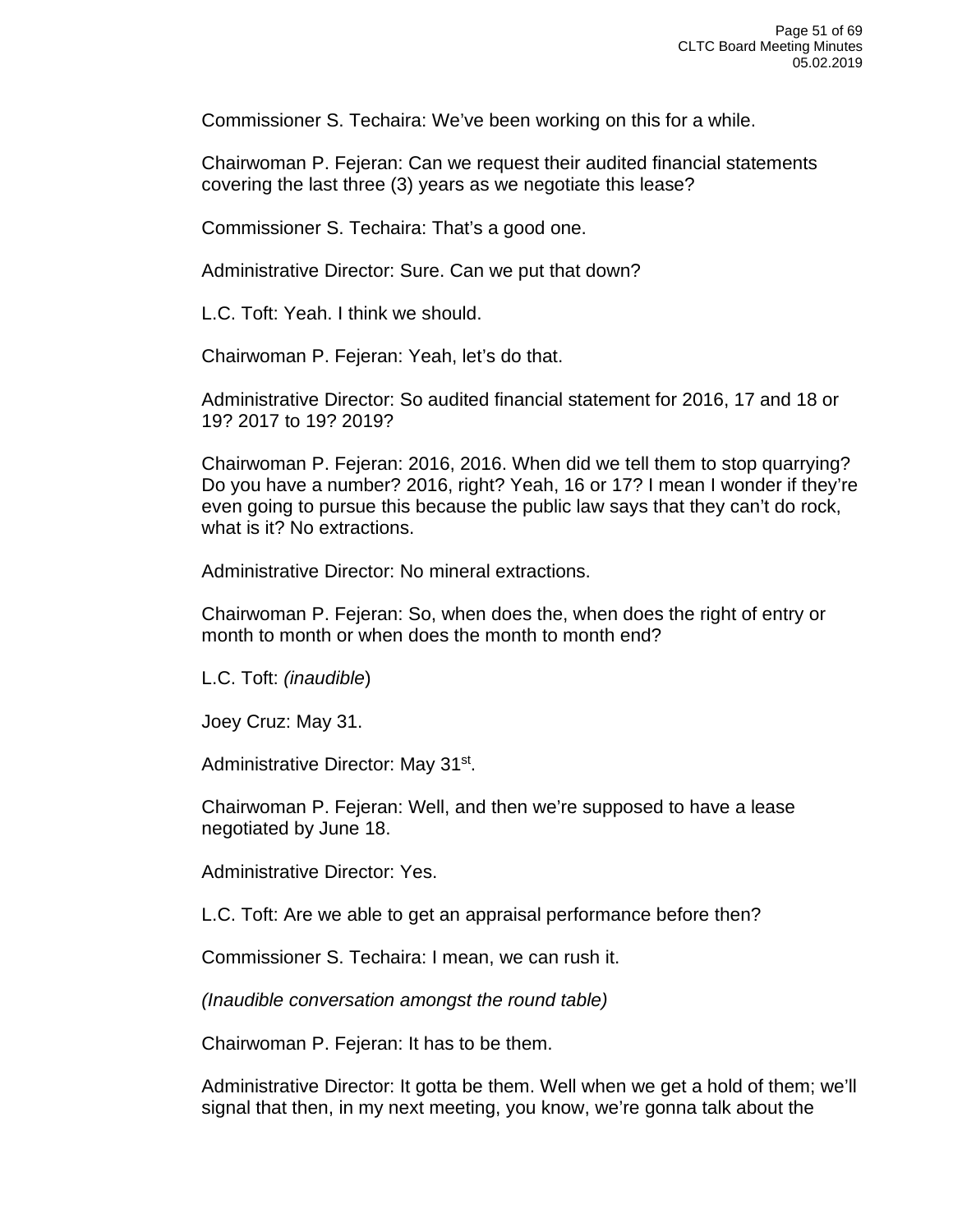appraisal and we'll tell them to get their appraisal done because it's really, you know, its dependent upon, the lease is dependent upon that.

Chairwoman P. Fejeran: Yeah, also, how about, shouldn't we get our own appraisal? Is that how are done? Like one party gets their appraisal, we get another one?

L.C. Toft: *(inaudible response)*

Commissioner S. Techaira: *(inaudible)...*you get them to pay for theirs, they can fix it and vice versa.

Chairwoman P. Fejeran: Right.

Commissioner S. Techaira: Because they'll just hire whoever...*(inaudible)*

Chairwoman P. Fejeran: Yeah, right.

Commissioner S. Techaira: So, it would be better if they get theirs.

Chairwoman P. Fejeran: Right, we would have to get ours too or we set, or we just set the rent ourselves. There's nothing from preventing us to set the rent ourselves, right?

L.C. Toft: Correct.

Chairwoman P. Fejeran: Okay.

Commissioner S. Techaira: I mean, that's a long lease. They've only been in;

Administrative Director: A monthly rental of \$4,000.00.

Commissioner S. Techaira: \$4,000.00?

Chairwoman P. Fejeran: I mean I know! That's why we set it ourselves.

Commissioner S. Techaira: Yeah, it really needs to be look up very, very carefully. *(inaudible)...*happening fifty years from now. *(inaudible)*

Administrative Director: Joey, are we able to get this appraised ourselves?

Joey Cruz: We shouldn't have. It should be the licensee.

Administrative Director: It should be the licensee, right? To appraise this?

Chairwoman P. Fejeran: They would have to pay for it.

Administrative Director: Yeah.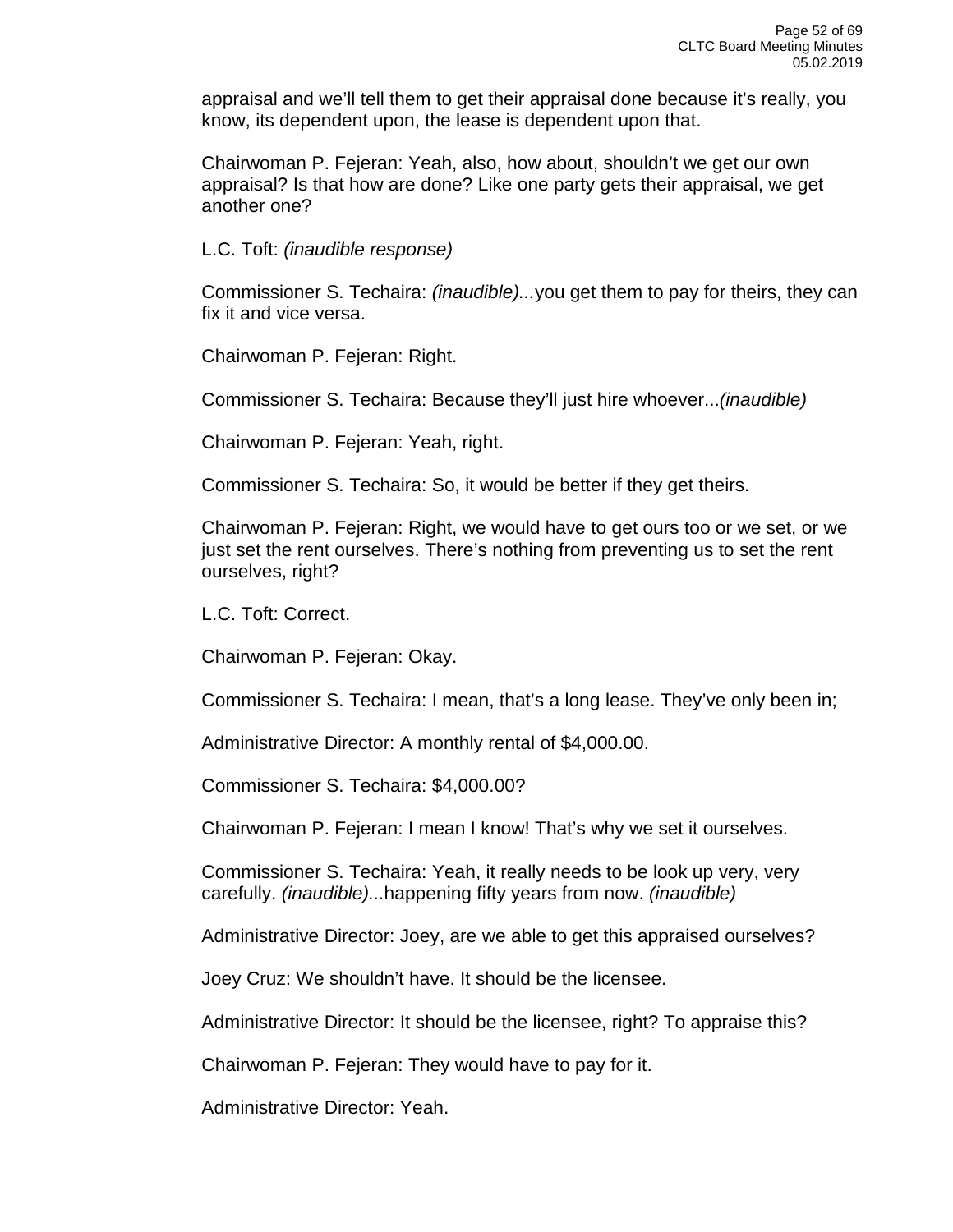Chairwoman P. Fejeran: But then also just so we are secured, get our own appraisal.

Joey Cruz: In the past they would require*...(inaudible)...*by the licensee, then the government would choose*...(inaudible).*

Administrative Director: But it's paid for by the licensee, for both.

Chairwoman P. Fejeran: Okay, so both paid but we get to choose the appraiser for one of them? Okay, that sounds fair.

Administrative Director: Okay.

Chairwoman P. Fejeran: Or we just set it ourselves arbitrarily? *(long pause)* Yeah, this is fifty (50) years. Okay, can we revisit this at the May 16<sup>th</sup> meeting?

Administrative Director: Sure.

Chairwoman P. Fejeran: Hopefully by that time you've spoken with them, expressed our real concerns and then if I can task Commissioner Techaira to look at the proposed lease terms and provide comment.

Commissioner S. Techaira: Okay. So that's to this draft here?

Chairwoman P. Fejeran: No, not that one, this one. The proposed CLTC lease terms

Administrative Director: The bigger one.

Commissioner S. Techaira: *(inaudible)*

Administrative Director: No, no we're gonna to develop in this format but we just wanted to lay it out first.

Commissioner S. Techaira: Okay, so these are together?

Administrative Director: The draft was the one that they sent, the first one, was the one they sent us.

Commissioner S. Techaira: Okay, gotcha!

Administrative Director: Then the second one.

Commissioner S. Techaira: On both pages?

Administrative Director: Yeah, very short.

Commissioner S. Techaira: *(inaudible)*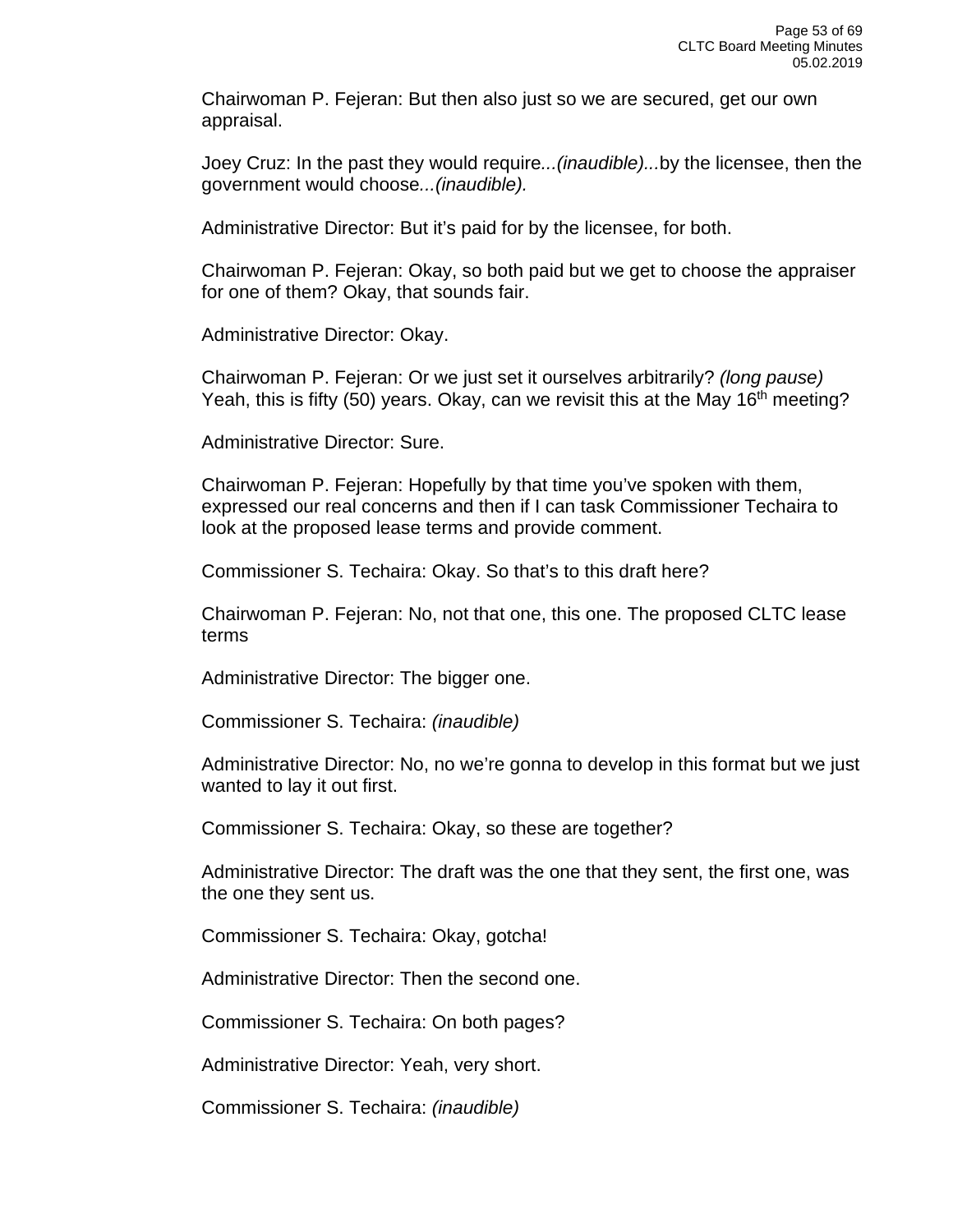Chairwoman P. Fejeran: It's probably missing some of those, I just think we just have to be very, very clear and tough with what the payments are required; what recording they had to do. I understand they keep racers off our streets, which is so important to the safety of our island. But we also have to consider that we have thousands of our applicants waiting for property and; so okay, so will revisit Guam Raceway May 16<sup>th</sup>.

Administrative Director: Okay, thank you. Okay, so, the commission...*(inaudible)*

Chairwoman P. Fejeran: Yes please.

Administrative Director: We do have a representative here. The Hal's Angels Football Association has requested through the director's office to require the Guam Rugby Club maintain their access on the Lada Avenue through their property rather than through Santa Monica through the Hal's Angels property. So, I spoke and I think with you about it and we've given the opportunity to sending a letter outlining exactly what the trust did in terms of making sure that, that was made hold instead of making it a public access and we're going to send that letter out. We're having trouble trying to locate the office.

Chairwoman P. Fejeran: Which one?

Administrative Director: The Guam Rugby Club's actual office; we attempted to serve. Did you? Okay.

Chairwoman P. Fejeran: I saw there too that they owe rent?

Joey Cruz: Guam Rugby?

Administrative Director: Actually, it's zero.

Joey Cruz: Their fee was waived.

Administrative Director: Yeah, their fee was waived.

Chairwoman P. Fejeran: Their fee was waived? Oh, I see, it says here. Their rate is zero? They pay nothing?

Joey Cruz: They don't pay.

Administrative Director: They don't pay. Yeah.

Chairwoman P. Fejeran: You're kidding! How did that happen?

Commissioner S. Techaira: Yeah?

Administrative Director: Yeah, I don't know. When he put the star reports together, we can raise that issue but so I did speak with Mr. Shiroma who is in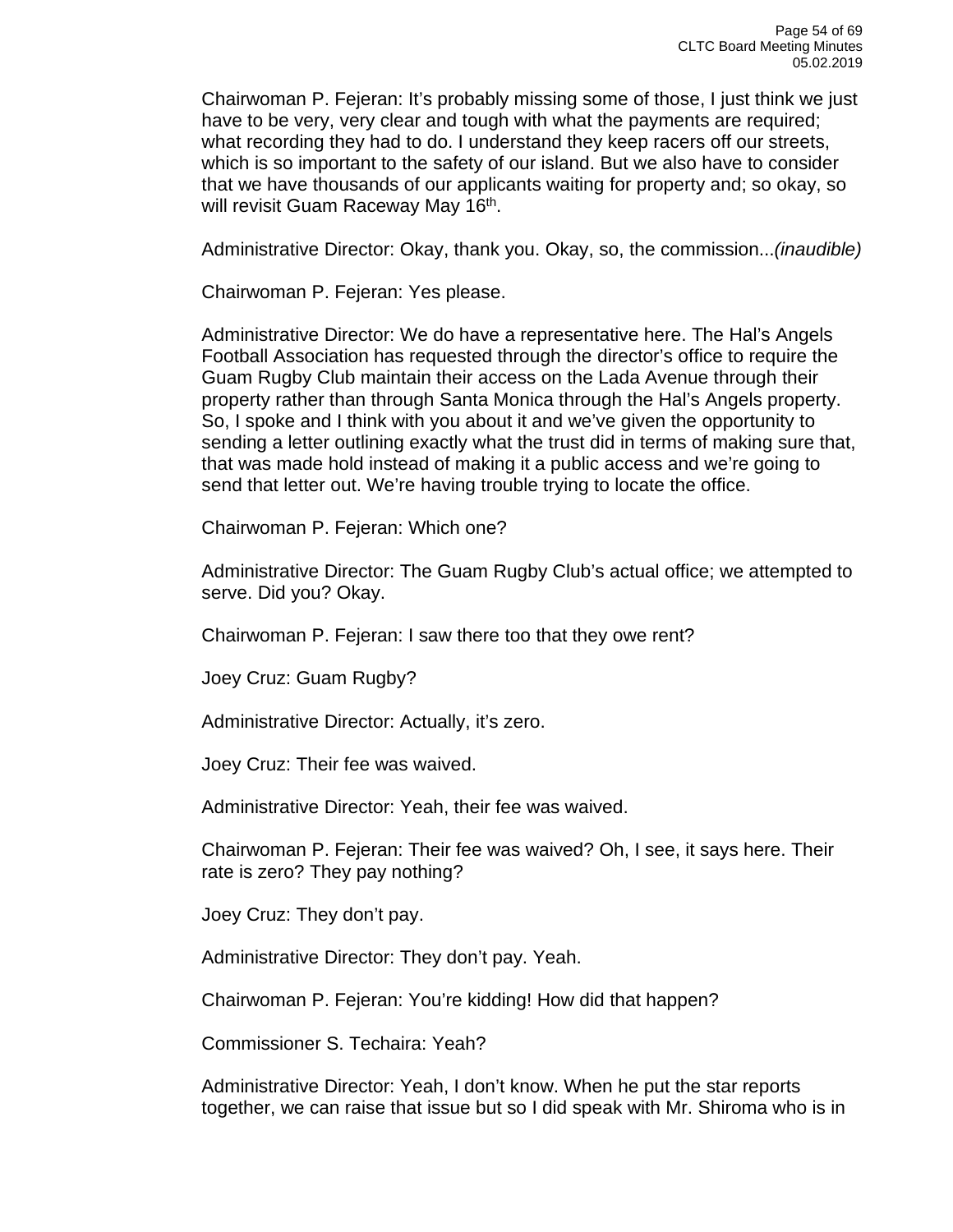attendance today and he's satisfied with us trying to enforce, even myself trying to enforce the right of way, their entrance to their facility.

Chairwoman P. Fejeran: Yes.

Administrative Director: We did take a look at the property and he made; Rugby Club was moving some of backfield that was in the area on Hal's Angels property, so he told them to please stop, you know that's not your property but they also put concrete poles down to kind of prevent access, you know, to the backside or to the vacant field adjacent to the rugby field, so that was a concern and then there was also trash in the area. That was not Hal's responsibility, so we're going to be addressing that to the Rugby Club.

Chairwoman P. Fejeran: Okay, well, I'll be honest, when we first spoke about this, I think it was last week, right, when I was looking at the agenda. I was kinda blown away that what we decided was not followed through and I apologize to you, Mr. Shiroma. My assumption was things were going great and our decision was followed.

Administrative Director: Right! I've advised also Hal's to continue to put their chain up because they do have a barrier there, but they were being told that Rugby comes every weekend and puts down the chain and just goes in. So, I might have to do a visit this weekend, you know an official visit this weekend while they're there to make sure that I personally, you know, have seen it and tell them about it, you know, advise them about it.

Chairwoman P. Fejeran: Okay, is it too soon to do a cease and desist and what, what, what bearing does their actions have on their lease, Guam Rugby.

L.C. Toft: I have to see the lease to see what the terms are but yeah, we could always do a cease and desist at any point.

Chairwoman P. Fejeran: Yeah, I say we do a cease and desist because it's been how long since we made the decision. The commission expected it was being adhere to, come to find out now it hasn't been. I think more than we; I'd like to issue a cease and desist for the access and if legal counsel could look into their lease terms to see if what recourse if any.

L.C. Toft: Okay.

Administrative Director: I'll draft a cease and desist letter.

Chairwoman P. Fejeran: Okay. I mean we made it very clear to them. Their access is to be on Lada Avenue.

Ivan Shiroma: Ma'am.

Chairwoman P. Fejeran: Yes? Hi!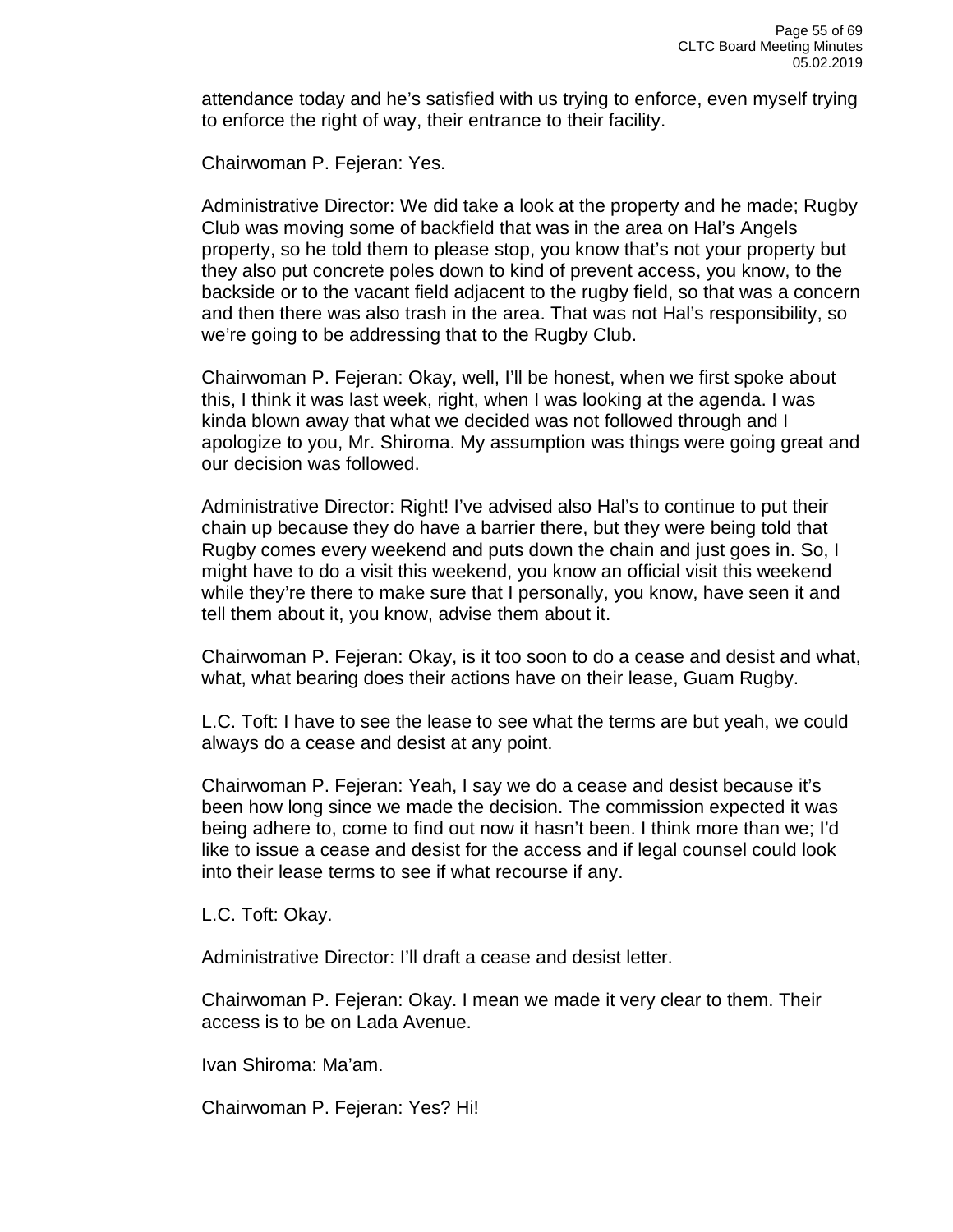Ivan Shiroma: *(inaudible)...*follow the order of the new license. Also, the waterline that they have is a service line, it's like PUAG or waterwork's line. We have that running through our property. It's preventing me from doing any trenching for development on our side. So I don't want to be wrecking their lines and be held liable for any issues and even that Mike Borja told me to give them almost a year to have them transfer their water line, service line, but they still haven't done that so just wondering if I should call the waterworks and ask waterworks to remove their meter because it's on my property also. I just wanna let you guys know that that's one option that I am taking upon and I just wanna let you guys know, so that it shows that I'm not making a good faith effort in trying to resolve this issue. I can't move if that waterline is still on our property.

Chairwoman P. Fejeran: Right. What are his rights as the tenant, as the leaseholder?

L.C. Toft: *(inaudible)….*as the leaseholder, so, it's all based on the leases.

Chairwoman P. Fejeran: It's all based on the leases?

L.C. Toft: Yeah.

Chairwoman P. Fejeran: Okay.

Administrative Director: Nick, can that; the water line and meter on the cease and desist.

Chairwoman P. Fejeran: Okay. Would, would you say we should wait till, we have to wait for everything before he can actually;

L.C. Toft: Well, in the cease and desist, we would give them a time period to respond.

Chairwoman P. Fejeran: Okay. Can we get the date of the last; that when we made the decisions about access?

Administrative Director: Okay.

Chairwoman P. Fejeran: So, we can find how much time has passed. I don't want Hal's Angels to be waiting another, even a month is too long, after all this time. Okay, so a cease and desist about the water meter and the access.

Administrative Director: Right.

Chairwoman P. Fejeran: Right? Okay and then if we put a time limit on the cease and desist, what do at the end of the cease and desist?

L.C. Toft: That's why we have a check the lease to see what the terms are as far it's whole;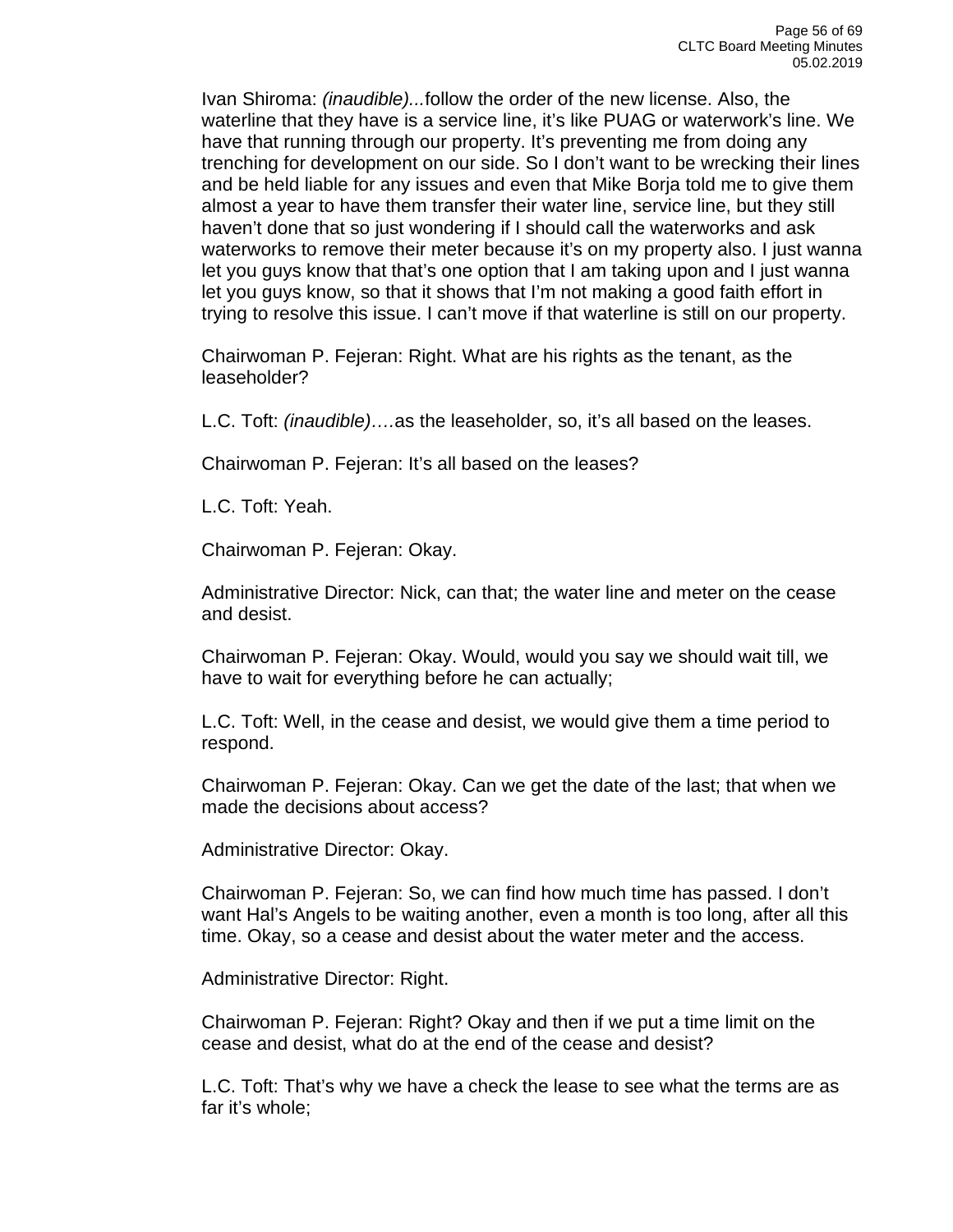Chairwoman P. Fejeran: Okay, so, we'll check the terms on the lease. Okay, so I would urge Hal's Angels to; I'm sorry give us a little bit more time, we'll go through proper channels and make sure everything is all okay.

Ivan Shiroma: I've been waiting 30 years so we're fine.

Chairwoman P. Fejeran: Thank you sir, well I'm glad you came back again, like I said I expected things were fine and dandy down there. So, okay.

Ivan Shiroma: Thank you.

Chairwoman P. Fejeran: Okay, thank you

Commissioner S. Techaira: Thank you.

Chairwoman P. Fejeran: Sorry can we just have your name for the record. My name is Ivan Shiroma.

Chairwoman P. Fejeran: I know you, Mr. Shiroma. Okay, thank you sir.

Ivan Shiroma: Thank you.

Commissioner S. Techaira: Thank you.

Chairwoman P. Fejeran: Okay, thank you, okay, yeah moving on. (2:29:00)

Administrative Director: So, thank you for that email today at 11:30 today.

Chairwoman P. Fejeran: I know.

Administrative Director: We had trouble finding out who is in charge of Inadahen. I mean we went there and we didn't see anybody in charge, we actually went to the physical location. We saw a field trip going on with school students going through. So, we were trying to figure out because we needed to get a hold of them, but thank you for that;

Chairwoman P. Fejeran: Sure.

Administrative Director: And will put together the draft lease so give us an opportunity to do that and make our recommendation with regards to this, but the right of entry does still exist, yeah, so that's the current status right now.

Chairwoman P. Fejeran: Okay, okay, yeah, great! I know I thought that was good timing too. They only sent it to me.

Administrative Director: I know, that's why I was like;

Chairwoman P. Fejeran: But I know those were the; one of these happen to be the one document we were waiting for, so we have that now.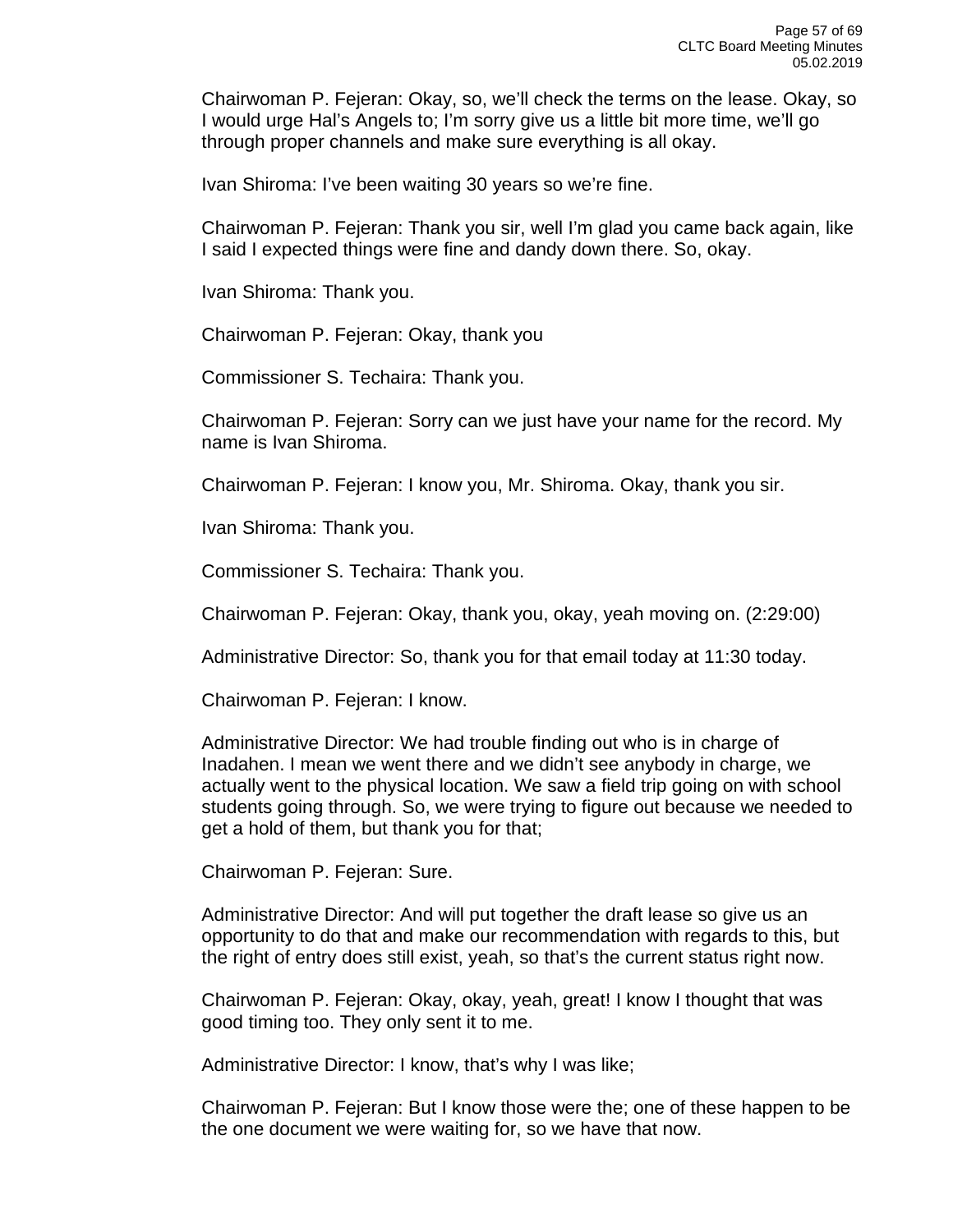Administrative Director: Okay.

Chairwoman P. Fejeran: So, the lease;

T. Jocson: This is for Inadahen, right?

Administrative Director: Right, Inadahen.

Chairwoman P. Fejeran: So again, the director and staff will develop the lease to propose to the Commission and negotiate it with Inadahen I Lina'la. Okay?

Administrative Director: That's all we have for New Business ma'am.

Chairwoman P. Fejeran: Okay.

Commissioner S. Techaira: *(inaudible discussion with Chairwoman)*

Chairwoman P. Fejeran: Yeah, I know; So, now let's move to public comment. We're a little bit early. Would anybody like to provide public comment today?

Mike Gallo: Good afternoon ma'am.

Chairwoman P. Fejeran: Hi!

Administrative Director: Please, please so we can get it for the record, sir. Thank you. (2:30:41)

Chairwoman P. Fejeran: Oh, okay. Thank you. Thank you for your patience.

Mike Gallo: Hi good afternoon ma'am, Board of Commissioners, Director, my name is Mike Gallo, this is my brother-in-law Ed. We actually are attending to get information; excuse me just before I;

Administrative Director: Just making sure it's on; just move it closer to him...

Commissioner A. Santos: Miracles.

Mike Gallo: Yes, before I begin to kind of discuss the issues that we were concerned about, I just wanted to express our appreciation for the board members; hard work it seems like you got a lot of work you gotta try and fix things that been done in the past; appreciate the problems that you're having with the finances and budgets, you know, so, it definitely looks like things are moving forward which is good to know. We're actually here because we came in to CHamoru Land Trust last week and we were told that there is still a continual moratorium on I guess leases with the program and so we were told that there is a board meeting that we could attend and possibly get information on how things are gonna be moving forward from here. Now it seems like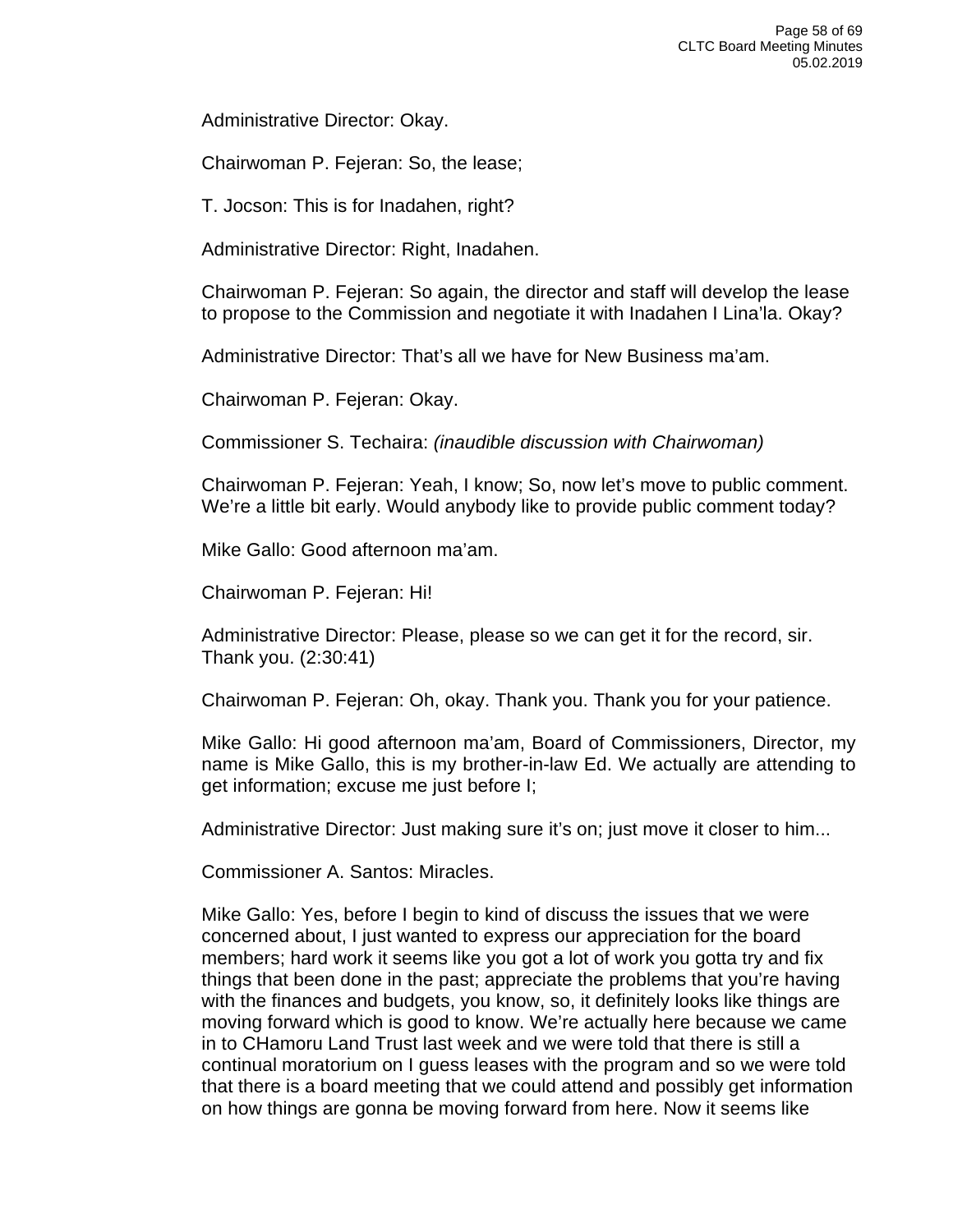you've been given the directive to your director to put together some kind of plan. And one of the things and listening to how you're putting together those procedures and I appreciate the fact that you want to be fair and impartial where things haven't been done that way in the past. But one of the things we were wondering you might be considered as you make these procedures is consideration for siblings coming in that are batched together within that group of applicants that submitted in 1995 to get adjacent properties, I guess.

Chairwoman P. Fejeran: Okay.

Mike Gallo: I heard about the law which seems to be probably the first way to distribute property. And partially so that people don't get to choose prime lots over others. There were also concerns with the way that the application were submitted and where those are currently being set because so much time has passed that people's situations have changed with regards to property ownership and so I guess my understanding with correct rules are set with if a person would like to change the type of application from a residential to agriculture because now you own a home, you have to vacate that application then start from the beginning. So, if maybe some consideration could be for those have initially submitted applications but now because of your situation changing that they would not be put on the priority list based on those certain standards. So that's the only concerns that we have; it looks like those things might be moving forward which I'm here. I'm not sure if my brother-in-law, this is my brother-in-law Ed. I'm not sure if he wanted to add in to that.

Chairwoman P. Fejeran: Can we get his folder? Edward Unpingco.

Edward Unpingco: Yes, I was just wondering on the leases because we were given leases in the beginning but when we were I guess, when we went to go check on it, people were squatting on the borders, so all the borders were messed up so they were offering us different lots and I guess we decided to come down and check because we kept on going in. It's just nothing was for sure, so we just decided to check how our leases were. As my brother-in-law said if you have consideration for just family putting us together, then we want that consideration. That's it.

Chairwoman P. Fejeran: Thank you, thank you for your comments and your feedback.

Commissioner A. Santos: Acres?

Chairwoman P. Fejeren: Yeah, you know, definitely from switching from residential to agricultural, it's kind of been, it's been administrative practice that I don't think the board or the commission had the chance to review and put a strict policy on how we will handle those but I understand your concern. 24 years later, you were, you did well for yourself, you got property and now you're gonna be at the bottom of the list, right? So that's something that I think the commission should consider and I hope that would be one of the ambiguities that the director will present to us. The upcoming meeting when we talk start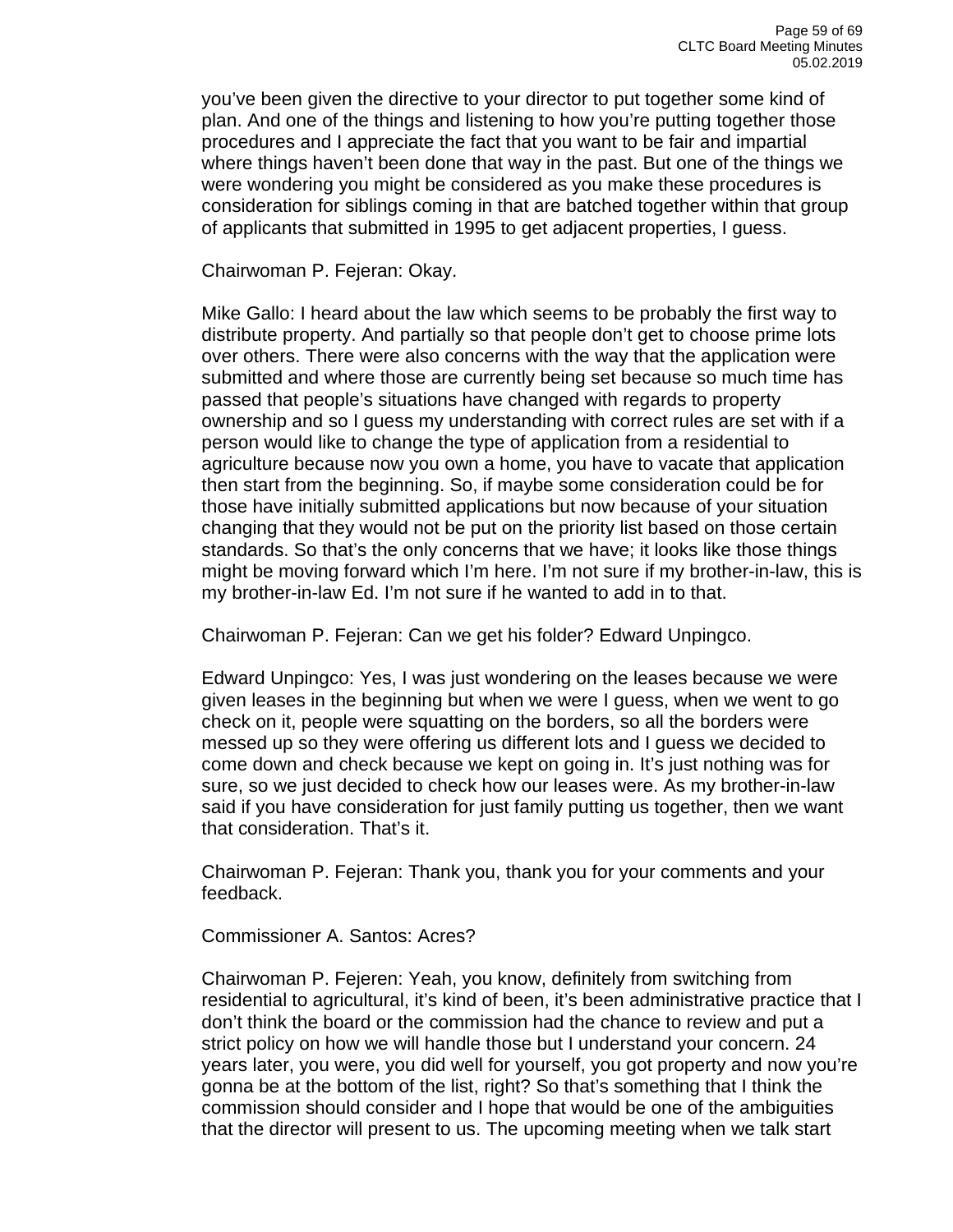talking about these new leases, so we can decide then but I think families sided together, if we're going to use a lottery system how would that work, right? And if, I think, maybe it would work if the family that wants to be cited together sit in line together, stood in line together because then you would be right after each other. Is that the case?

Mike Gallo: I think that's the case. It's sequentially together.

Chairwoman P. Fejeran: Okay then, I think in that case it can be a consideration that we can kind of work into how we go about awarding and assigning actual properties. Okay, if the siblings were not in line together then maybe the sibling, further down the list would be eligible for an award until later and so the person higher in the line would be given a property and all the adjacent properties given at the same time. So, if you guys are standing in line together then that's a possibility. You know I love it with families wanna live adjacent to each other, often times we have families coming in here, family squabbles and they are just almost ready to kill each other and we have to like.

Commissioner A. Santos: *(inaudible)*

Chairwoman P. Fejeran: So, I like that you know you guys want to be cited together and you know it's like family compound, that's how, that's how a lot of our families are raised you know you live in the same property with our nå'nan bi'ha, right. Okay.

Mike Gallo: Thank you.

Commissioner S. Techaira: Thank you.

Administrative Director: Thank you very much.

Mike Gallo: One additional thing I'd; in inquiring last week with regards to the switching type of a lease, I know that they mentioned that there was a possibility under the current rules, I'm not sure if the rules are going to be rewritten but addition again, I'm going to be a senior citizen this year. If I don't get to use a lot soon; *(laughter on the table)* but one of the things I'm looking at is retirement within the Government of Guam with the current retirement structure. It dawns on me that I may not be able to live comfortably on just the government retirement, I may have to farm and so I was looking at not residential but an agricultural where I can eventually also build on to reside. So that was the other question that I asked, if I could convert that application to an agricultural one so I could do those things?

Chairwoman P. Fejeran: Okay, okay. I think that definitely needs to be clarified. I think the commission needs to clear policy on allowing on allowing those types of application transfers.

Mike Gallo: That's all I had, thank you.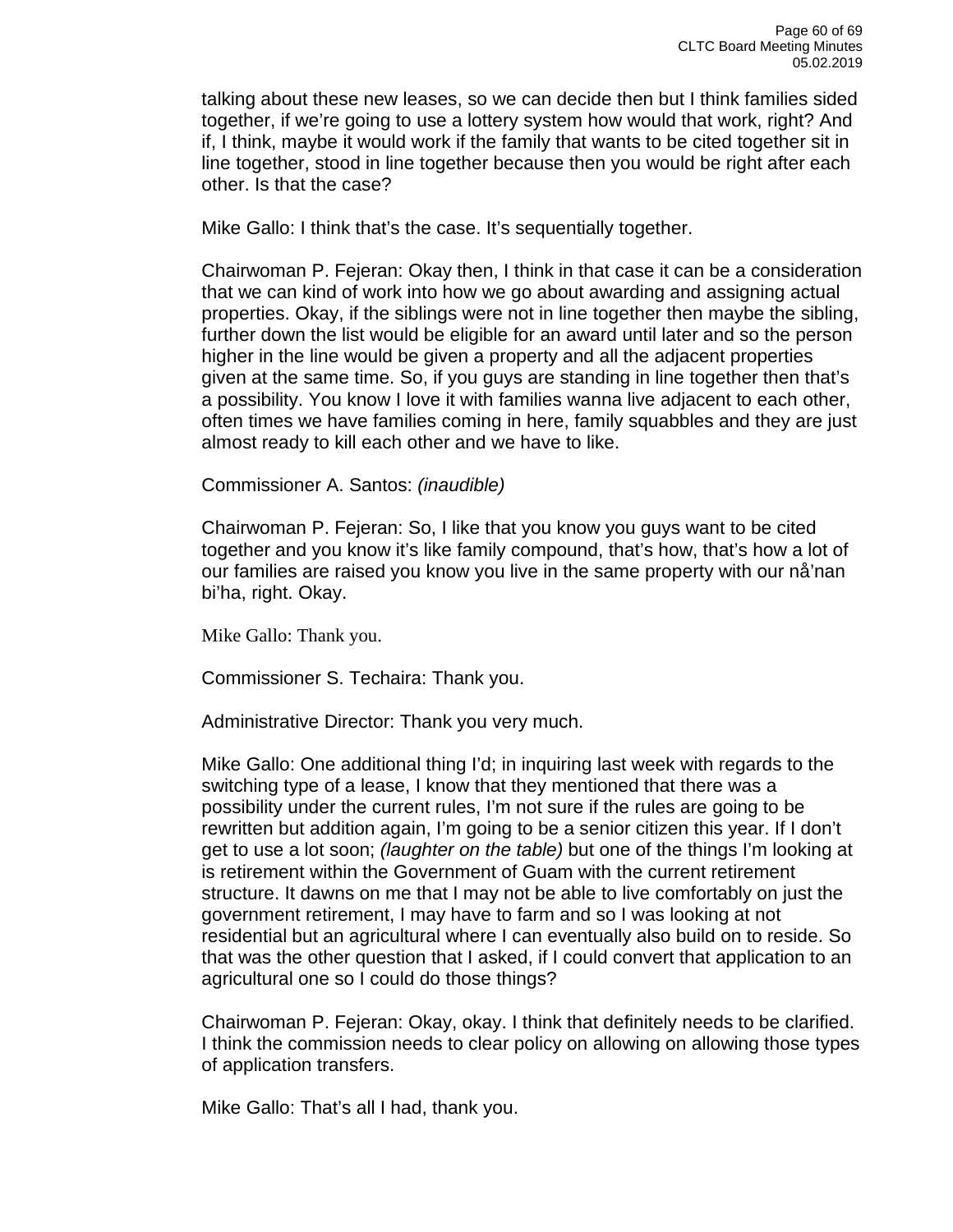Chairwoman P. Fejeran: Thank you, thank you both for coming and sitting through the meeting.

Mike Gallo: Thanks again.

Chairwoman P. Fejeran: Thank you.

Commissioner A. Santos: Thank you.

Administrative Director: Thank you!

Chairwoman P. Fejeran: I also have a; I'm guessing Mr. Unpingco, your wife is Adelin? Adelin?

Edward Unpingco: Yes.

Chairwoman P. Fejeran: So, I have a Jennie G. Laguana.

Edward Unpingco: Yes, that's my sister. She had to leave to go get her son.

Chairwoman P. Fejeran: Okay, so that's; you represented all of you?

Mike Gallo: Yes.

Chairwoman P. Fejeran: Alright. Thank you because last meeting we had; the names went all the way down the list. Oh my gosh! Okay. Okay. Oh, next item on the agenda, Commissioner Comments. Tan Amanda, I know you've had a lot of stuff to say but you've been holding back.

#### **VII. COMMISSIONERS' COMMENTS**

Commissioner A. Santos: *(inaudible)* But it's hard to hear.

Chairwoman P. Fejeran: How about for the Commission, you can speak to us? No?

Commissioner A. Santos: It's too long. I wrote it in CHamoru.

Chairwoman P. Fejeran: Oh, you wrote it in CHamoru? Okay.

Commissioner S. Techaira: Wait, what is it? I can't wait till later. I think I'm important enough to hear this. You can tell us!

Commissioner A. Santos: Wait, it's in CHamoru.

Commissioner S. Techaira: Let's get a translator.

T. Jocson: Jessica, she's a CHamoru teacher.

Chairwoman P. Fejeran: Oh yeah?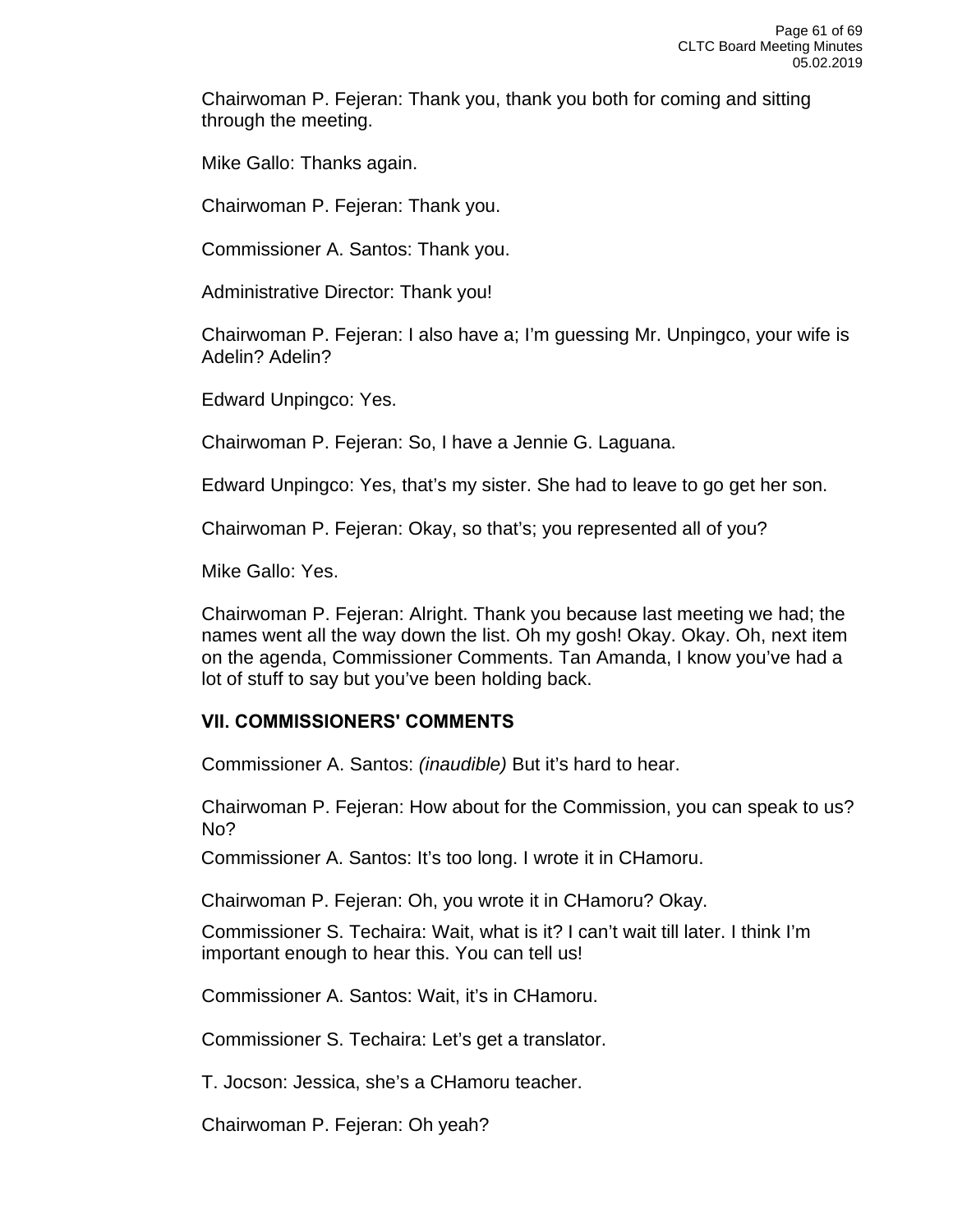J. Dayday: No, I'm actually a Land Agent now. *(laughter in the background)*

Commissioner A. Santos: I'm one of the board members, Mrs. Amanda L.G. Santos. I am the mother of the late Angel Santos, the fighter for human rights. So, this is what I wrote last night, to get it out of my chest. It says here -- *(Letter written in CHamoru, translated by Land Agent, Jessica Dayday)* Hello, my brothers and sisters, on Monday I was reading the Pacific Daily News about Peter Rosario's family. This really touched me that he had no water on his Land Trust property. What are we going to do now about this problem? This is a sad way of living. I am one of the board members and want to help all the CHamoru people who don't have water yet because it is sad to have no water at home. No one can live without water or what? On our Land Trust board meeting it was said that we have money from the income tax, but where did it go. Many times, it was mentioned that the money was for infrastructure but where? Heard the saying "easy to say but hard to do" am I wrong? Every meeting my heart cries for the CHamoru people who are trying to make a life for their families. I am a mother of nine children, one hundred grand and great grand, I have tried suffering. For twenty years I have made a place to stay for my family. I have rented a house for my children. What can we do but move forward and make a life for our families? One plan I have as a board member, I want us to go and wake up the senators and make them hear us. We will ask the Land Trust Chairman to have a public hearing for our Land Trust recipients and lessees, they will have to hear all our problems. Once upon a time they testified them without confession in public when they voted them to help our land for our problems. Last week the boss of Waterworks was given a raise plus \$10,000.00 bonus. For what? In the Pacific Daily News, they mentioned the CHamoru Land Trust Commission budget. There was money for infrastructure but then it was taken away and used for another problem. When will see it again? Wake up CHamoru People and let's see if we can wake up the governor too. You are the CHamoru people let's join and protest. May God bless the poor, landless, homeless, and helpless. Wake up my brothers and sisters. Twenty years people have waited so long. Let's fix this and move forward for our beneficiaries. Without our homelands, we have no identity as CHamoru. Am I wrong my brothers and sisters, or am I right? Many CHamoru people have questioned me why they haven't been called about their application that was since 1995. I tell them to please have patience because there are many problems. One time there was a governor who gave land to those who voted for them. I did not know a batch were given because they were family and helped with a surveyor. The late Angel L.G. Santos did a good job for his CHamoru people. He sacrificed by going on hunger strikes and camped out at Adelup every day and night. He sacrificed so much to help the CHamoru people who don't have land at the time. There are some CHamoru's who are tired of waiting for land and by passed on the list. Some have been waiting twenty years back. Yes, this concern may be considered for those who were bypassed. I will encourage the Land Trust Board and Mr. Administrative Director Hattig to look for vacant land for those to put a roof over their heads and their families. So, let's have patience and ask God to help us with this problem. Thank you all, Amanda Santos. It's all in CHamoru, I'm just practicing.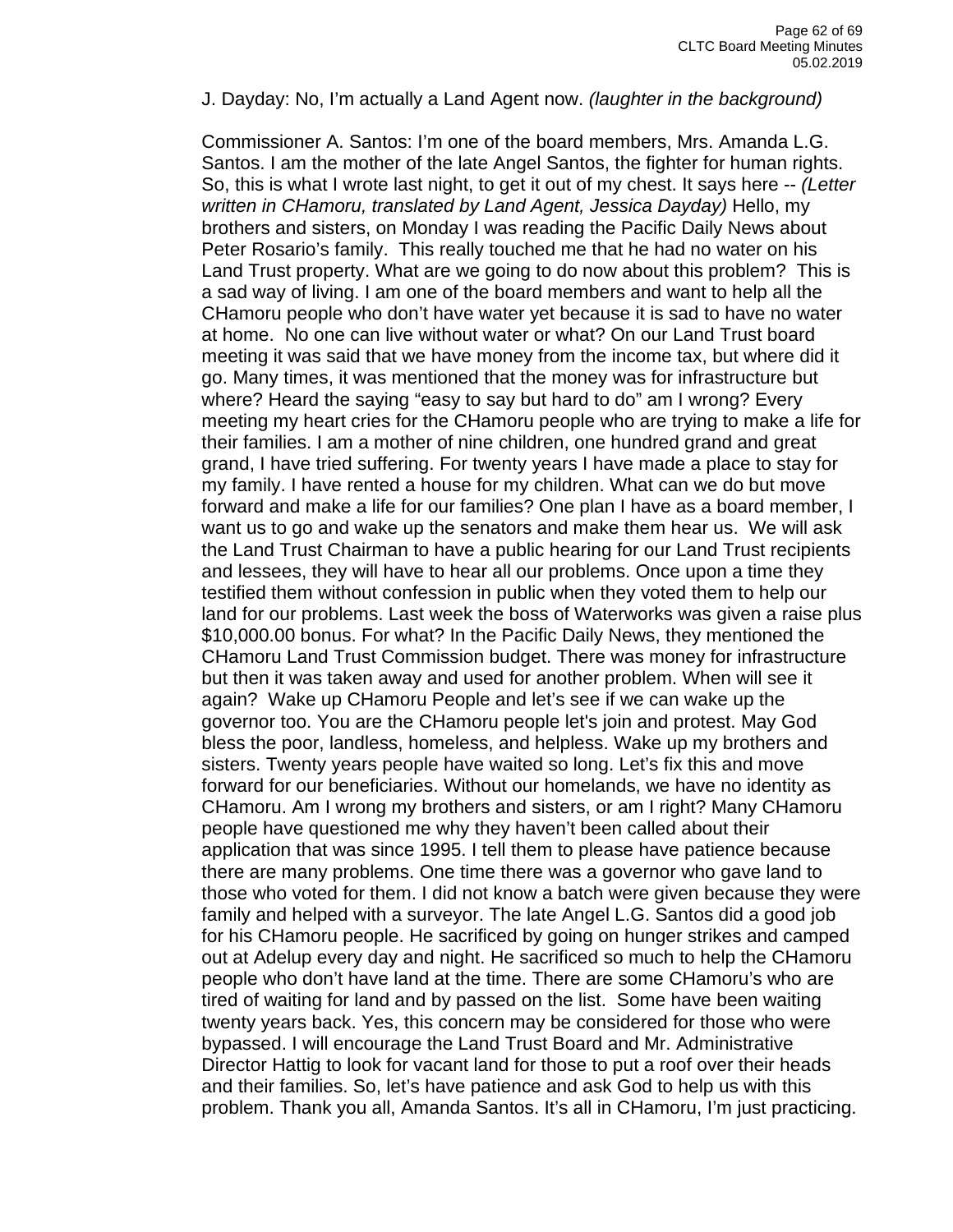Chairwoman P. Fejeran: Si yu'os ma'ase, Tan Amanda.

Commissioner A. Santos: I retired from CHamoru studies since 2011.

Commissioner S. Techaira: Could we make copies of this?

Administrative Director: May we make a copy so we can include it in the attachment?

Chairwoman P. Fejeran: Yes, please!

Administrative Director: Can you make a copy and bring it back to her?

Chairwoman P. Fejeran: Oh, Tan Amanda, you brought up so many good points, and I'm so glad that you did. The meeting is not over yet, right, right? You know you started off because of that article. Mr. Rosario was here last month talking about his; he has to bring in the water for his grandbabies and I have the chance to read it. Infrastructure we know is one of the biggest impediments to allowing our beneficiaries and our lessees to actually live with dignity on our land.

Administrative Director: Right.

Chairwoman P. Fejeran: The last 23-24 years we've been giving land when there's no infrastructure or even access. I wanted to ask; I'm going to put Joey on the spot again because I know there were some bills passed late last year for the sale of government land, so can you tell us how much money we can expect to put in our; and I think it goes into our survey and infrastructure fund?

Joey Cruz: A little over two hundred some thousand.

Chairwoman P. Fejeran: Okay, so we're looking at possibly over two hundred some thousand to add to our current balance, right? And our current balance is;

Joey Cruz: That's just our collection to date. It doesn't include the carry-over from*…(inaudible).*

Chairwoman P. Fejeran: Okay, can we get a projected balance for that fund, next time. And what I'd like to do is, you know what, we have that money, we're going to have that money now, let's come with a plan to spend it. I know we talk a lot about surveys; I know surveys are great but we can work off of schemes, right? At least at this point? What I'd like is; I'm just thinking how we can go about identifying properties that need the infrastructure the most, whether it's the staff going out and identifying people actually living on the properties like Mr. Rosario that don't have the infrastructure; finding those properties that should invest to get the infrastructure off the greatest benefit for the most amount of people. I'd like the Director and staff to put together a proposal, a plan for how to use this money that's coming in for the greatest benefit of our beneficiaries.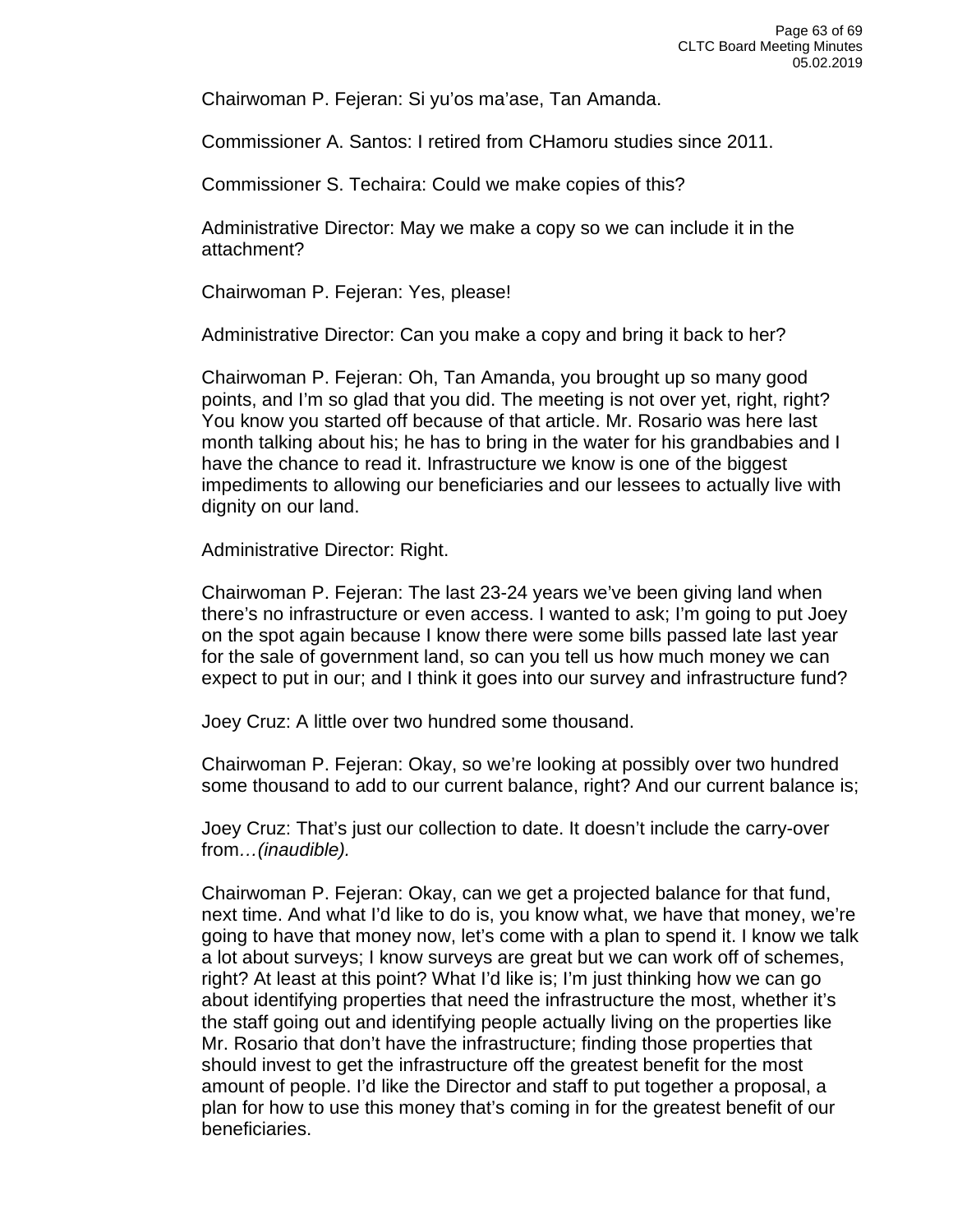Administrative Director: I'm glad you mentioned that Madam Chair. We had conversations with Land Admin on how we can best identify the priority for survey and infrastructure, so we can present to you, so we just; it's a long process, we have to actually go out into these areas and we have to view.

Chairwoman P. Fejeran: Could we also ask our lessees to petition us?

Administrative Director: Yes.

Chairwoman P. Fejeran: That could be one way;

Administrative Director: There are methods.

Chairwoman P. Fejeran: Right: Yeah, like have them come to us and say, we need this, we need this and have everybody in their little neighborhood sign the petition and that way, it's like these guys need it, they're like coming and banging at our door; let's give it to them because we have money.

Commissioner A. Santos: Right, right.

Administrative Director: We have some suggestions already in the pipeline, for instance identifying an area of a lot of lessees that don't have access and that's what we can do. We can also put out notices for them, for anyone that's interested in surveying to come forward and request for that survey and actually have a line right; a separate line for survey. That you can improve and we can move;

Chairwoman P. Fejeran: What I'd like to see is like lessees in an area to get together to petition us. I don't know; so, it's on an area basis?

Administrative Director: Right.

Chairwoman P. Fejeran: Okay, so can we get that on our radar?

Administrative Director: Sure.

Chairwoman P. Fejeran: Maybe when we talk next about our Commercial Leasing;

Administrative Director: Okay.

Chairwoman P. Fejeran: Let's also talk about infrastructure and how we plan on using that money. You know the meeting's not over, right? (speaking to PBS)

PBS: I was only told till four. I was told to stay till four.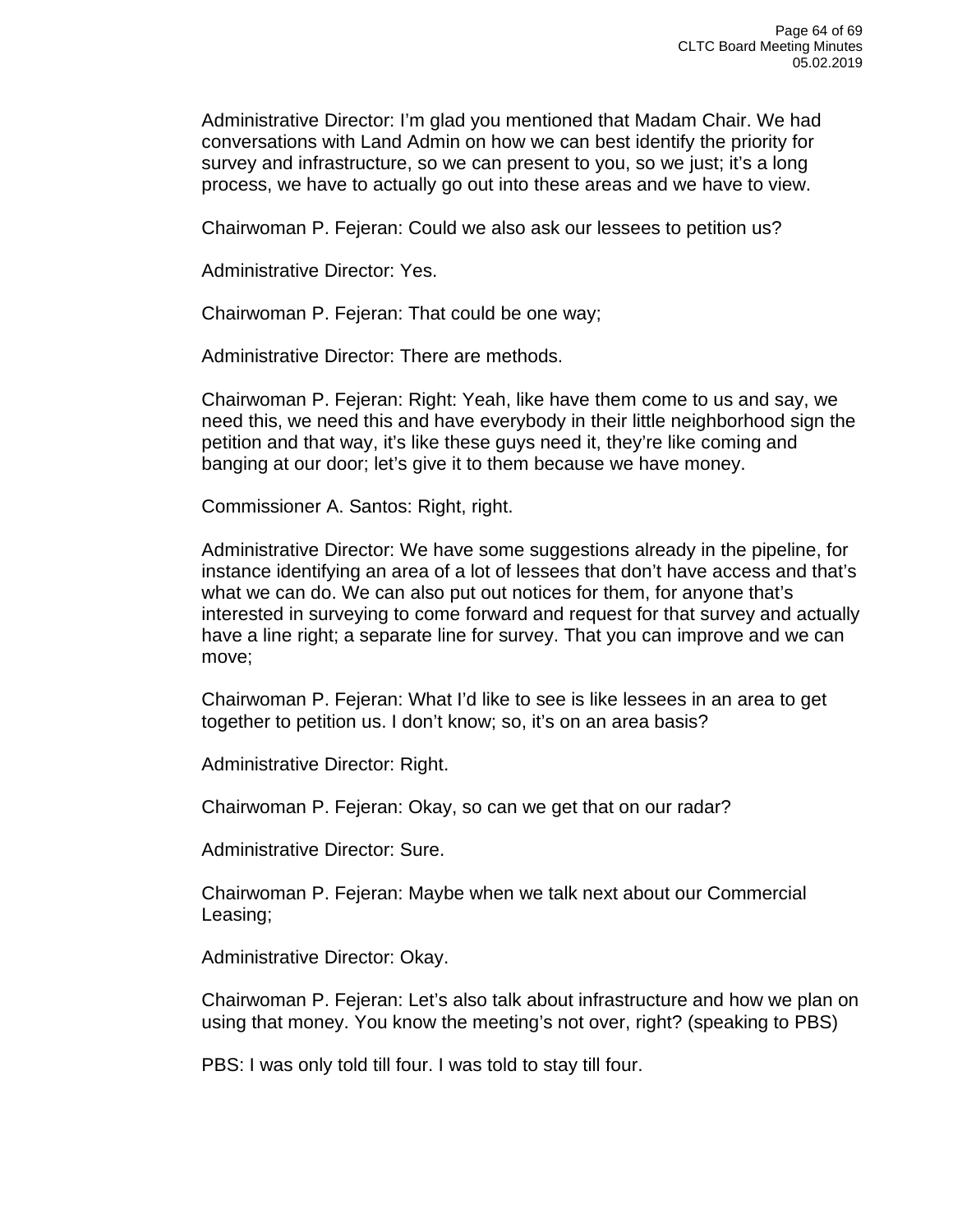Chairwoman P. Fejeran: Oh, okay. Okay, the meeting, okay; maybe just let them know or ask them if that, you're cutting the meeting short or are you supposed to stay through the whole meeting?

PBS: That's what they told me today.

Chairwoman P. Fejeran: Okay.

PBS: Four o'clock.

Chairwoman P. Fejeran: Okay, okay. Thanks.

PBS: Sorry. I just do what I'm instructed to do.

Chairwoman P. Fejeran: Yeah, yeah, yeah, okay. I know; I thought maybe you thought it was over.

PBS: No, no, I know it's not over.

Commissioner S. Techaira: Maybe cuz he stayed too long the last time; comp time, comp time.

PBS: They're flexing my time.

Administrative Director: I think that's what happens.

PBS: See you guys on the next one.

Chairwoman P. Fejeran: Alright, thank you.

Commissioner A. Santos: *(inaudible discussion)*

Chairwoman P. Fejeran: Alright. Thank you. You're going to have to put a disclaimer on the DVD, like; meeting;

PBS: Was still going. *(laughter among table)* Still going, I just left. *(laughter continues)*

Chairwoman P. Fejeran: Thank you, have a good day.

Administrative Director: Thanks John.

PBS: You're welcome.

Commissioner A. Santos: *(inaudible)....* leaving early.

Chairwoman P. Fejeran: Thank you Tan Amanda for bringing that up. Let's make some real progress here! I feel like we're, we can actually move forward and make progress.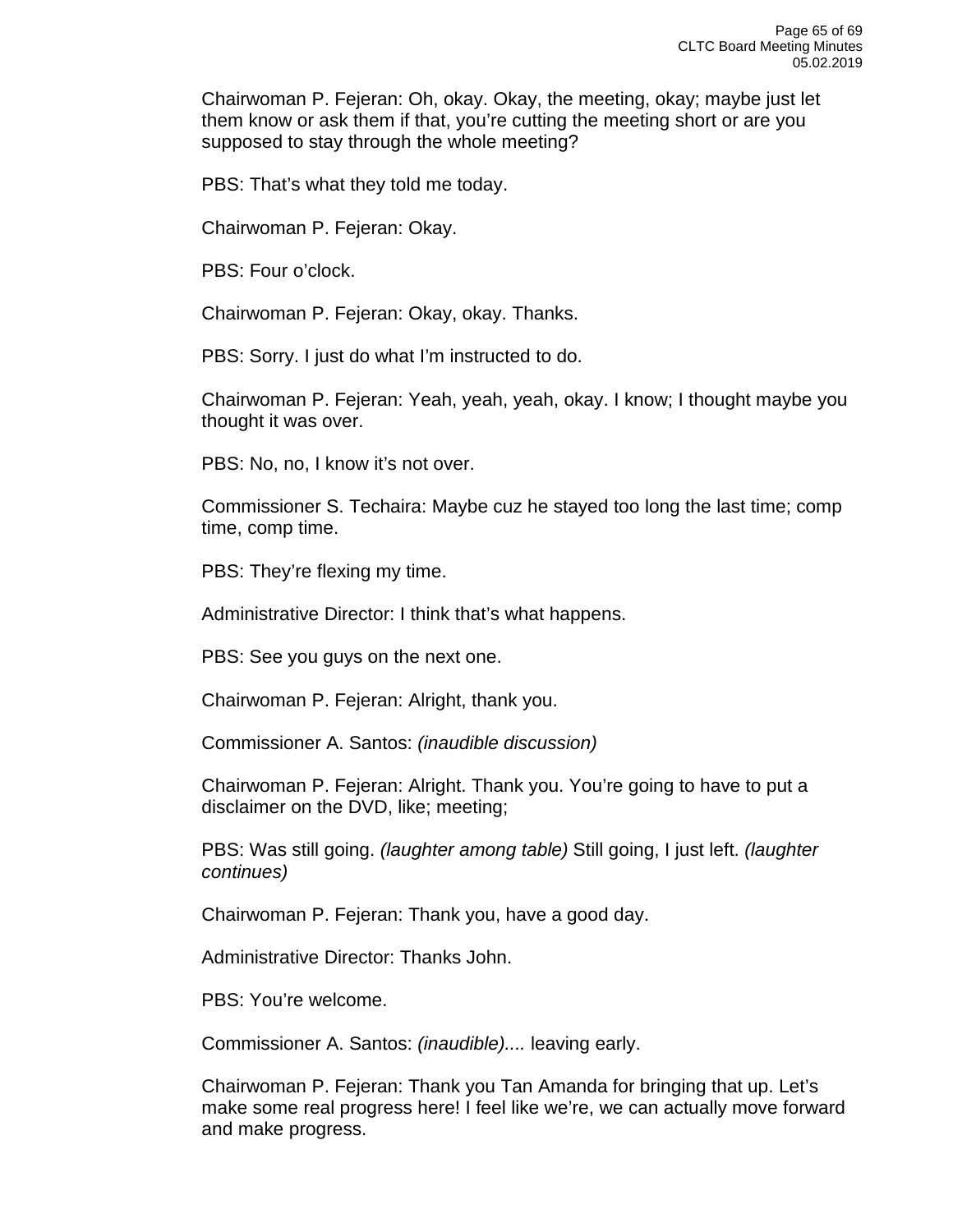Commissioner A. Santos: Just to help those people that are crying.

Chairwoman P. Fejeran: Right? We have to help.

Commissioner A. Santos: Yeah. Those who have no access to their land trust.

Chairwoman P. Fejeran: And then I wonder if there's some way, as we're kinda putting this plan together, let's start talking to GPA, GWA and see, like, hey if we're gonna invest two hundred thousand dollars, maybe they'll reduce their rates?

Administrative Director: That was my next; as I mentioned in our comments; in the media;

Chairwoman P. Fejeran: Yeah, yeah.

Administrative Director: We already have plans, we just gotta wait for the board to approve that and move forward.

Chairwoman P. Fejeran: Yeah, yeah, let's engage. And I'd also like you to engage with the trash company;

Administrative Director: Sure, sure.

Chairwoman P. Fejeran: Because I know that trash collection our properties is the very minimal but we all know people live and generate trash.

Administrative Director: Right.

Chairwoman P. Fejeran: So, if there's some way we can build in to our leases, even for these new leases; build in our leases some kind of trash pick-up, service;

Administrative Director: Service;

Chairwoman P. Fejeran: That they will be paying on top of the ninety-nine-year lease; ninety-nine dollars.

Administrative Director: Sure.

Commissioner S. Techaira: Trash is expensive that's why I'm not shocked that people are not disposing properly.

Chairwoman P. Fejeran: It is expensive.

Commissioner S. Techaira: You have to make tough choices;

Chairwoman P. Fejeran: Yeah.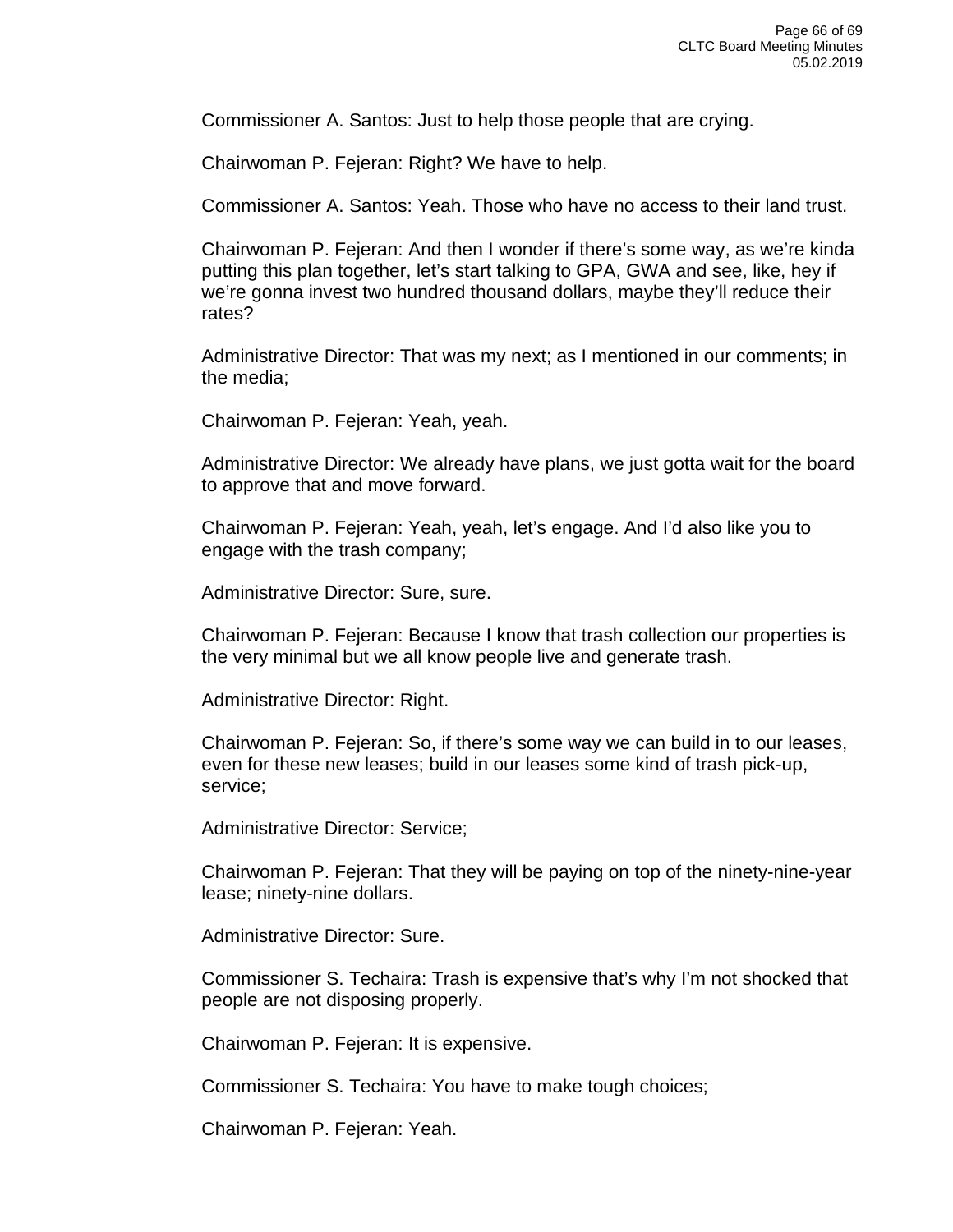Commissioner S. Techaira: What goes on the plate.

Chairwoman P. Fejeran: But maybe if we go to them and say hey, we have sixty properties; I don't know; something like that.

Commissioner A. Santos: Yeah nai, like arrangement.

Chairwoman P. Fejeran: Yeah, we can make an arrangement for trash. Okay, okay.

Commissioner A. Santos: Cuz some cannot have their homes built because of trash. They need to be charged!

Chairwoman P. Fejeran: Yeah, yeah. So, that's just protecting our island environment, you know?

Commissioner S. Techaira: True, true.

Chairwoman P. Fejeran: You know, you're doing something with the trash. Okay, any other comments from the Commissioners?

Commissioner S. Techaira: I just wish I could fully understand the whole;

Chairwoman P. Fejeran: The CHamoru?

Commissioner S. Techaira: Yeah.

Commissioner A. Santos: Tell her.

Chairwoman P. Fejeran: I can help you. We could go thru it after the meeting.

Commissioner S. Techaira: Okay.

Chairwoman P. Fejeran: Yeah, cuz she wrote it down. I did get a note from Vice Chair Cruz that he's likely not going to be renewing his role as commissioner and I think his already lapsed within the ninety (90) days; okay, he mentioned he will be. So, I'd like us to start thinking if there's any, anyone you might recommend.

Commissioner A. Santos: Interested.

Chairwoman P. Fejeran: We can discuss and forward name to the Governor. I think we could really use some financial prowess on the board. I know Shawntel, you're my real estate prowess; he was actually our land administration prowess

Commissioner A. Santos: Who, si Duenas?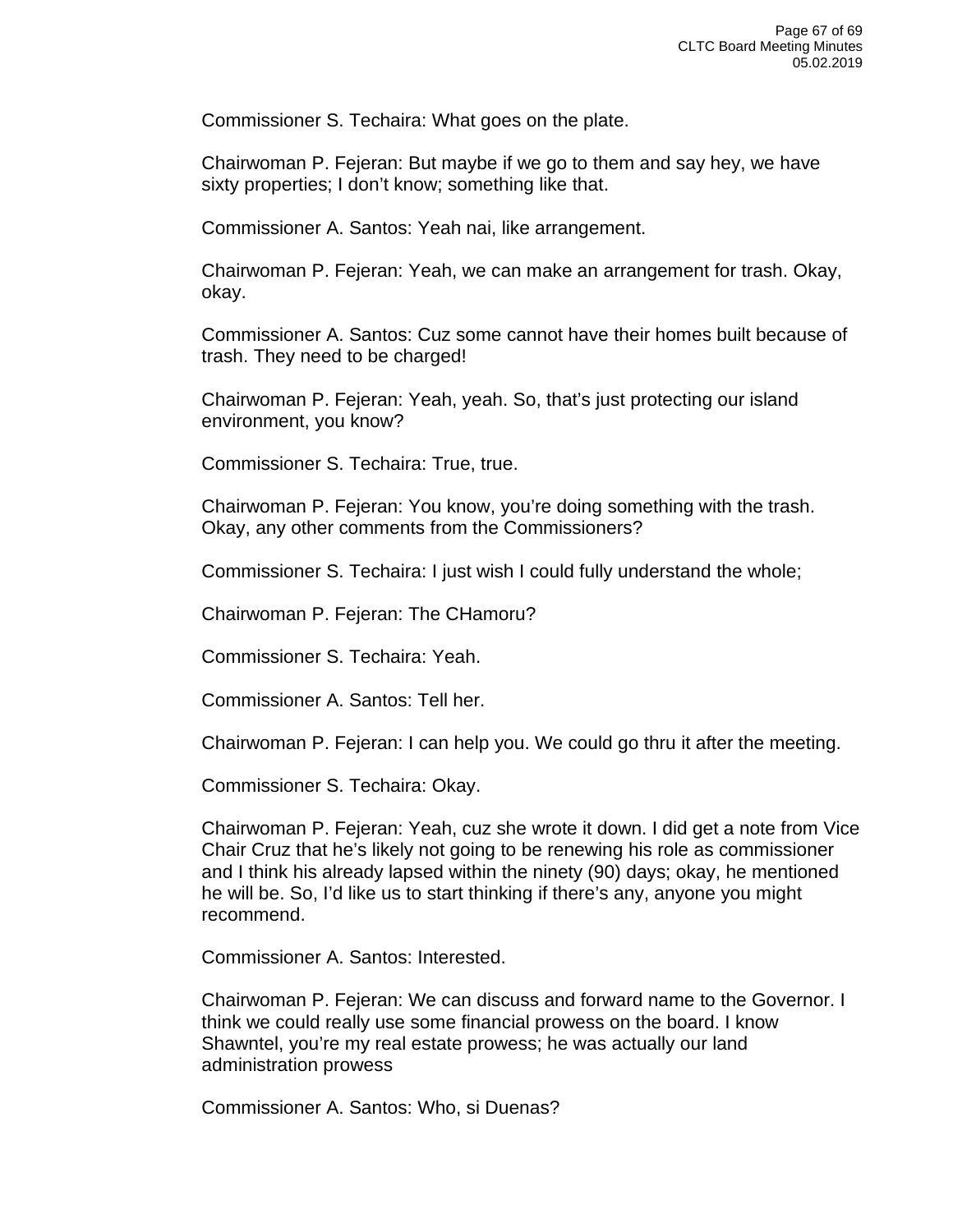Chairwoman P. Fejeran: No, Cruz,

Commissioner A. Santos: Ah, si Cruz.

Chairwoman P. Fejeran: So, if there's somebody else. I'm talking to everybody, you know, if there's somebody out there you know, that will be willing to step up and serve as a commissioner that has that understanding of land administration, that would be great to replace him.

Administrative Director: So, we could have somebody that's had the opportunity to serve as a mayor. I mean really as a voice of the people, a voice of the lessee. Because we've come across a lot of lessees with regional issues in municipalities. So, maybe it would be beneficial for us to have a former mayor, a retired mayor, maybe somebody of the land that might be able to help us out in terms of the lessee.

Chairwoman P. Fejeran: Okay, great ideas. Okay, so yeah, let's start thinking because we don't wanna fall short.

Commissioner S. Techaira: *(inaudible)*

Chairwoman P. Fejeran: The what?

Commissioner S. Techaira: The quorum, right.

Chairwoman P. Fejeran: Yeah, I don't want that to be an issue. For a long time, we were two people short. So, okay. Any other comments. So, our next meeting is Thursday, May 16<sup>th</sup> at 1:00PM. That's the one where we're going to be looking at a lot of constituent matters.

Administrative Director: Yeah.

Commissioner S. Techaira: And how many more meetings before I'll illegal to be attending? I just don't want to be coming at the wrong time.

Chairwoman P. Fejeran: I know! Ninety days, so that's three months.

Administrative Director: Ninety days from April 4<sup>th</sup>.

T. Jocson: April 9.

Chairwoman P. Fejeran: April 9, so;

Administrative Director: Ninety days from April 9<sup>th</sup>.

Commissioner A. Santos: When is the next meeting? May 16?

Chairwoman P. Fejeran: May 16; so May, June, July 9<sup>th</sup>. So June would be; are you not renewing? Are you not gonna;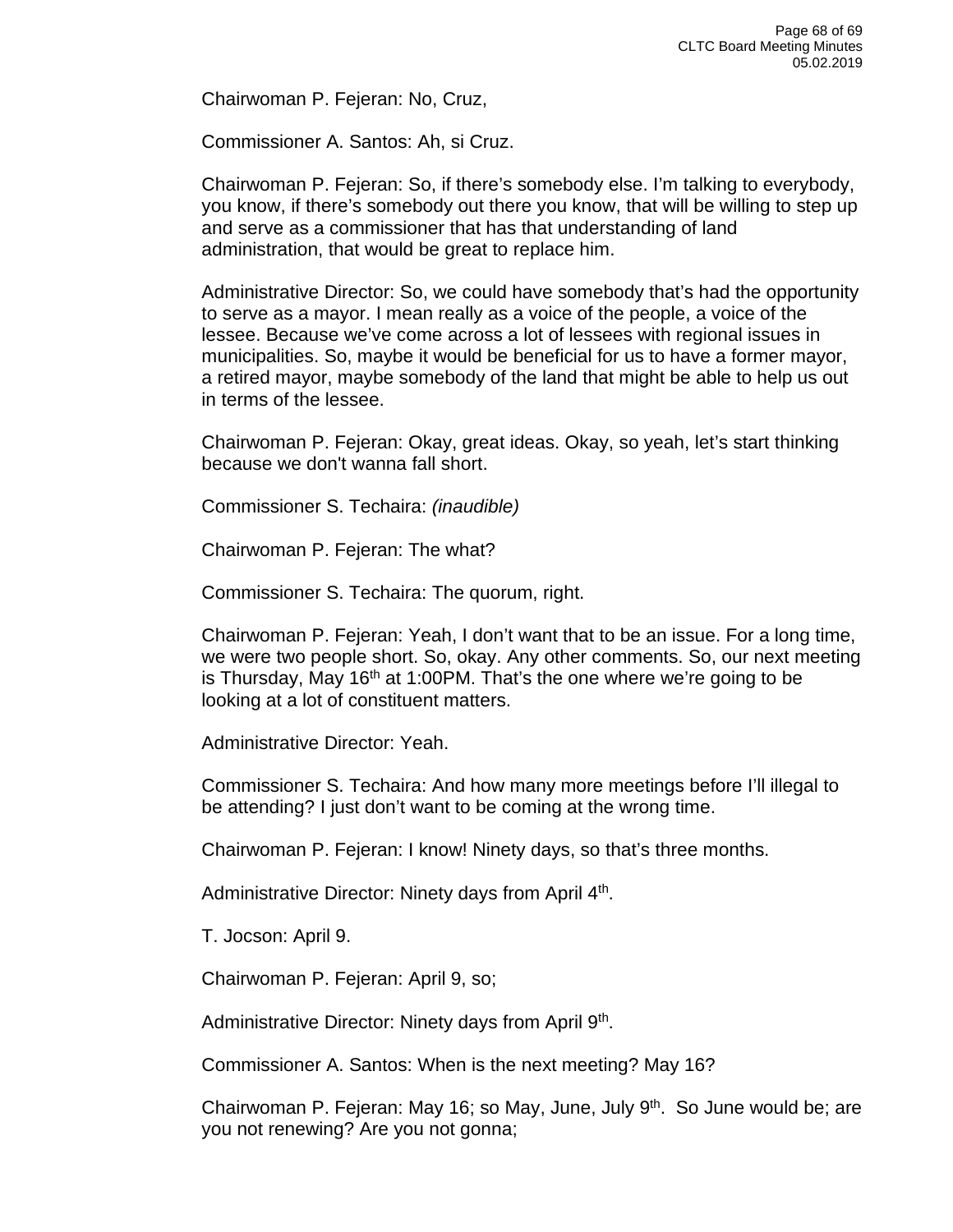Commissioner S. Techaira: I don't believe I'll be on island.

Chairwoman P. Fejeran: Okay

Commissioner S. Techaira: I might be*…(inaudible)*

Chairwoman P. Fejeran: Okay. Okay. Motion to adjourn.

Commissioner S. Techaira: Motion to adjourn.

Chairwoman P. Fejeran: This meeting is adjourned.

Administrative Director: Thank you very much everybody.

Chairwoman P. Fejeran: Thank you everybody. I can't believe it!